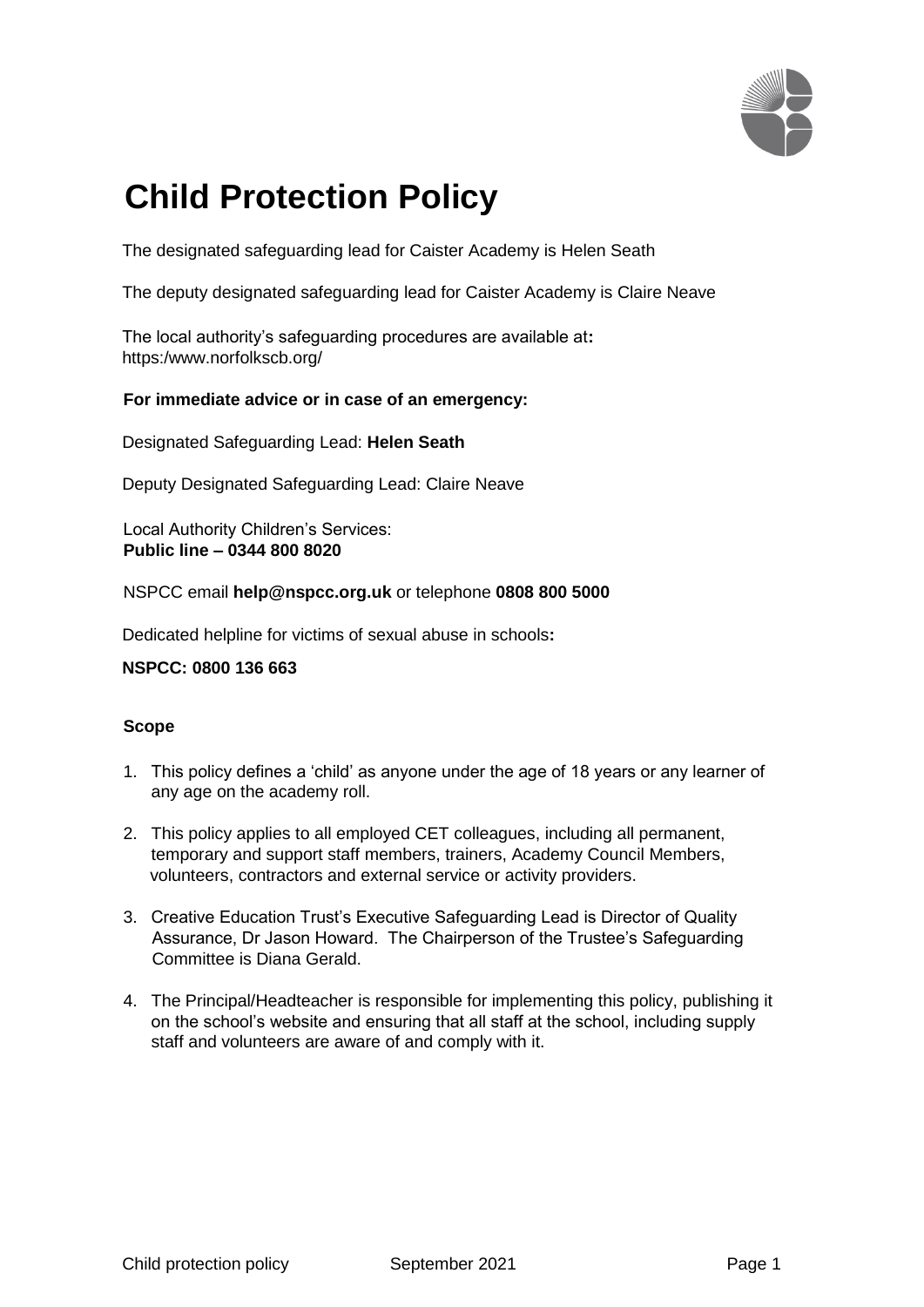

- 5. The Principal/Headteacher will ensure that the school has a designated safeguarding lead (DSL) who is a senior member of staff and a member of the school's leadership team, and one or more deputies.
- 6. The DSL will provide support to staff to carry out their safeguarding duties and will liaise closely with other services, such as children's social care. The designated safeguarding lead's duties are clearly outlined in his/her job description in line with the guidance in Annex B of *Keeping Children Safe in Education April 2021.* The Principal/Headteacher will ensure that the DSL and deputies are provided with sufficient time to carry out their duties and will ensure that supervision arrangements are in place to provide professional and emotional support.
- 7. This policy applies throughout the response to Covid-19 and must be applied along with the most recent addendum to the policy.
- 8. Safeguarding and promoting the welfare of children is defined as:
	- a) protecting children from maltreatment
	- b) preventing impairment of children's mental and physical health or development
	- c) ensuring that children grow up in circumstances consistent with the provision of safe and effective care
	- d) taking action to enable all children to have the best outcomes

#### **Principles**

- 9. Creative Education Trust is committed to providing a safe and secure environment for pupils, staff and visitors and promoting a climate where pupils and adults feel confident about sharing any concerns that they may have about their own safety or the wellbeing of others.
- 10. Safeguarding is everyone's responsibility: all staff, Academy Council Members and volunteers must fulfil their full part in keeping children safe. We have a whole school approach to safeguarding. This means ensuring that safeguarding and child protection are at the forefront of, and underpin all, relevant processes and policy development and operate in the best interests of the child.
- 11. We follow a child-centred approach, informed by a clear understanding of the needs and views of children. We recognise the importance of enabling children to talk openly about anything that worries them, or to access well-publicised systems for reporting or disclosing abuse or harm, and to feel confident that they will be listened to.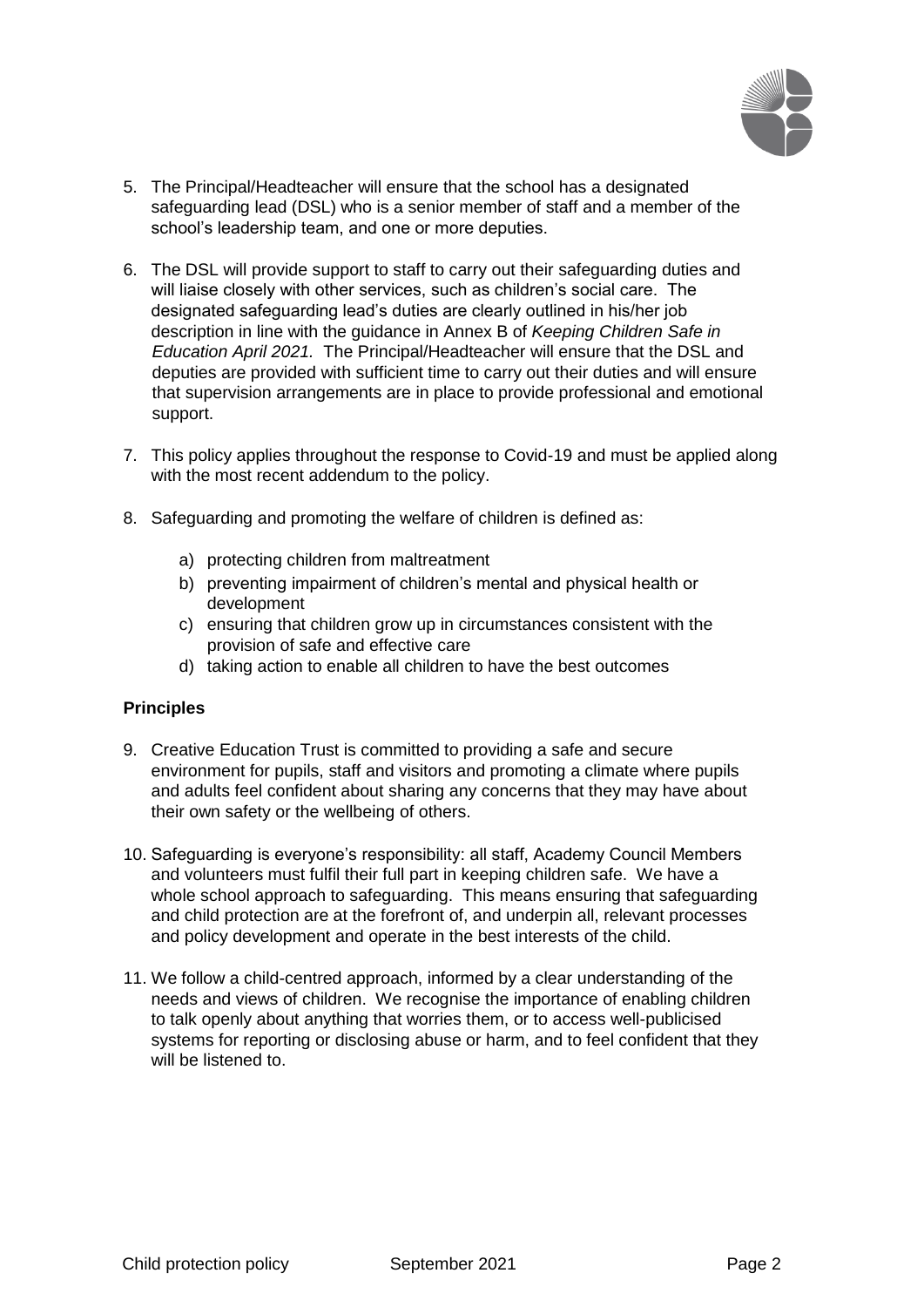

- 12. The academy contributes to inter-agency working in line with the statutory guidance, *Working together to safeguard children<sup>1</sup>* , and follows the local authority's safeguarding procedures set up by the three safeguarding partners.
- 13. This policy is based on the DfE publication: *Keeping children safe in education, September 2021* and should be read in conjunction with that document. The policy is not intended to replicate the content of the DfE publication and it is a requirement that all staff read, understand and know the contents of part 1 of this document. The documents can be accessed via the following links:

[https://assets.publishing.service.gov.uk/government/uploads/system/uploads/attachme](https://assets.publishing.service.gov.uk/government/uploads/system/uploads/attachment_data/file/999348/Keeping_children_safe_in_education_2021.pdf)  [nt\\_data/file/999348/Keeping\\_children\\_safe\\_in\\_education\\_2021.pdf](https://assets.publishing.service.gov.uk/government/uploads/system/uploads/attachment_data/file/999348/Keeping_children_safe_in_education_2021.pdf)

<https://www.gov.uk/government/publications/working-together-to-safeguard-children--2>

- 14. This policy takes account of the welfare requirements for children under 5 years of age included in the *Statutory framework for the early years foundation stage<sup>3</sup>* .
- 15. This policy has due regard to statutory legislation and relevant guidance including, but not limited to:
	- The Education Act (2002)
	- Keeping Children Safe in Education (2021)
	- Working Together to Safeguard Children (2018)
	- What to do if you are worried about a child (2015)
	- Information sharing: Advice for practitioners (2018)
	- Guidance for safer working practice for adults who work with children and young people in education settings (2019)
	- The Data Protection Act (2018)
	- Serious Crime Act (2015)
	- Teaching online safety in school (2018)
	- UKCIS Education for a connected world (2018)
	- Prevent Duty (2015)
	- Sexual Offences Act 2003
	- Preventing youth violence and gang involvement (2013)
	- Criminal exploitation of children and vulnerable adults: county lines guidance (2018)
- 16. The policy is applicable to all on- and off-site activities undertaken by pupils whilst they are the responsibility of the school.

1

<sup>1</sup> Working together to safeguard children, H M Government, July 2018 (updated February 2019)

<sup>3</sup> Statutory framework for the early years foundation stage, Department for Education, March 2017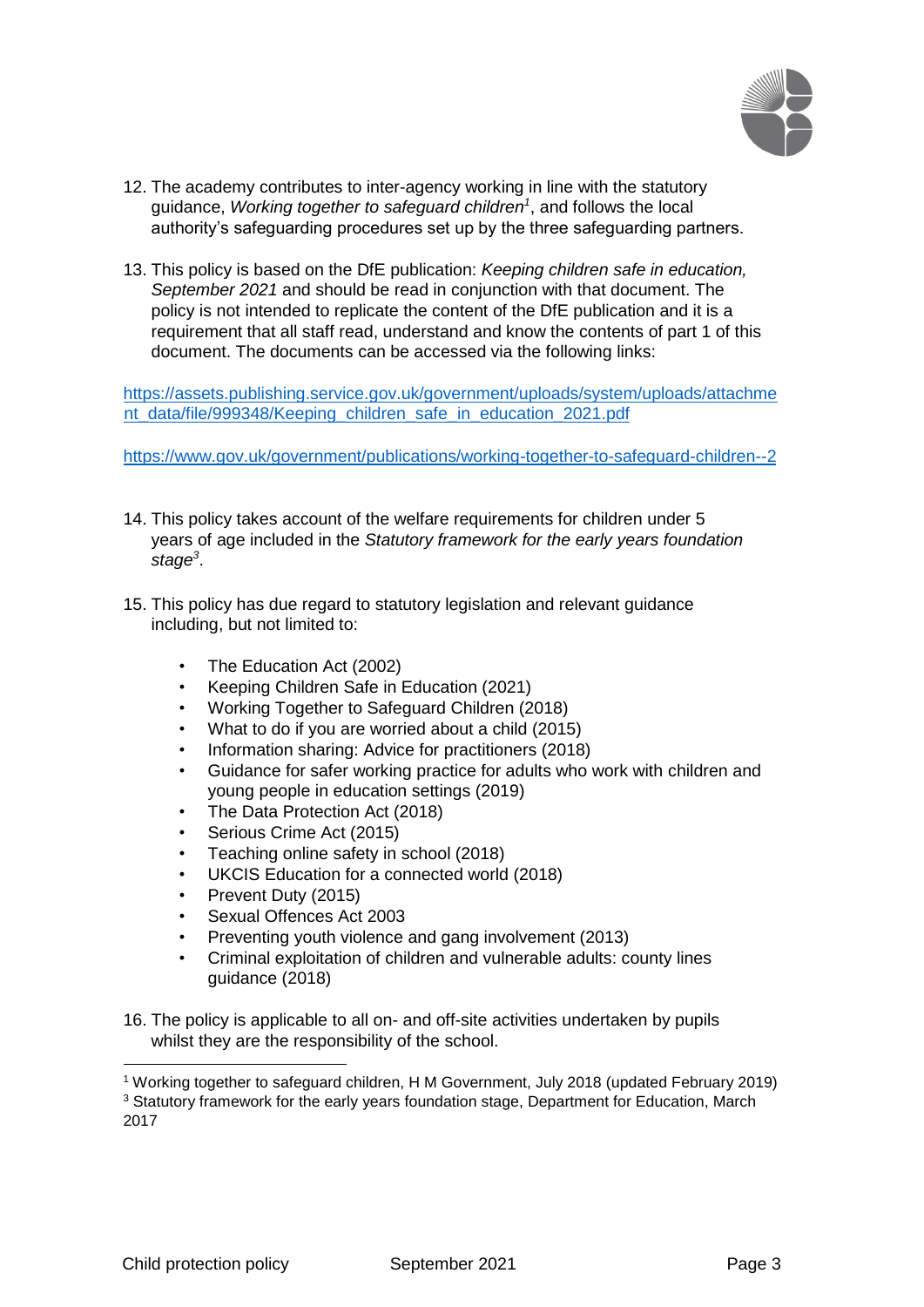

17. All staff have a responsibility to provide a safe environment in which children can learn. They must:

a know who the academy's designated safeguarding lead (DSL) is b 'think the unthinkable' and accept that child abuse can happen anywhere, including in schools, maintaining an attitude of **'it could happen here'**

- c being alert to the signs of abuse
- d maintain an attitude that harmful sexual behaviour, sexual harassment/violence is never acceptable and will not be tolerated; being alert to inappropriate language and other possible indicators of abuse
- e raise any concerns with the designated safeguarding lead
- f treat all abuse seriously, including peer-on-peer abuse, and never tolerate abuse or pass it off as 'banter', 'just having a laugh' or 'part of growing up'
- g understand that any adult in school can report their concerns directly to social care or the police, and that a referral should be made to children's social care immediately by completing a formal written safeguarding concern form if at any point a child is at risk of serious harm
- h refer to the DSL or the Principal/Headteacher any low-level concern about another member of staff, and any allegations of abuse directly to the Principal. If the concerns are about the Principal/Headteacher, these should be referred to the chair of the local Academy Council. If the chair of the local Academy Council is unavailable, staff should refer directly to the LADO and to the CET Director of Quality Assurance i ensure that their safeguarding and child protection training is up to date j raise concerns about poor or unsafe practice and potential failures in the academy's safeguarding arrangements through the Whistleblowing Policy
- k Caister Academy is in the Great Yarmouth Local Authority. Every Local Authority in the country has to have a Multi-Agency Safeguarding Agreement (MASA) in partnership with the Police and Health.
- l seek early help where a child and family would benefit from coordinated support from more than one agency via Children's Advice and Duty Service
- m understand that safeguarding incidents and/or behaviours can be associated with factors outside the academy and/or can involve children who are not the academy's pupils. Staff, particularly the Designated Safeguarding Lead and deputies, must consider whether children are at risk of abuse or exploitation in situations outside their families. Extra-familial harms take a variety of different forms and children can be vulnerable to multiple harms including sexual exploitation, criminal exploitation and serious youth violence. This is known as contextual safeguarding
- n have a clear understanding about the wide range of safeguarding concerns, including those listed below. Further information about all of these is available in *Keeping children safe in education*:
- Abuse including domestic, faith and relationship
- **Bullying**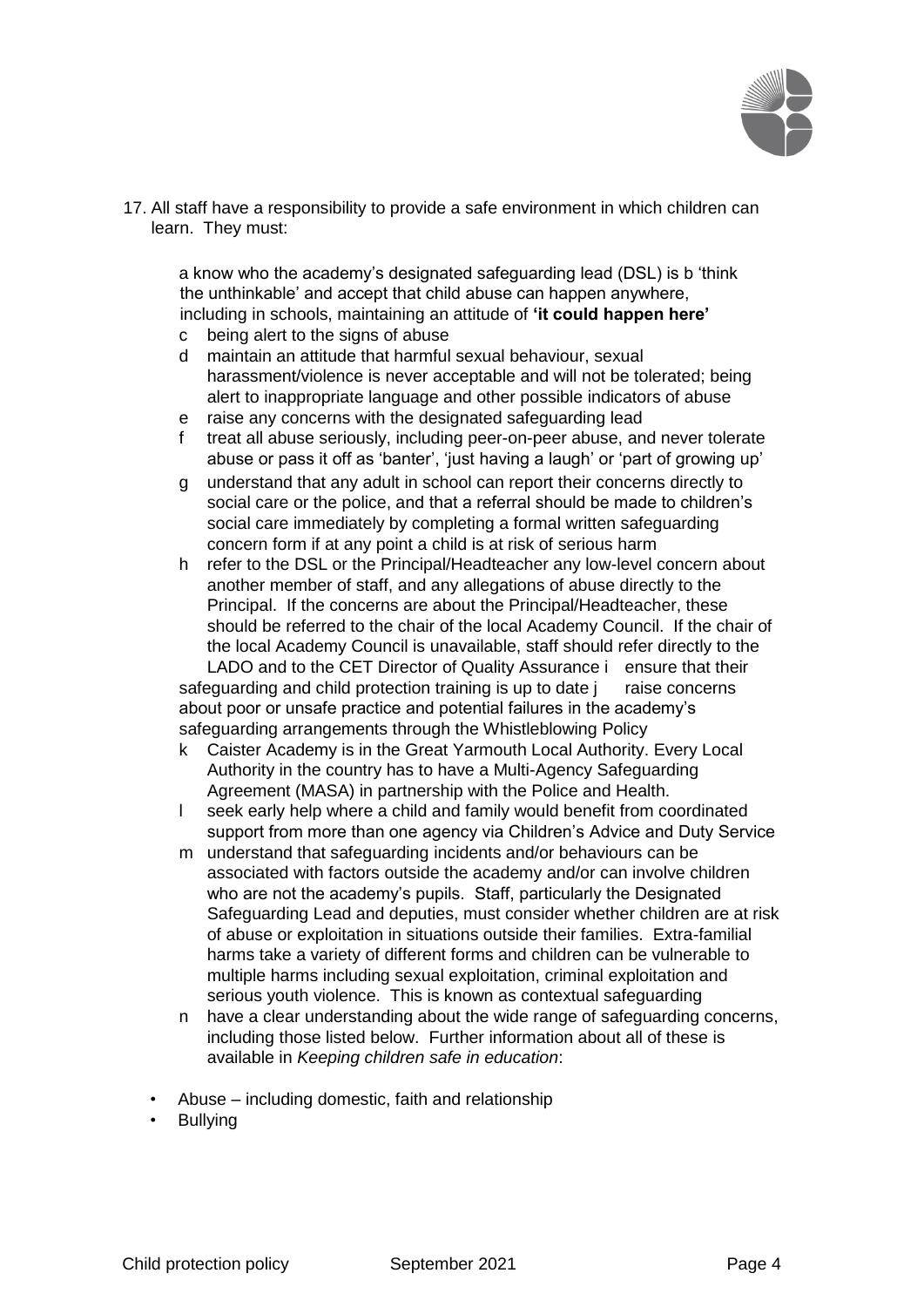

- Children and the courts
- Children missing from education, home or care
- Children with a family member in prison
- Child exploitation county lines, child sexual exploitation, trafficking
- **Drugs**
- Honour-based abuse FGM, forced marriage
- Health and well-being fabricated illness, medical conditions, mental health
- Homelessness
- On-line sexting
- Private fostering
- Radicalisation Prevent
- Violence gangs, women and girls, sexual
- 18. The safeguarding of children is also part of other school policies. Staff should understand and follow:
	- a Staff code of conduct b Antibullying policy c Behaviour for learning policy
	- d Attendance policy, including children missing from education procedures for their school
	- e First aid policy f Health and safety policy g Educational visits policy h Physical restraint policy i Safer recruitment policy
	- j Supporting pupils with medical needs policy k On-line safety policy

l Public sector equality duty statement m Whistle blowing policy

## **Induction and training**

- 19. As part of their induction, all new staff will be provided with a copy of this policy, part 1 of *Keeping Children Safe in Education,* and access to all of the above policies.
- 20. They will also be introduced to the designated safeguarding lead who will explain his/her role and provide them with basic safeguarding training.
- 21. The Principal/Headteacher will determine the level of information that will be provided to temporary staff and volunteers.
- 22. All staff members will be provided with regular safeguarding and child protection training, at least annually, along with child protection updates as required in order for them to have the relevant skills and knowledge to safeguard children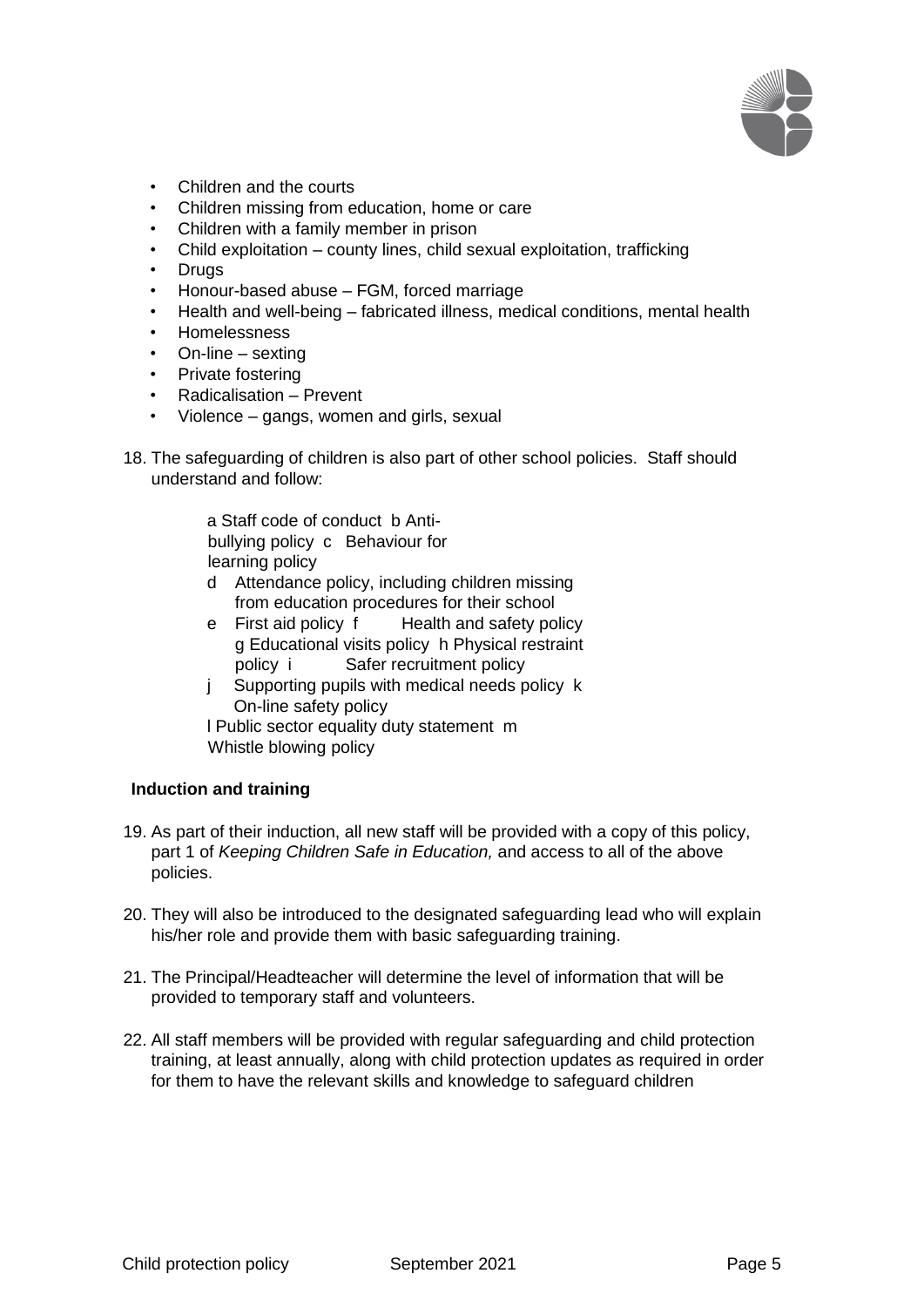

effectively. All training follows the latest advice from the three safeguarding partners. Staff training will include training in online safety.

# **The Designated Safeguarding Lead**

23. The Designated Safeguarding Lead will:

- take lead responsibility for safeguarding and child protection in the school
- ensure that he/she, and any deputies, have a complete safeguarding picture of the academy
- always be available, or ensure a deputy DSL is available, during term time and school hours for staff in school to discuss any safeguarding concerns
- undergo appropriate training which will be updated every two years in addition to updating his/her knowledge and skills at regular intervals to keep up to date with any developments relevant to the role
- ensure that all staff receive the appropriate training, and keep it up to date, in line with advice from Norfolk Safeguarding Children Partnership www.norfolklscb.org
- maintain strong links with mental health agencies
- have an overview of all safeguarding concerns and follow the procedures set out in local guidance and in *Keeping Children Safe in Education* to ensure that appropriate action is taken in every case
- monitor all safeguarding concerns and escalate any concerns the DSL considers are meeting threshold for further intervention/assessment
- notify children's social care if there are concerns over unexplained absences of a pupil, following the Child Missing in Education (CME) policy [-](https://www.schools.norfolk.gov.uk/pupil-safety-and-behaviour/children-missing-education/contact-the-cme-team) [Contact the](https://www.schools.norfolk.gov.uk/pupil-safety-and-behaviour/children-missing-education/contact-the-cme-team) [CME Team -](https://www.schools.norfolk.gov.uk/pupil-safety-and-behaviour/children-missing-education/contact-the-cme-team) [Schools \(norfolk.gov.uk\)](https://www.schools.norfolk.gov.uk/pupil-safety-and-behaviour/children-missing-education/contact-the-cme-team)
- inform the local authority when a private fostering arrangement is in place
- review security within the academy regularly
- ensure that important safeguarding related policies, such as those for behaviour and bullying, are kept relevant and up to date
- have in place effective ways to identify emerging problems and potential unmet needs for individual children and families
- ensure that the curriculum makes best use of Citizenship and PSHE, RSHE opportunities to cover safeguarding issues with children
- ensure that at least one person on any appointment panel has undertaken safer recruitment training
- ensure the adherence to statutory responsibilities to check staff working with children, taking proportionate decisions on whether to ask for checks beyond what is required; ensure that volunteers are appropriately supervised
- ensure procedures are in place to handle allegations against members of staff and volunteers (though the Principal/Headteacher will lead on this process)
- ensure there are procedures in place to handle allegations against other children (peer-on-peer abuse) and that all staff are aware of these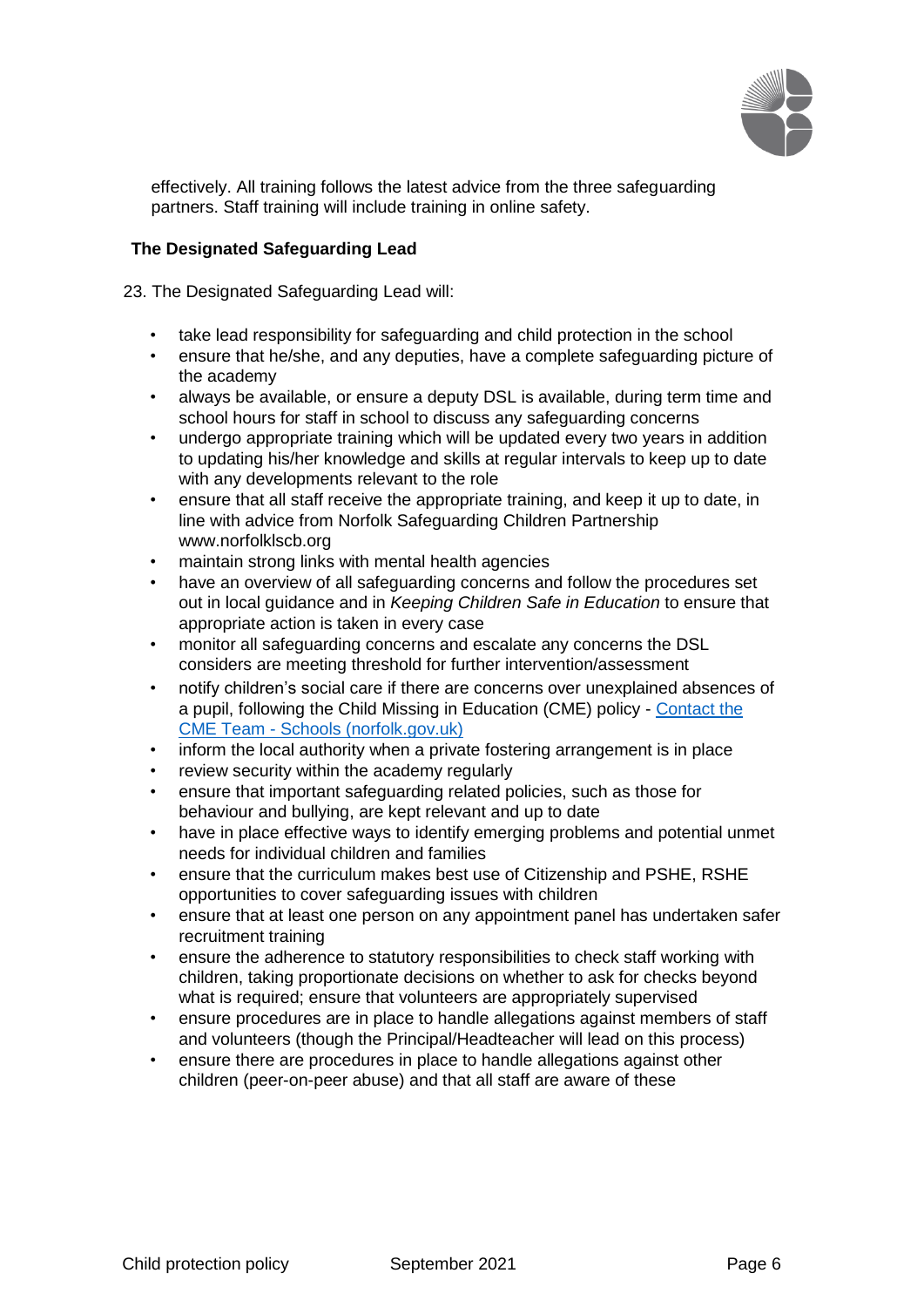

- ensure that there is support available for staff involved in difficult child protection cases/incidents both at the academy and externally through counselling and/or other services
- create a culture of listening to children and taking account of their wishes and feelings, both in individual decisions and in the academy's development
- ensure that through the safeguarding curriculum that pupils know the process of raising a concern (about themselves or a friend/other), that they know the academy's Designated Safeguarding Lead (and deputy), and are aware of other support mechanisms such as ChildLine etc
- ensure that the educational achievement of children who are in care or have a social worker is promoted
- promote positive educational outcomes by knowing the issues that children in need have experienced/are experiencing
- knowing which children have a social worker and maintaining high aspirations for them
- ensure that staff are competent to carry out their responsibilities for safeguarding and promoting the welfare of children, and creating an environment where staff feel able to raise concerns and feel supported in their safeguarding role
- ensure that staff understand the importance of sharing information both internally and externally, keeping appropriate records
- supporting teaching staff to provide additional support to help children in need/those with a social worker to reach their educational potential
- ensure all staff have regular reviews of their own practice to ensure they improve over time
- ensure all records are kept up to date and secure and kept separately from the main pupil file in a locked location
- maintain written records, which must be signed and dated, of all child protection concerns, ensuring these are kept secure and confidential to those individuals and organisations that need to know
- ensure that all safeguarding concerns, discussions and decisions made, and the reasons for those decisions, are recorded in writing
- ensure that written records are up-to-date and in line with the statutory requirements in Keeping Children Safe in Education as a minimum. Records will include a clear and comprehensive summary of the concern; details of how the concern was followed up and resolved; a note of any action taken, decisions reached and the outcome. A separate child protection file will be kept about each child about which there are concerns.
- support staff who make referrals to the Channel programme
- have an overview of the numbers of safeguarding and child protection referrals made and share this with the principal and local academy council
- raise awareness of safeguarding and child protection amongst parents, making this and other relevant policies available; promote supportive engagement with parents
- ensure that child protection information is transferred to the pupil's new school/academy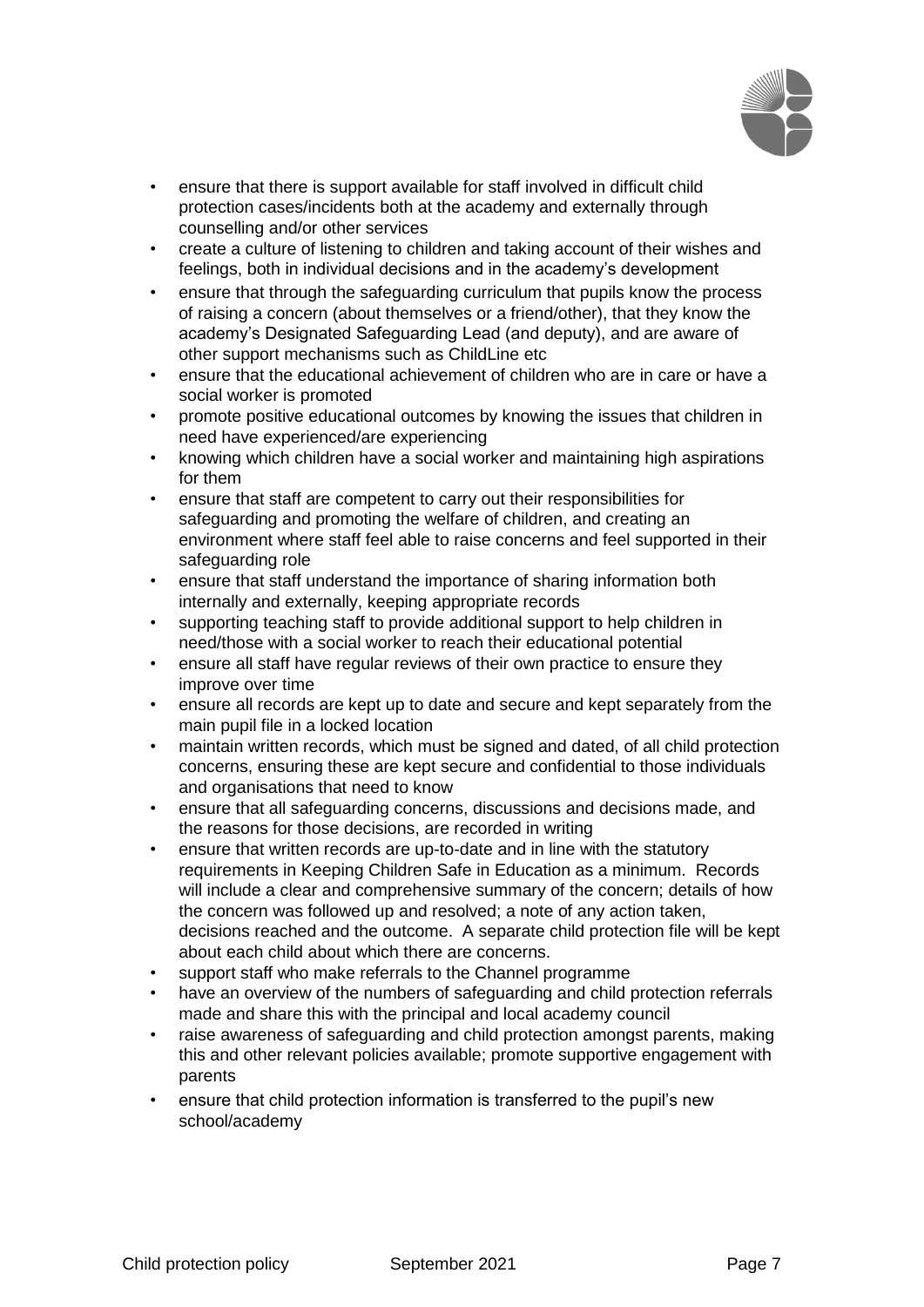

- ensure that appropriate processes are followed when parents decide to home educate, including informing the local authority
- ensure that the academy has a nominated safeguarding governor to liaise with the designated lead and CEO Marc Jordan of Creative Education Trust in the event of allegations of abuse made against the Principal

## **The role of the Board of Trustees of the Trust and the Academy Council/Academy Improvement Board**

- 24. This policy has been prepared by the Trust Safeguarding Lead and is reviewed annually, or more frequently as required.
- 25. The Academy Council/Academy Improvement Board will appoint a safeguarding governor who will visit the school regularly and meet with the designated safeguarding lead. He/she will provide a report at each Academy Council/Academy Improvement Board meeting using the Creative Education Trust safeguarding visit template to support the trust in fulfilling its requirement to ensure that the school's arrangements for safeguarding are effective.
- 26. The Principal/Headteacher will report statutory safeguarding information to the trust each half term using the standard Creative Education Trust academy report template.

## **The local context**

- 27. Academy is in a Local Authority. The academy follows the procedures of and works with the three safeguarding partners (see link above).
- 28. Current local priorities are: mental health, of both the parent and young person; neglect, and child exploitation. This includes: county lines, gang and youth violence and sexual exploitation. In some areas, concerns have been raised with regard to trafficking and modern-day slavery.
- 29. The academy plays an active role in multi-agency approaches including: Gang and Youth Violence; Head Teacher's PREVENT strategy; networking meetings and sharing collaborative working with feeder primary schools. Training is sought from the Local Authority and other specialists on a range of safeguarding concerns e.g. FGM, PREVENT, substance misuse and online safety.

## **Multi-agency working**

30. The academy is committed to multi-agency working and we work closely with the following: the Local Authority (LA) regarding issues of attendance and punctuality, child protection, child in need and other social care needs; the clinical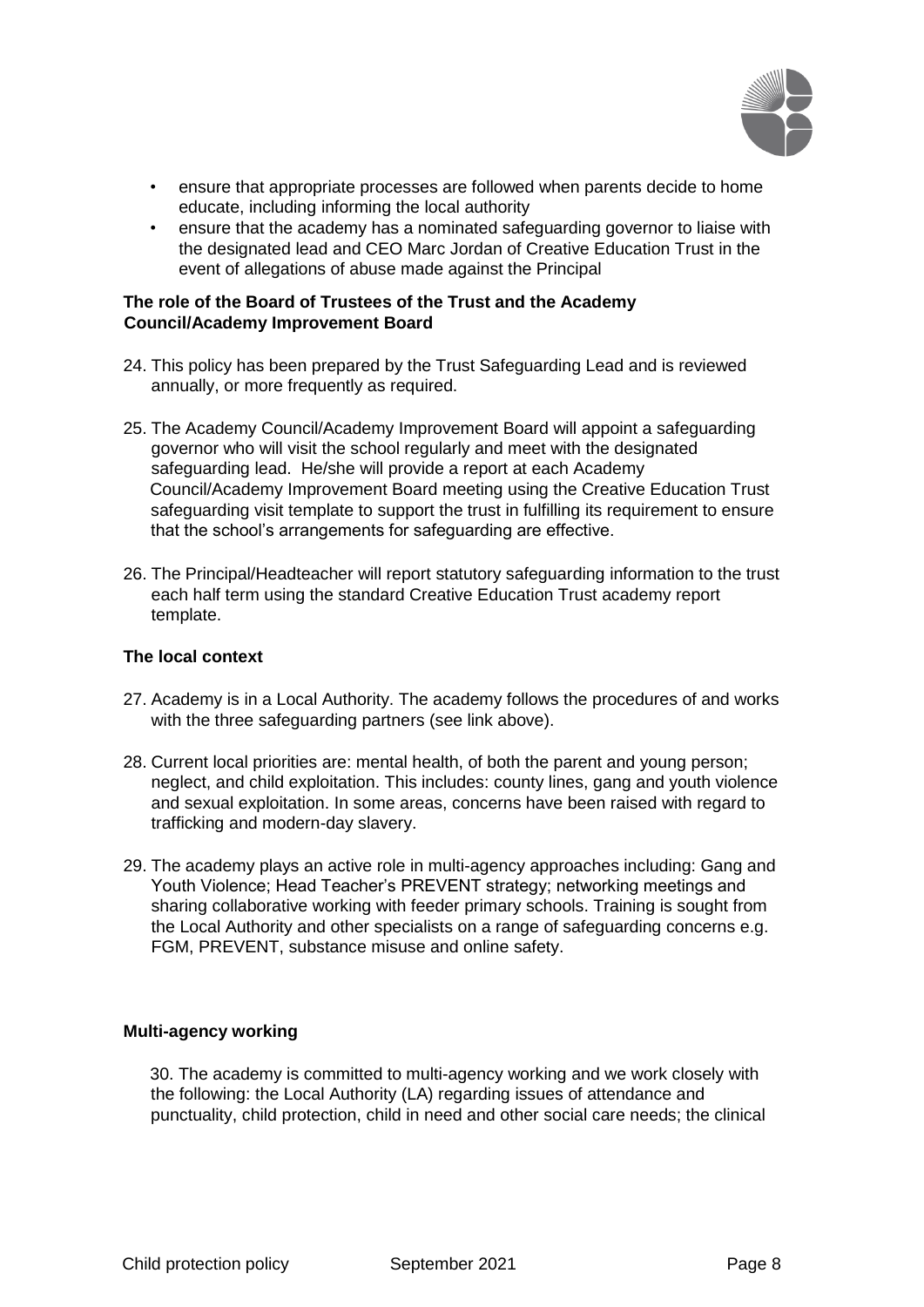

commissioning group in the LA regarding immunisation, FGM, PSHE topics (mental health and well-being, pregnancy, sex education etc.); the police regarding attendance issues, FGM, Prevent, British Values, issues within the wider community, GYV, knife crime, county lines etc.

## **Concerns about other staff members and procedures for dealing with allegations against staff (including supply staff and volunteers)**

- 31. We will seek to prevent people who pose risks to children from working in our academy by ensuring that all individuals working in any capacity at our academy have been subjected to safeguarding checks in line with the statutory guidance *Keeping Children Safe in Education.* We recognise the possibility that adults working in the academy may harm children. Any concerns (allegations or low level) about the conduct of adults in the academy (including supply staff and volunteers and contractors) should be taken to the Principal/Headteacher without delay (or where that is not possible to the LADO and the Director of Quality Assurance at CET)
- 32. Where an allegation is made against a supply teacher, the Principal/Headteacher will immediately contact both the agency concerned and the LADO. The school will continue to support any investigation that is required.
- 33. If a staff member has concerns about the Principal/Headteacher or a member of head office staff, they must refer this to the Chief Executive Officer of Creative Education Trust.
- 34. If a staff member has concerns about the Chief Executive Officer of Creative Education Trust, they must refer this to the Chair of Trustees.
- 35. The person receiving the referral becomes the 'case manager'.
- 36. In all cases concerning staff members that appear to meet one or more of the criteria outlined in *Keeping Children Safe in Education*, the case manager must refer it to the designated officer at the local authority and/or the police to discuss the case and then follow the advice given. The criteria are that a member of staff or volunteer has:
	- a. behaved in a way that has harmed a child, or may have harmed a child
	- b. possibly committed a criminal offence against or related to a child
	- c. behaved towards a child or children in a way that indicates he or she may pose a risk of harm to children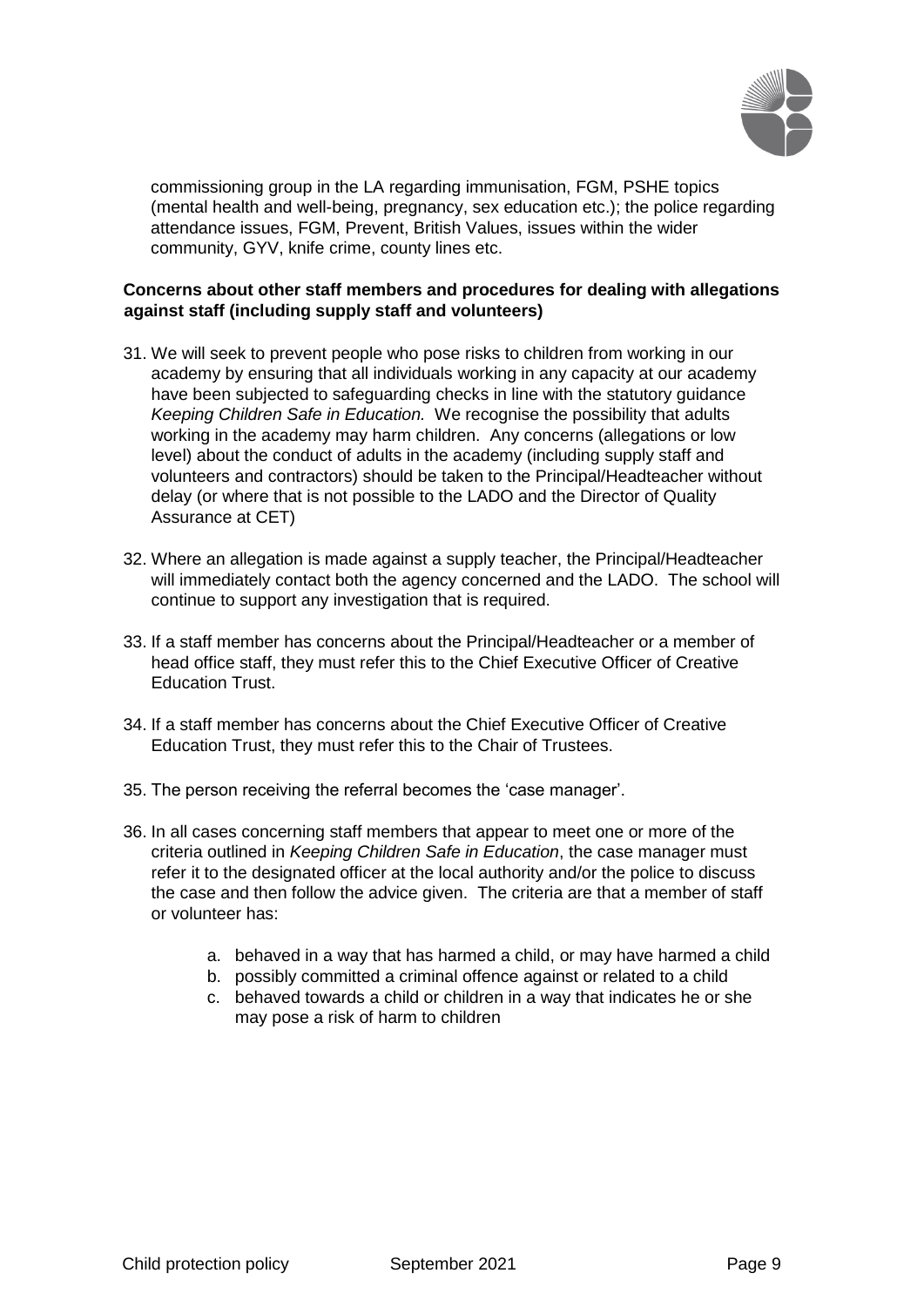

- d. behaved or may have behaved in a way that indicates they may not be suitable to work with children.
- 37. In all cases, the case manager should inform the accused person about the allegation as soon as possible after consulting the designated officer and in line with his/her advice. The case manager should act in such a way as to minimise stress and ensure that support is in place for the individual, advising them to contact their trade union or a colleague for support. Staff who are the subject of an allegation have the right to have their case dealt with fairly, quickly and consistently and to be kept informed of its progress. Suspension is neither mandatory nor automatic, but in some cases, staff may be suspended where this is deemed to be the best way to ensure that children or the staff member are protected.
- 38. Where a pupil makes an allegation against a staff member, supply teacher or volunteer, the allegation will be taken seriously and acted upon immediately. Parents will be contacted as soon as reasonably possible. The pupil will be offered support and their wishes will be carefully considered before any actions related to said pupil begin.
- 39. All those involved must follow the reporting restrictions introduced in The Education Act 2002 which prevent the publication of any material that may lead to the identification of a teacher who has been accused by, or on behalf of, a pupil from the same school. The reporting restrictions apply until the point that the accused person is charged with an offence, or the Secretary of State publishes information about an investigation or decision in a disciplinary case arising from the allegation.
- 40. If a person in regulated activity is dismissed or removed due to safeguarding concerns, or would have been had they not resigned, the case manager must make a referral to the Disclosure and Barring Service (DBS). **This is a legal duty and failure to refer when the criteria are met is a criminal offence.** The case manager must also consider whether to refer the case to the Secretary of State via the Teaching Regulation Agency.

## **Types of abuse and neglect**

41. Abuse, neglect and safeguarding issues are rarely standalone events that can be covered by one definition or label. In most cases multiple issues will overlap with one another. The definitions below are from *Keeping Children Safe in Education*, September 2021. This publication provides additional information and links to other sources about specific types of abuse. Staff members should refer to these sources and to the designated safeguarding lead for further information.

**Abuse**: a form of maltreatment of a child. Somebody may abuse or neglect a child by inflicting harm or by failing to act to prevent harm. Children may be abused in a family or in an institutional or community setting by those known to them or,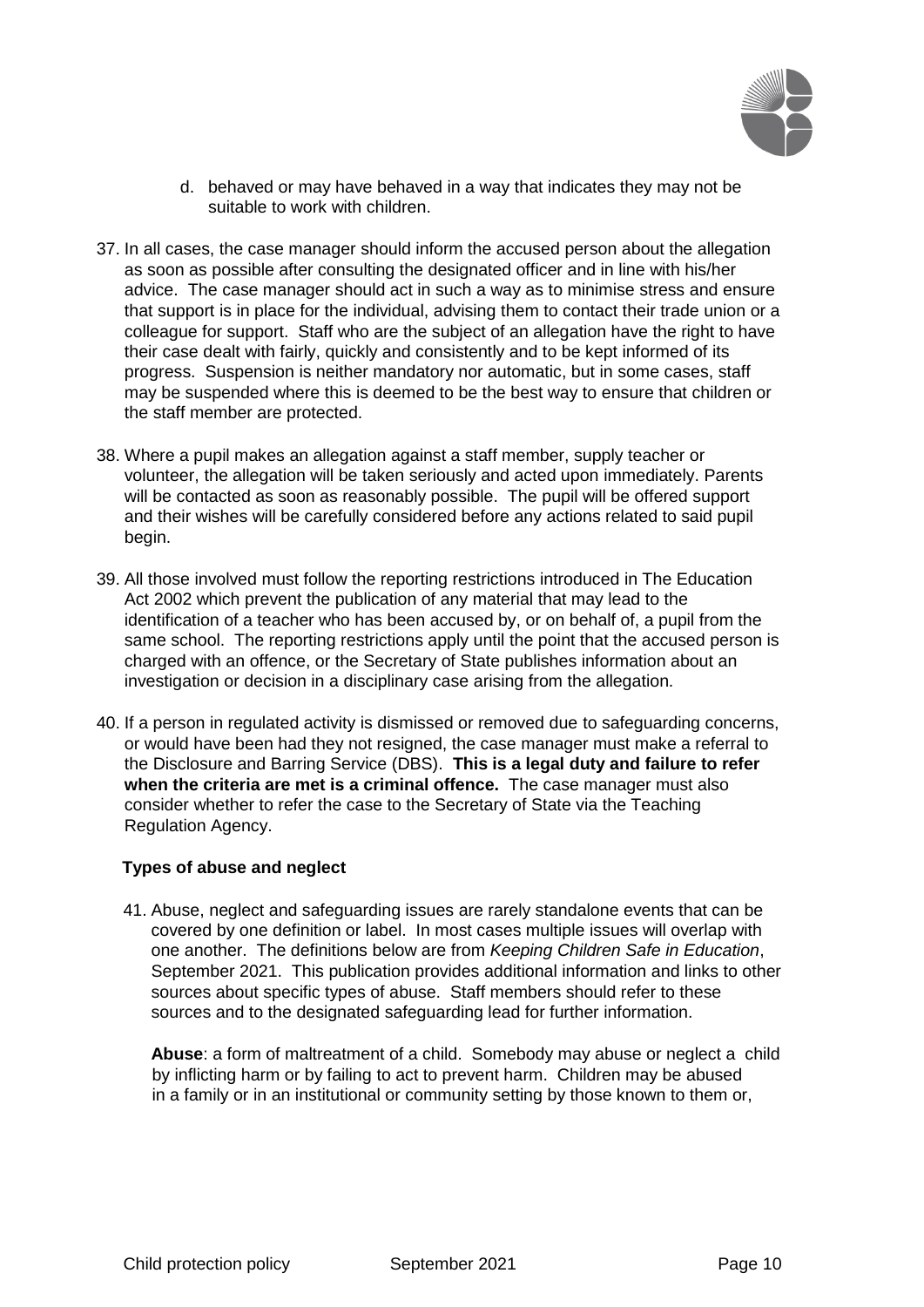

more rarely, by others (e.g. via the internet). They may be abused by an adult or adults or another child or children.

**Physical abuse**: a form of abuse which may involve hitting, shaking, throwing, poisoning, burning or scalding, drowning, suffocating or otherwise causing physical harm to a child. Physical harm may also be caused when a parent or carer fabricates the symptoms of, or deliberately induces, illness in a child.

- 42. The physical signs of abuse may include:
	- unexplained bruising, marks or injuries on any part of the body
	- multiple bruises: in clusters, often on the upper arm, outside of the thigh
	- cigarette burns
	- human bite marks
	- broken bones
	- scalds, with upward splash marks
	- multiple burns with a clearly demarcated edge
- 43. Most children will collect cuts, bruises and injuries and these should always be interpreted in the context of the child's medical and social history, developmental stage and the explanation given. Most accidental bruises are seen over bony parts of the body, e.g. elbows, knees, shins, and are often on the front of the body. Some children, however, will have bruising that is more than likely inflicted rather than accidental. Important indicators of physical abuse are bruises or injuries that are either unexplained or inconsistent with the explanation given, or visible on the 'soft' parts of the body where accidental injuries are unlikely, e g, cheeks, abdomen, back and buttocks.
- 44. A delay in seeking medical treatment when it is obviously necessary is also a cause for concern.
- 45. Changes in behaviour that can also indicate physical abuse:
	- increasingly withdrawn behaviours
	- fear of parents being approached for an explanation
	- aggressive behaviour or severe temper outbursts
	- flinching when approached or touched
	- running away from home
	- reluctance to get changed, for example in hot weather
	- depression

## **Emotional abuse**: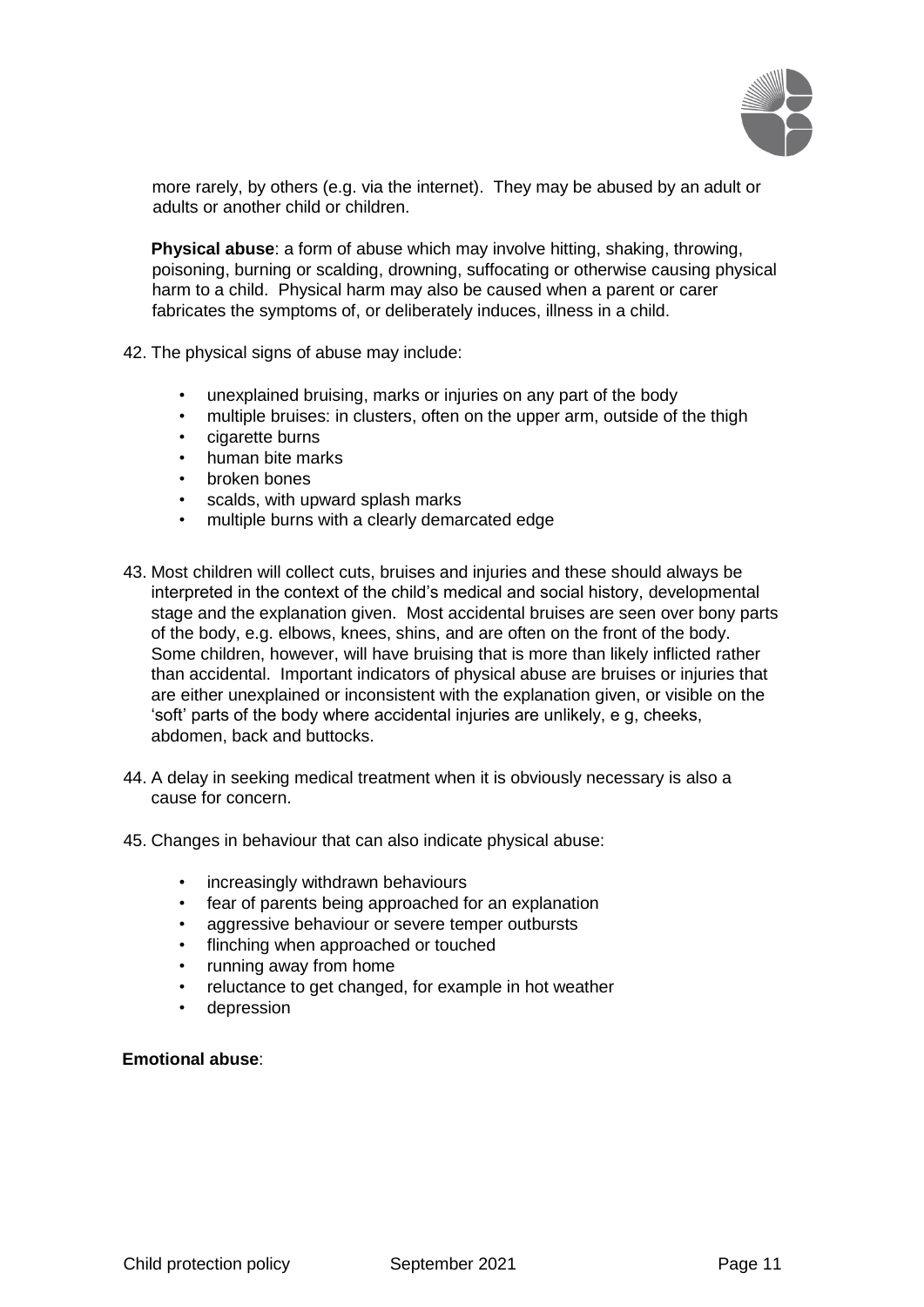

- 46. Emotional abuse is the persistent emotional maltreatment of a child such as to cause severe and adverse effects on the child's emotional development. It may involve conveying to a child that they are worthless or unloved, inadequate, or valued only insofar as they meet the needs of another person. It may include not giving the child opportunities to express their views, deliberately silencing them or 'making fun' of what they say or how they communicate. It may feature age or developmentally inappropriate expectations being imposed on children. These may include interactions that are beyond a child's developmental capability as well as overprotection and limitation of exploration and learning, or preventing the child participating in normal social interaction. It may involve seeing or hearing the illtreatment of another. It may involve serious bullying (including cyberbullying), causing children frequently to feel frightened or in danger, or the exploitation or corruption of children. Some level of emotional abuse is involved in all types of maltreatment of a child, although it may occur alone.
- 47. Emotional abuse can be difficult to identify as there are often no outward physical signs. Indications may be a developmental delay due to a failure to thrive and grow. However, children who appear well cared for may nevertheless be emotionally abused by being taunted, put down or belittled. They may receive little or no love, affection or attention from their parents or carers. Emotional abuse can also take the form of children not being allowed to mix or play with other children. It may involve conveying to children that they are worthless or unloved, inadequate, or valued only insofar as they meet the needs of another person. It may also involve not giving the child opportunities to express their views, deliberately silencing them or making fun of what they say or how they communicate. It may also be imposing inappropriate expectations (for age or development stage) being imposed on a child. These may include interactions that are beyond the child's developmental capability, as well as overprotection and limitation of exploration and learning, or preventing the child participating in normal social interaction. It may involve seeing or hearing the ill treatment of another or causing children to feel frightened or in danger. It may involve serious bullying or the exploitation or corruption of children.

48. Changes in behaviour which can indicate emotional abuse include:

- being unable to play
- fear of making mistakes
- sudden speech disorders
- self-harm
- fear of parent being approached regarding their behaviour
- developmental delay in terms of emotional progress
- neurotic behaviour e.g. sulking, hair twisting, rocking

## **Neglect**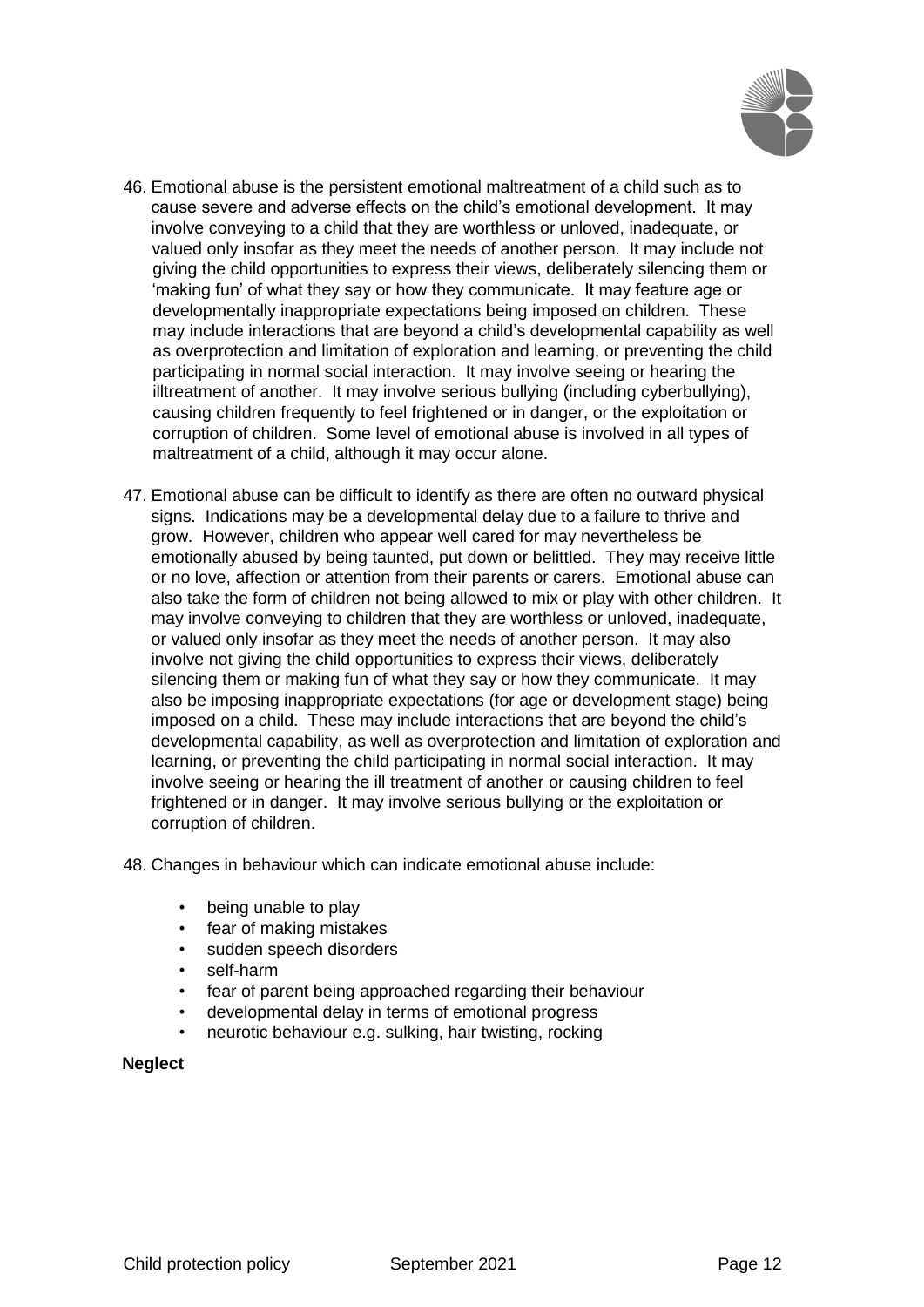

- 49. Neglect is the persistent failure to meet a child's basic physical and/or psychological needs, likely to result in the serious impairment of the child's health or development. Neglect may occur during pregnancy due to maternal substance abuse. Once a child is born, neglect may involve a parent or carer failing to: provide adequate food, clothing and shelter (including exclusion from home or abandonment); protect a child from physical and emotional harm or danger; ensure adequate supervision (including the use of inadequate care-givers); or ensure access to appropriate medical care or treatment. It may also include neglect of, or unresponsiveness to, a child's basic emotional needs.
- 50. The physical signs of neglect may include (but not limited to):
	- being constantly dirty or 'smelly'
	- constant hunger, sometimes stealing food from other children
	- losing weight, or being constantly underweight
	- inappropriate or dirty clothing
- 51. Neglect may be indicated by changes in behaviour which may include:
	- mentioning being left alone or unsupervised
	- not having many friends
	- complaining of being tired all the time
	- not requesting medical assistance and/or failing to attend appointments

## **Vulnerable children and Early Help**

- 52. Any child may benefit from early help, but all academy staff should be particularly alert to the potential need for early help for a child who:
	- a) is showing signs of mental health problems
	- b) is disabled and has specific additional needs
	- c) has special educational needs (whether or not they have a statutory education, health and care plan)
	- d) is a young carer
	- e) is showing signs of being drawn into anti-social or criminal behaviour, including gang involvement and association with organised crime groups
	- f) is frequently missing/goes missing from care or from home
	- g) is misusing drugs or alcohol themselves
	- h) is at risk of modern slavery, trafficking or exploitation
	- i) is in a family circumstance presenting challenges for the child, such as substance abuse, adult mental health problems or domestic abuse
	- j) has returned home to their family from care
	- k) is showing early signs of abuse and/or neglect
	- l) is at risk of being radicalised or exploited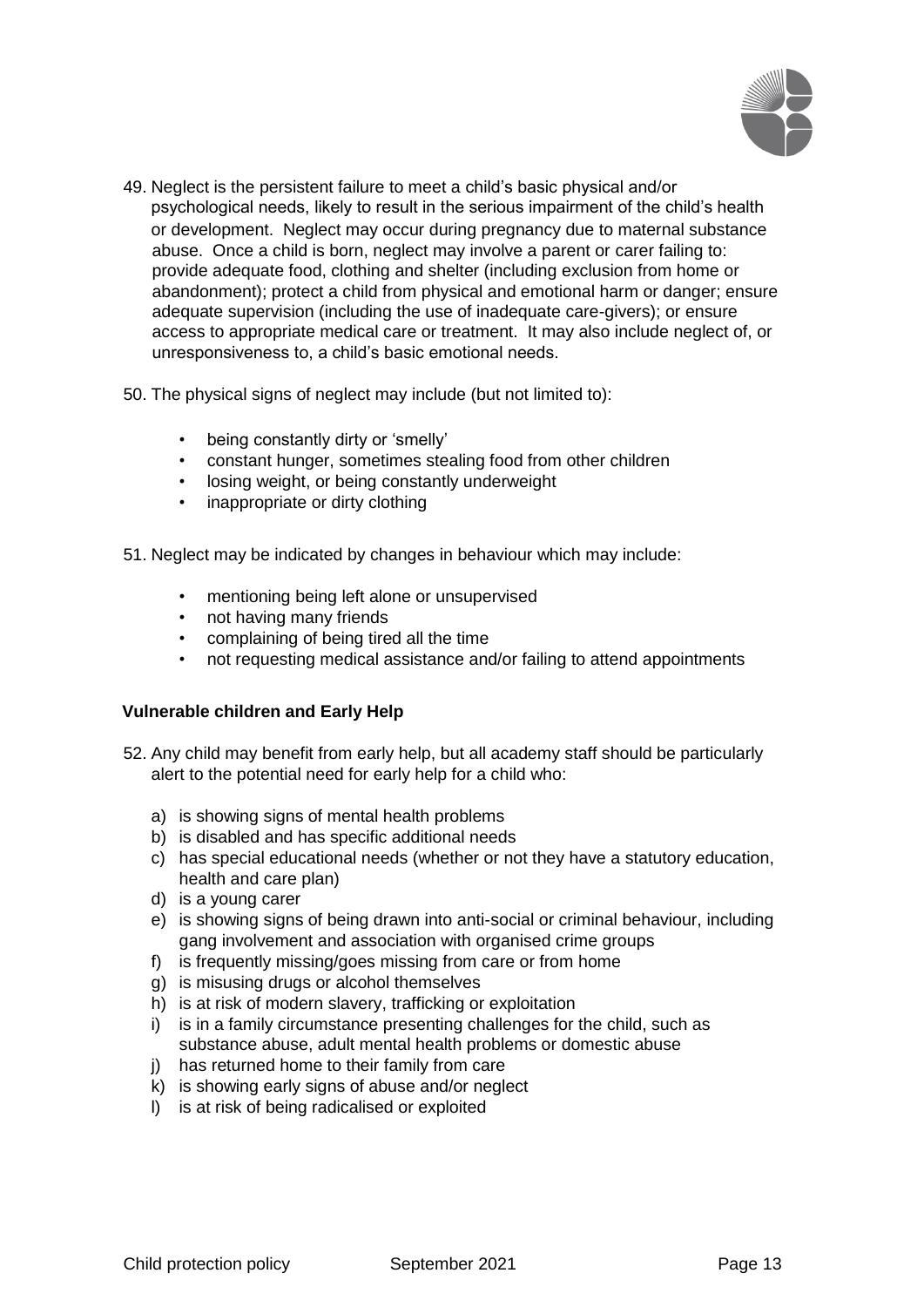

m) is a privately fostered child.

- 53. Some vulnerable children will have a social worker. Local authorities should share information about these children with the school. The DSL will use this information to make decisions in the child's best interests and to respond quickly to unauthorised absence or children missing from education, for example.
- 54. The DSL will maintain a list of pupils who the school has identified to be at potential risk, including those with a social worker, and ensure that relevant staff are made aware and that these pupils are monitored closely and supported to achieve the best possible educational outcomes. Many of these children will be looked after children (LAC), or previously LAC, or have special educational needs or disabilities (SEND).
- 55. The most common reason for children becoming LAC is as a result of abuse and/or neglect. Staff must be clear about the care arrangements for individual LAC and be especially vigilant with regard to their well-being.
- 56. The designated safeguarding lead must have details of each LAC's social worker and the name of the virtual school Headteacher.
- 57. The DSL, in cooperation with the designated teacher for LAC, will liaise with the Local Authority Personal Adviser to ensure appropriate support for any care leavers in the academy.
- 58. Children with special educational needs and disabilities can face additional safeguarding challenges as adults can assume that indicators of possible abuse such as behaviour, mood and injury relate to the child's condition without further exploration. Children with SEND are often more prone to peer group isolation or bullying (including prejudice-based bullying) than other children. Children with SEND or with certain medical conditions do not necessarily show any signs or may have communication barriers and difficulties in managing or reporting these challenges. Staff must be especially vigilant for any signs of abuse and neglect with these children and not assume that any signs relate to a child's disability or special educational needs.

All children with SEND at Caister Academy have an allocated key adult who meets regularly on a 1:1 basis to discuss progress and raise concerns. They are trained in supporting emotional literacy to ensure the child's views and difficulties are heard. The academy deploys specialist support when required and works collegiately with Norfolk County Council to provide a multidisciplinary approach to concerns raised.

# **Sexual abuse**

59. Sexual abuse involves forcing or enticing a child or young person to take part in sexual activities (not necessarily involving a high level of violence) regardless of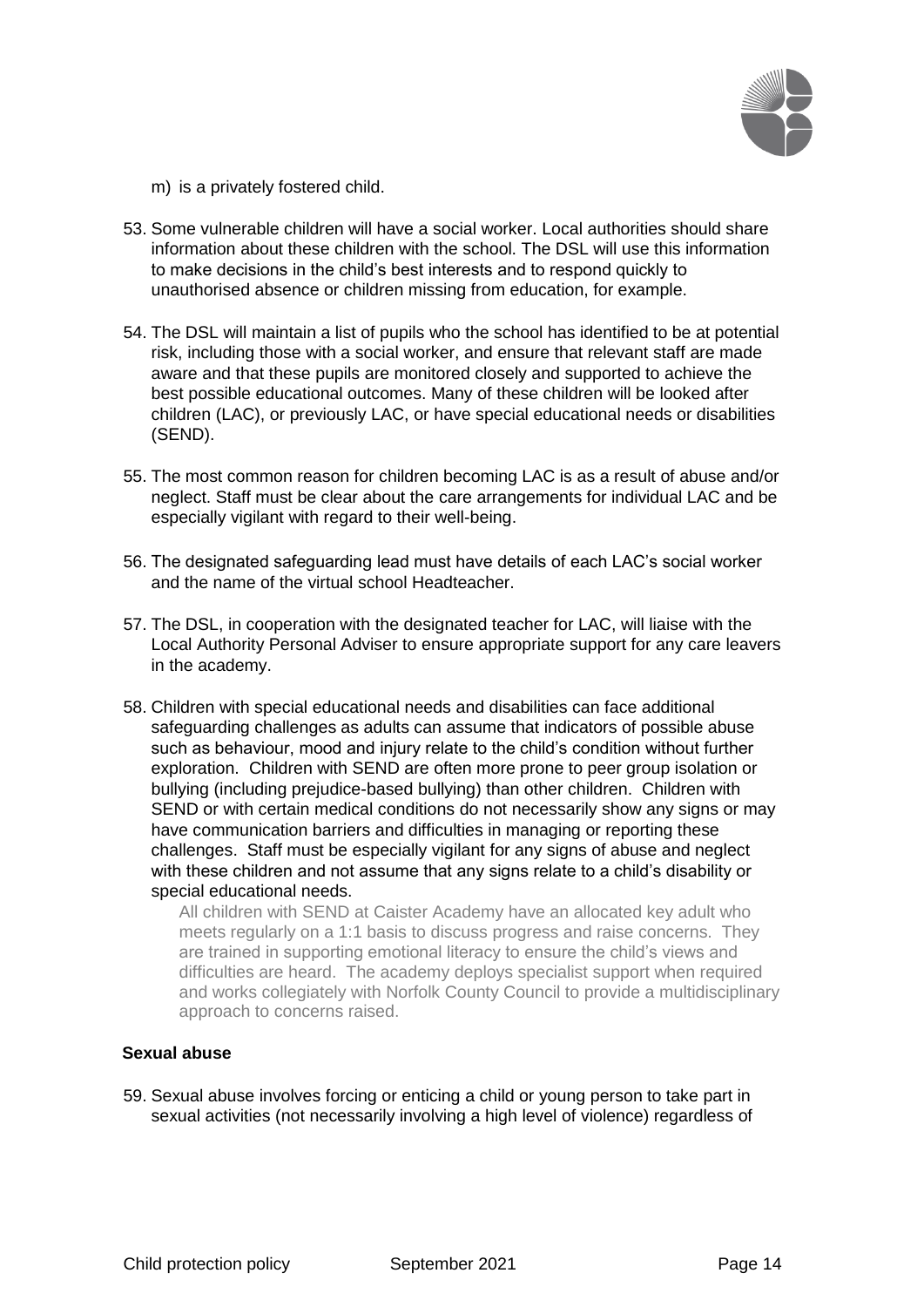

whether the child is aware of what is happening. The activities may involve physical contact or non-contact activities, such as involving children in looking at, or in the production of, sexual images, watching sexual activities, encouraging children to behave in sexually inappropriate ways, or grooming a child in preparation for abuse (including via the internet).

60. Physical signs of sexual abuse may include:

- pregnancy
- pain or itching in the genital area
- bruising or bleeding near genital area
- sexually transmitted disease
- vaginal discharge or infection
- stomach pains
- discomfort when walking or sitting down

61. Changes in behaviour which can also indicate sexual abuse include:

- sexual knowledge which is beyond their age (or developmental level) or sexual drawings/language
- saying that they have secrets that they cannot tell anyone about
- sudden or unexplained changes in behaviour e.g. becoming aggressive or withdrawn
- fear of being left with a specific person or group of people
- having nightmares
- running away from home
- **bedwetting**
- eating problems such as overeating or anorexia
- self-harm or mutilation, sometimes leading to suicide attempts
- substance or drug abuse
- suddenly having unexplained sources of money
- not allowed to have friends (particularly in adolescence)
- acting in a sexually explicit way towards adults
- Sexual abuse is not solely perpetrated by adult males. Women also commit acts of sexual abuse, as can other children (peer-on-peer abuse).

# **Child criminal exploitation (CCE) and Exploitation of Vulnerable Adults (County Lines and Serious Violence)**

62. CCE is a form of abuse and occurs where an individual, or group, takes advantage of an imbalance in power to coerce, manipulate or deceive a child into sexual or criminal activity.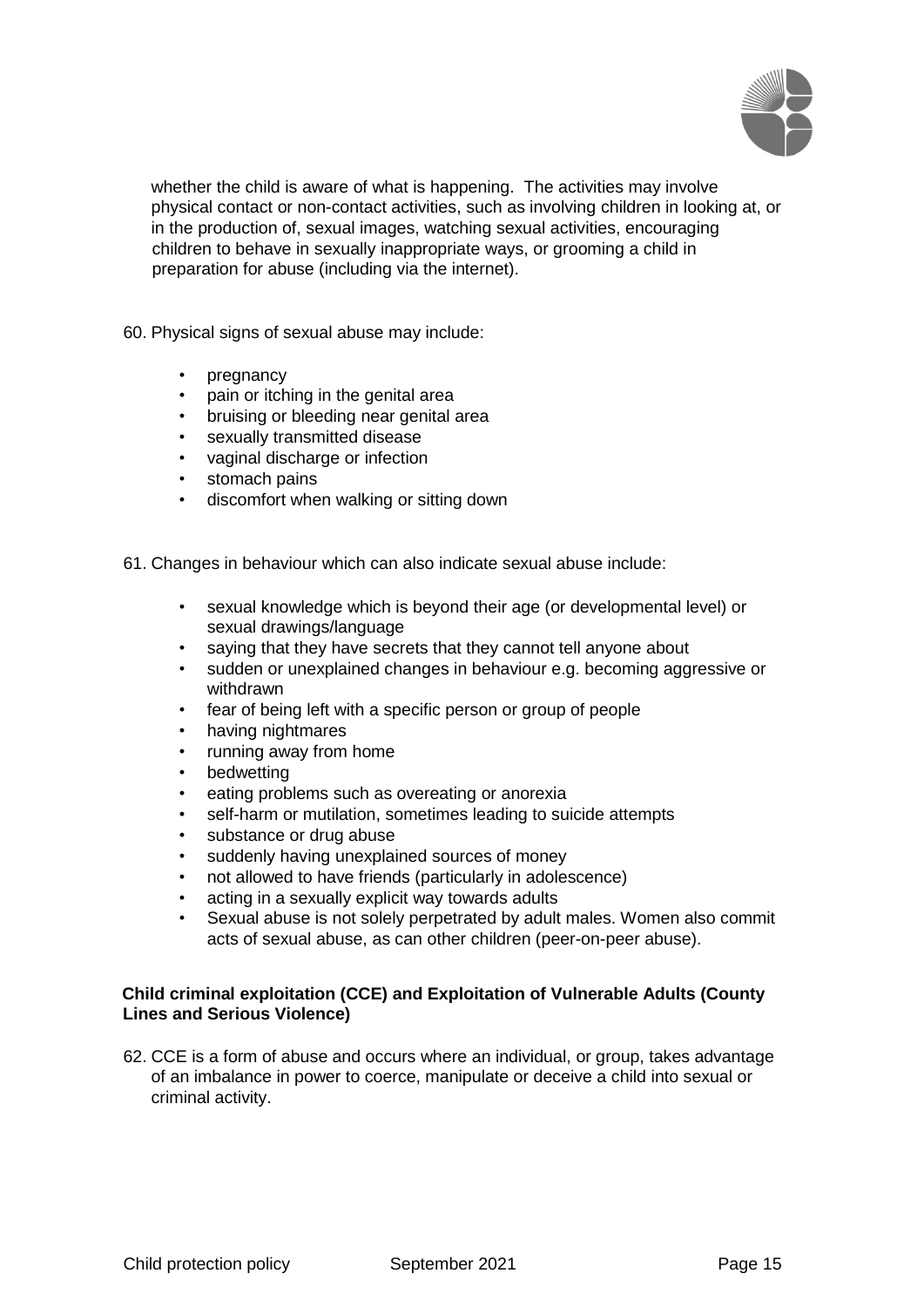

- 63. Some specific forms of CCE can include children being forced or manipulated into transporting drugs or money through county lines, working in cannabis factories, shoplifting or pickpocketing. They can also be forced or manipulated into committing vehicle crime or threatening/committing serious violence to others.
- 64. Whilst age may be the most obvious, this power imbalance can also be due to a range of other factors including gender, sexual identity, cognitive ability, physical strength, status, and access to economic or other resources.
- 65. In some cases, the abuse will be in exchange for something the victim needs or wants, and/or will be to the financial benefit or other advantage (such as increased status) of the perpetrator or facilitator. The abuse can be perpetrated by individuals or groups, males or females, and children or adults.
- 66. The abuse can be a one-off occurrence or a series of incidents over time and range from opportunistic to complex organised abuse. It can involve force and/or enticement-based methods of compliance and may, or may not, be accompanied by violence or threats of violence. Victims can be exploited even when activity appears consensual and exploitation can be facilitated and/or take place online. The experience of girls who are criminally exploited can be very different to that of boys.
- 67. Some of the following can be indicators of CCE:
	- a. children who appear with unexplained gifts or new possessions
	- b. children who associate with other young people involved in exploitation
	- c. children who suffer from changes in emotional well-being
	- d. children who misuse drugs and alcohol
	- e. children who go missing for a period of time or regularly come home late
	- f. children who regularly miss school or do not take part in education.
- 68. County lines, where drugs are moved around by victims of CCE, frequently involve children and vulnerable adults who have been trafficked. County lines is the police term for urban gangs supplying drugs to suburban areas/market or coastal towns using dedicated mobile phone lines or "deal lines".
- 69. It also involves child criminal exploitation (CCE), as gangs use children and vulnerable people to move drugs and money. Gangs establish a base in the market location, typically by taking over the homes of local vulnerable adults by force or coercion in a practice referred to as 'cuckooing'. County lines is a major, cross-cutting issue involving drugs, violence, gangs, safeguarding, criminal and sexual exploitation, modern slavery, and missing persons; and the response to tackle it involves the police, the National Crime Agency, a wide range of Government departments, local government agencies and VCS (voluntary and community sector) organisations.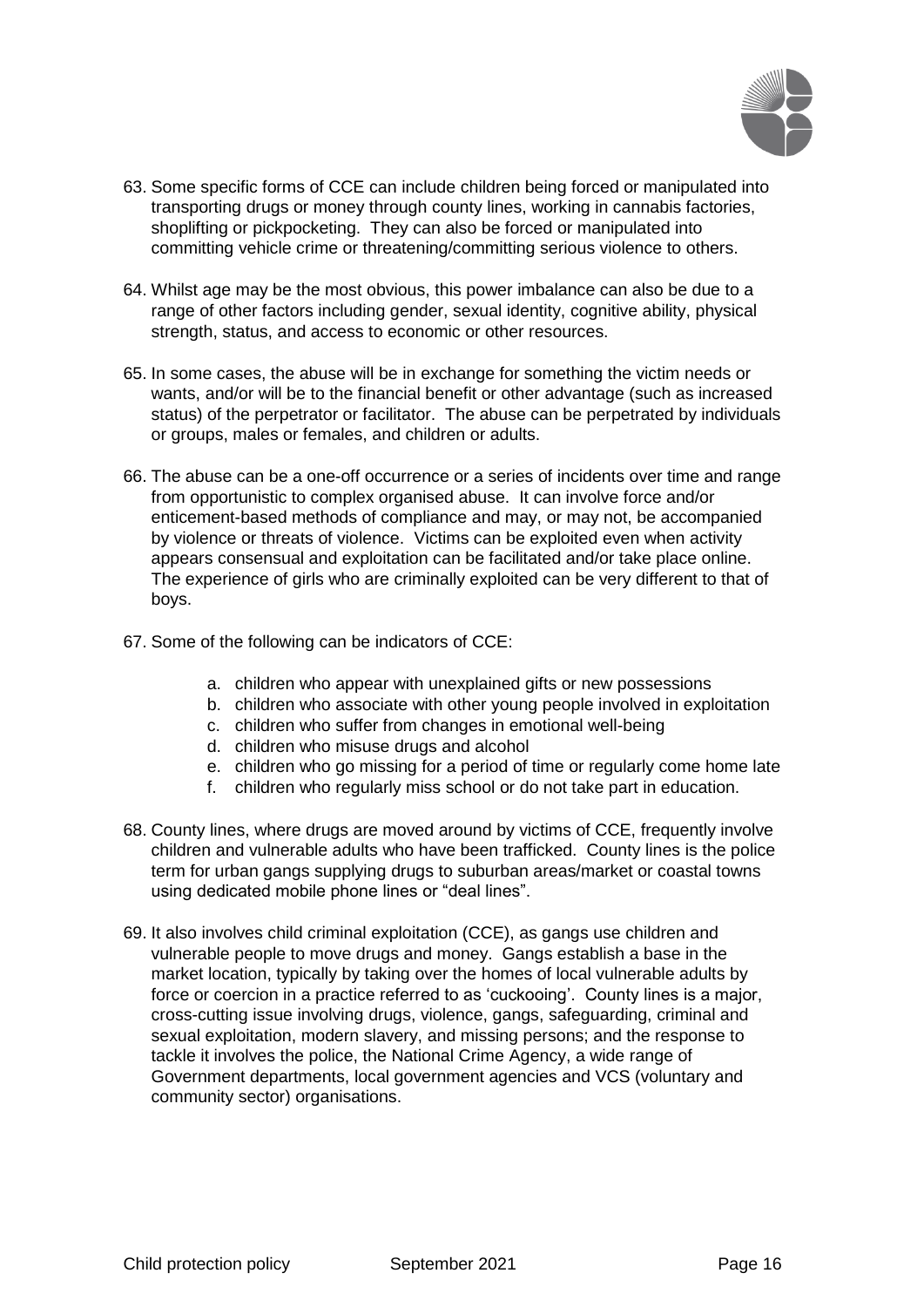

- 70. County lines activity and the associated violence, drug-dealing and exploitation has a devastating impact on young people, vulnerable adults and local communities.
- 71. In these cases the DSL will consider the need to involve the police who can use the National Referral Mechanism run by the National Crime Agency.
- 72. Signs to look out for:
	- going missing from school or home and / or being found out-of-area (though criminal gangs are becoming 'wise' to this method of identifying children that have been exploited and are moving to exploit children in the local area to avoid notice)
	- unexplained acquisition of money, clothes, or mobile phones
	- excessive receipt of texts / phone calls
	- relationships with controlling / older individuals or groups
	- leaving home / care without explanation
	- suspicion of physical assault / unexplained injuries
	- parental concerns
	- carrying weapons
	- significant decline in school results / performance
	- gang association or isolation from peers or social networks
	- self-harm or significant changes in emotional well-being
- 73. Where staff or volunteers have a concern around county lines, they should inform their DSL immediately, who will follow the local authority safeguarding procedures. Where there is a risk of imminent harm an immediate referral to the police should be made a[t](http://www.norfolk.police.uk/) [www.norfolk.police.uk.](http://www.norfolk.police.uk/)
- 74. Regardless of gender or the role that they have been made to undertake, any child or adult who has experienced criminal exploitation is likely to have experienced, or to have been threatened with, serious violence to themselves or their family or community.
- 75. Serious violence indicators include:
	- increased absence from school
	- a significant decline in performance
	- changes in friendships or relationships with older individuals or groups
	- indicators of self-harm
	- a significant change in well-being or signs of assault of unexplained injuries
	- unexplained gifts or new possessions could also indicate that children have been approached by or involved with individuals associated with criminal networks or gangs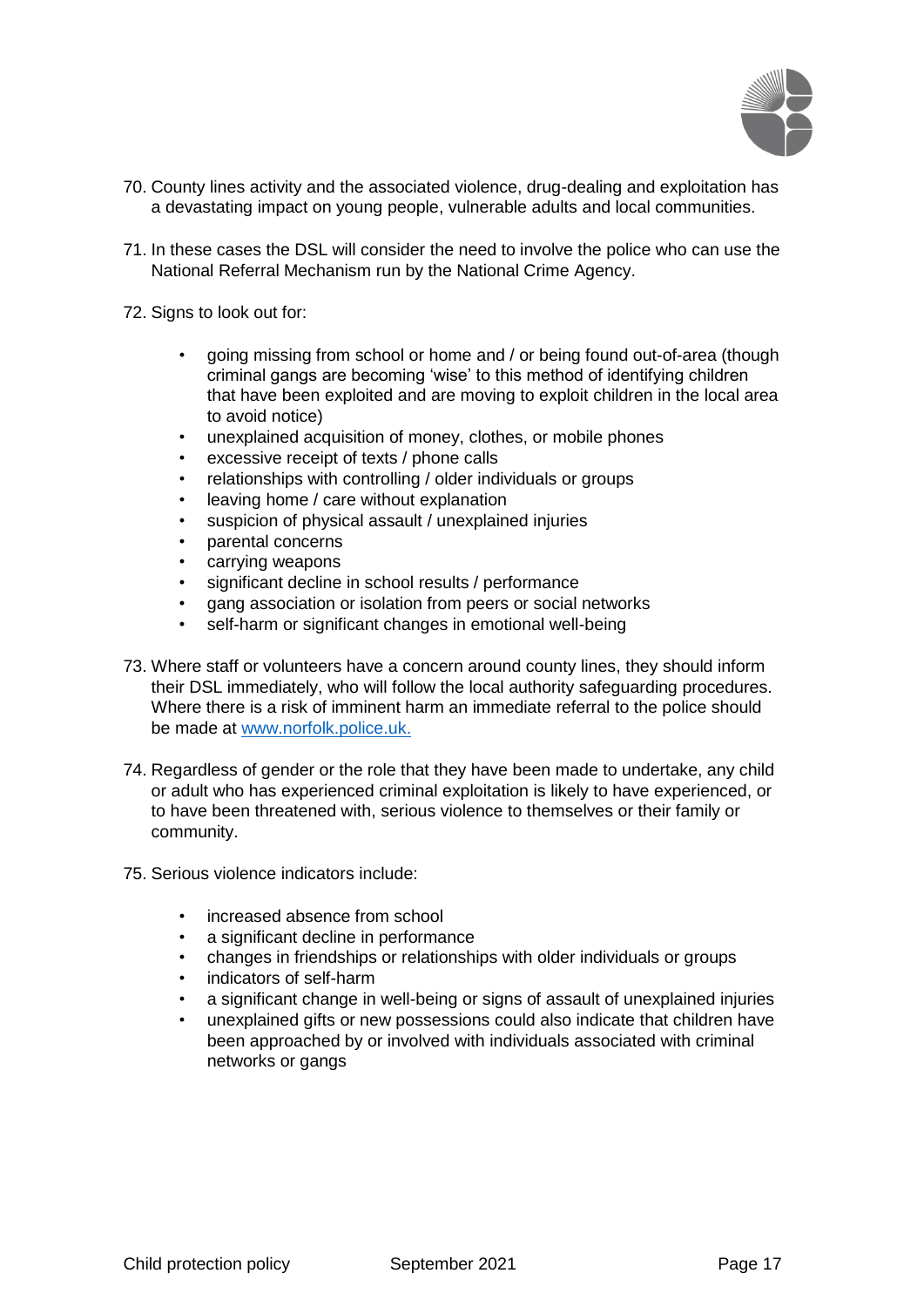

- 76. Staff training will include these signs and indicators in line with the Home Office guidance 'Preventing youth violence and gang involvement' and 'Criminal exploitation of children and vulnerable adults: county lines guidance (2018) and contextual safeguarding.
- 77. Colleagues are also trained on the additional risk factors associated with serious violence such as being male, having been frequently absent or permanently excluded from school, having experienced child maltreatment and having been involved in offending, such as theft or robbery.

## **Preventing youth violence and gang involvement:**

[https://assets.publishing.service.gov.uk/government/uploads/system/uploads/attachme](https://assets.publishing.service.gov.uk/government/uploads/system/uploads/attachment_data/file/418131/Preventing_youth_violence_and_gang_involvement_v3_March2015.pdf)  [nt\\_data/file/418131/Preventing\\_youth\\_violence\\_and\\_gang\\_involvement\\_v3\\_March201](https://assets.publishing.service.gov.uk/government/uploads/system/uploads/attachment_data/file/418131/Preventing_youth_violence_and_gang_involvement_v3_March2015.pdf) [5.pdf](https://assets.publishing.service.gov.uk/government/uploads/system/uploads/attachment_data/file/418131/Preventing_youth_violence_and_gang_involvement_v3_March2015.pdf)

#### **County Lines:**

[https://assets.publishing.service.gov.uk/government/uploads/system/uploads/attachme](https://assets.publishing.service.gov.uk/government/uploads/system/uploads/attachment_data/file/741194/HOCountyLinesGuidanceSept2018.pdf)  [nt\\_data/file/741194/HOCountyLinesGuidanceSept2018.pdf](https://assets.publishing.service.gov.uk/government/uploads/system/uploads/attachment_data/file/741194/HOCountyLinesGuidanceSept2018.pdf)

#### **Contextual Safeguarding Network:**

<https://www.contextualsafeguarding.org.uk/>

## **Child Sexual Exploitation**

- 78. CSE is a form of child sexual abuse. Sexual abuse may involve physical contact, including assault by penetration (for example, rape or oral sex), or nonpenetrative acts such as masturbation, kissing, rubbing, and touching outside clothing. It may include noncontact activities, such as involving children in the production of sexual images; forcing children to look at sexual images or watch sexual activities; encouraging children to behave in sexually inappropriate ways; or grooming a child in preparation for abuse, including via the internet. CSE can occur over time, or be a one-off occurrence, and may happen without the child's immediate knowledge e.g. through others sharing videos or images of them on social media.
- 79. Child sexual exploitation (CSE) involves exploitative situations, contexts and relationships where young people receive something (for example food, accommodation, drugs, alcohol, gifts, money or in some cases simply affection) as a result of engaging in sexual activities. There is always an imbalance of power in the relationship. It is a form of sexual abuse. It is also important to recognise that some young people who are being sexually exploited do not exhibit any external signs of this abuse. CSE can affect any child, who has been coerced into engaging in sexual activities. This includes 16 and 17 year- olds who can legally consent to have sex.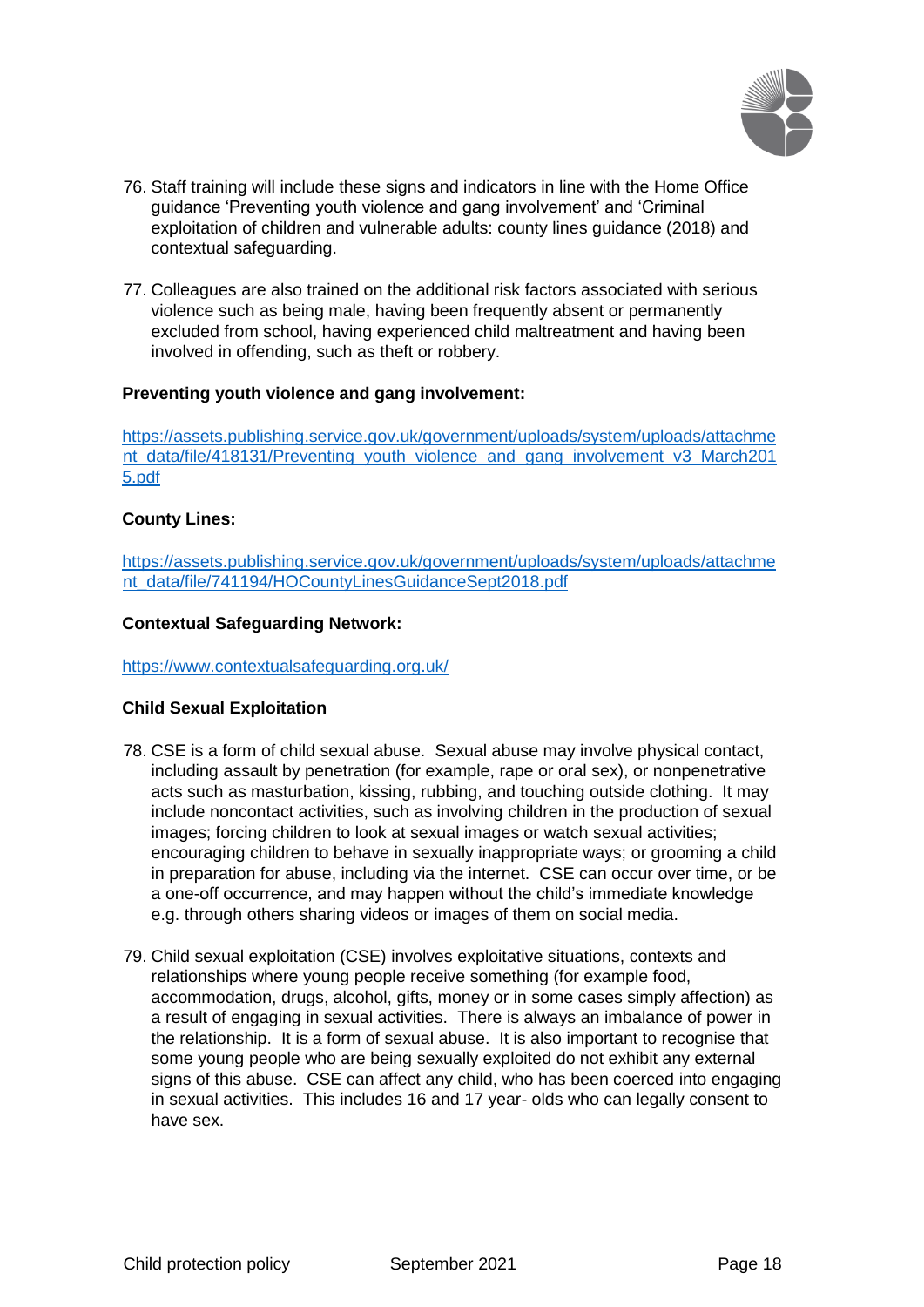

- 80. Many children and young people who are victims of sexual exploitation do not recognise themselves as such. This can be an additional barrier to disclosure. Colleagues receive training and updates on CSE to ensure awareness of, and to mitigate, these additional difficulties to ensure children receiving appropriate intervention and support at the earliest opportunity.
- 81. Sexual exploitation can take many forms ranging from the seemingly 'consensual' relationship where sex is exchanged for affection or gifts, to serious organised crime by gangs and groups. The perpetrator holds some kind of power over the victim which increases as the exploitative relationship develops. Sexual exploitation involves varying degrees of coercion, intimidation or enticement, including unwanted pressure from peers to have sex, or sexual bullying including cyberbullying and grooming.

There are three main types of child sexual exploitation:

#### *'Inappropriate relationships'*

Usually involves just one abuser who has inappropriate power which might be physical, emotional or financial – or control over a young person. The young person may believe they have a genuine friendship or loving relationship with their abuser.

## *'Boyfriend'*

Abuser grooms the victim by striking up a relationship with them, giving them gifts and meeting in cafés or shopping centres. A seemingly consensual sexual relationship develops but later turns abusive. Victims might be required to attend 'parties' and sleep with multiple men and are threatened with violence (directly or against family members) if they try to seek help.

## **'***Organised exploitation and trafficking'*

Victims are trafficked through criminal networks, often between towns and cities and are forced or coerced into sex with multiple men. They may also be used to recruit new victims. This serious organised activity can involve the buying and selling of young people.

For more information on CSE and a guide for practitioners please go to:

[https://www.gov.uk/government/publications/child-sexual-exploitation-definition](https://www.gov.uk/government/publications/child-sexual-exploitation-definition-and-guide-for-practitioners)[andguide-for-practitioners](https://www.gov.uk/government/publications/child-sexual-exploitation-definition-and-guide-for-practitioners)

Key indicators of children being sexually exploited may include: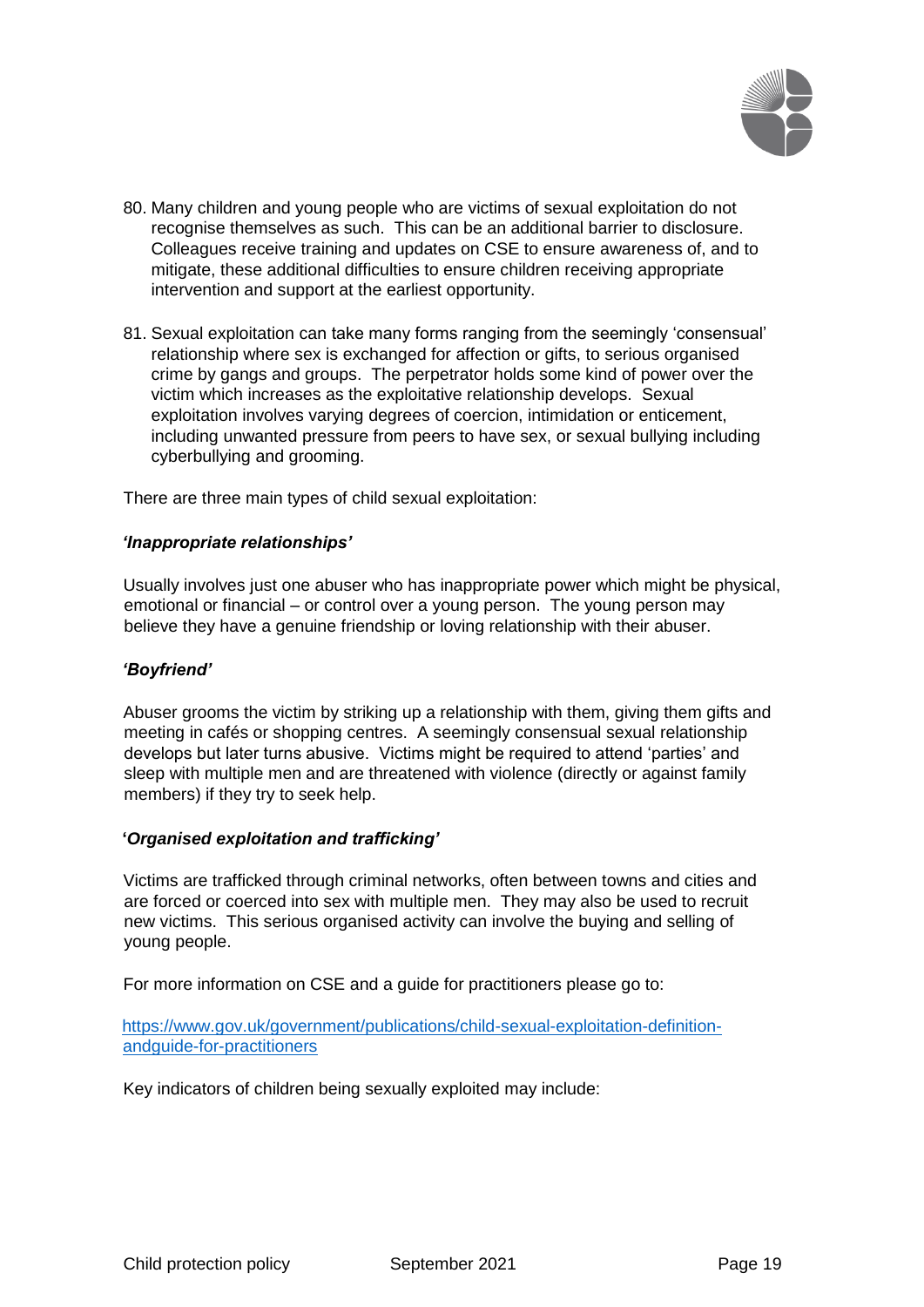

- receiving unexplained gift or gifts from unknown sources
- associating with other young people involved in exploitation
- going missing for periods of time or regularly coming home late (please refer to the academy attendance policy)
- regularly missing education or not taking part
- displaying inappropriate sexualised behaviour
- having multiple phones
- mood swings or changes in emotional wellbeing
- being seen at strange meeting places (hotels or known places of concern)
- having older boyfriends / girlfriends (where the age difference might create an imbalance of power)
- self-harming / drug or alcohol misuse
- injuries (physical)

Academy safeguarding procedures for reporting any concerns apply. All concerns must be recorded and reported as soon as is reasonably possible and certainly on the same day that they arise.

The local response and support for CSE can be found at: Norfolk Safeguarding Children Partnershi[p](http://www.norfolklscb.org.uk/) [www.norfolklscb.org.uk](http://www.norfolklscb.org.uk/) where people can get support if they are concerned about CSE in the local area.

## **Peer on peer abuse**

- 82. All staff should be aware that children can abuse other children, either inside of the academy or outside, and treat any concerns about peer-on-peer abuse in the same way as that involving adults. This is most likely to include, but may not be limited to:
	- a. bullying (including cyber bullying, prejudice-based or discriminatory)
	- b. abuse in intimate physical relationships between peers
	- c. physical abuse such as hitting, kicking, shaking, biting, hair pulling, or otherwise causing physical harm (this may include an online element which facilitates, threatens and/or encourages physical abuse)
	- d. sexual violence, such as rape, assault by penetration and sexual assault (this may include an online element which facilitates, threatens and/or encourages physical abuse)
	- e. sexual harassment, such as sexual comments, remarks, jokes and online sexual harassment, which may be stand-alone or part of a broader pattern of abuse
	- f. causing someone to engage in sexual activity without consent, such as forcing someone to strip, touch themselves sexually, or to engage in sexual activity with a third party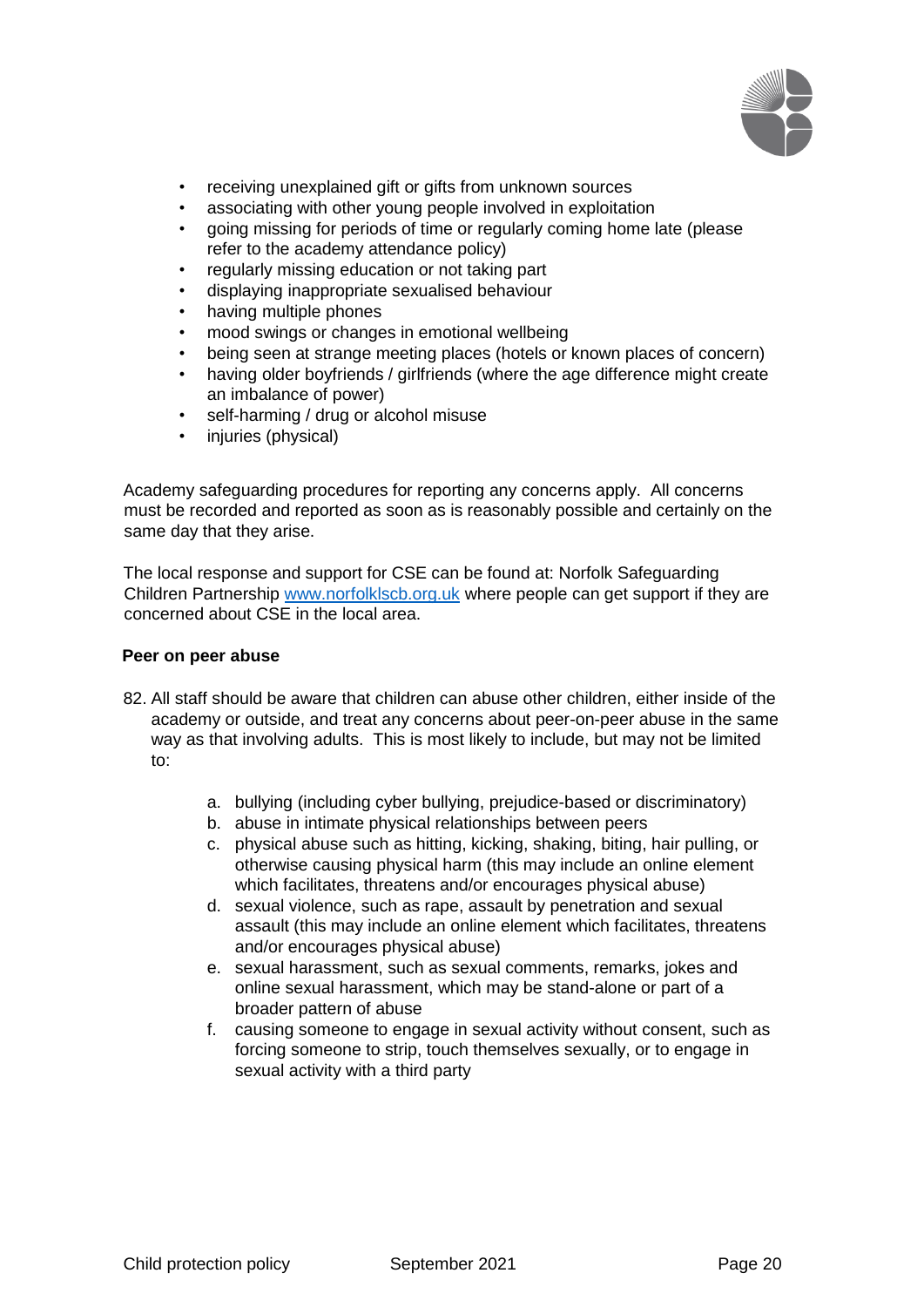

- g. consensual and non-consensual sharing of nudes and semi-nude images and or videos (also known as sexting or youth produced/involved sexual imagery)
- h. upskirting; see below
- i. sexting; see below
- j. initiation/hazing type violence and rituals (this could include activities involving harassment, abuse or humiliation used as a way of initiating a person into a group and may also include an online element).
- 83. Measures to minimise these risks are included in the anti-bullying and behaviour for learning policies. These policies must be applied in addition to child protection procedures when dealing with any issue of peer-on-peer abuse.
- 84. The academy does not accept and will not tolerate peer-on-peer abuse of any kind.

#### **Sexual Violence and Sexual Harassment/Harmful Sexual Behaviour (HSB)**

- 85. **Sexual harassment** and **sexual violence** are **never acceptable and will not be tolerated.** All staff understand that even if there are no disclosures in the academy, it does not mean it is not happening, it may be the case that it is just not being reported. As such all colleagues are trained to notice and identify signs and indicators of peer on-peer abuse and, where they have any concerns regarding peer-on-peer abuse, how to report these to the DSL or deputy through formal safeguarding systems.
- 86. Disclosures made by pupils will be believed and responded to. Pupils will be kept safe and never made to feel that they are creating a problem by reporting the abuse, sexual violence or sexual harassment. Incidents will be accessed and responded to on a case-by-case basis taking into account harm, immediate safety, pupil wishes and seeking advice and making referrals as required.
- 87. We will follow and adhere to Part 5 of KCSIE (statutory guidance) and Department for Education advice for schools 'Sexual violence and sexual harassment between children in school and colleges (2021)[:https://assets.publishing.service.gov.uk/government/uploads/system/upload](https://assets.publishing.service.gov.uk/government/uploads/system/uploads/atachment_data/file/999239/SVSH_2021.pdf)  [s/atachment\\_data/file/999239/SVSH\\_2021.pdf](https://assets.publishing.service.gov.uk/government/uploads/system/uploads/atachment_data/file/999239/SVSH_2021.pdf)

It covers:

- how we prevent peer-on-peer abuse
- what sexual violence and harassment is
- schools' and colleges' legal responsibilities
- a whole school or college approach to safeguarding and child protection
- how to respond to reports of sexual violence and sexual harassment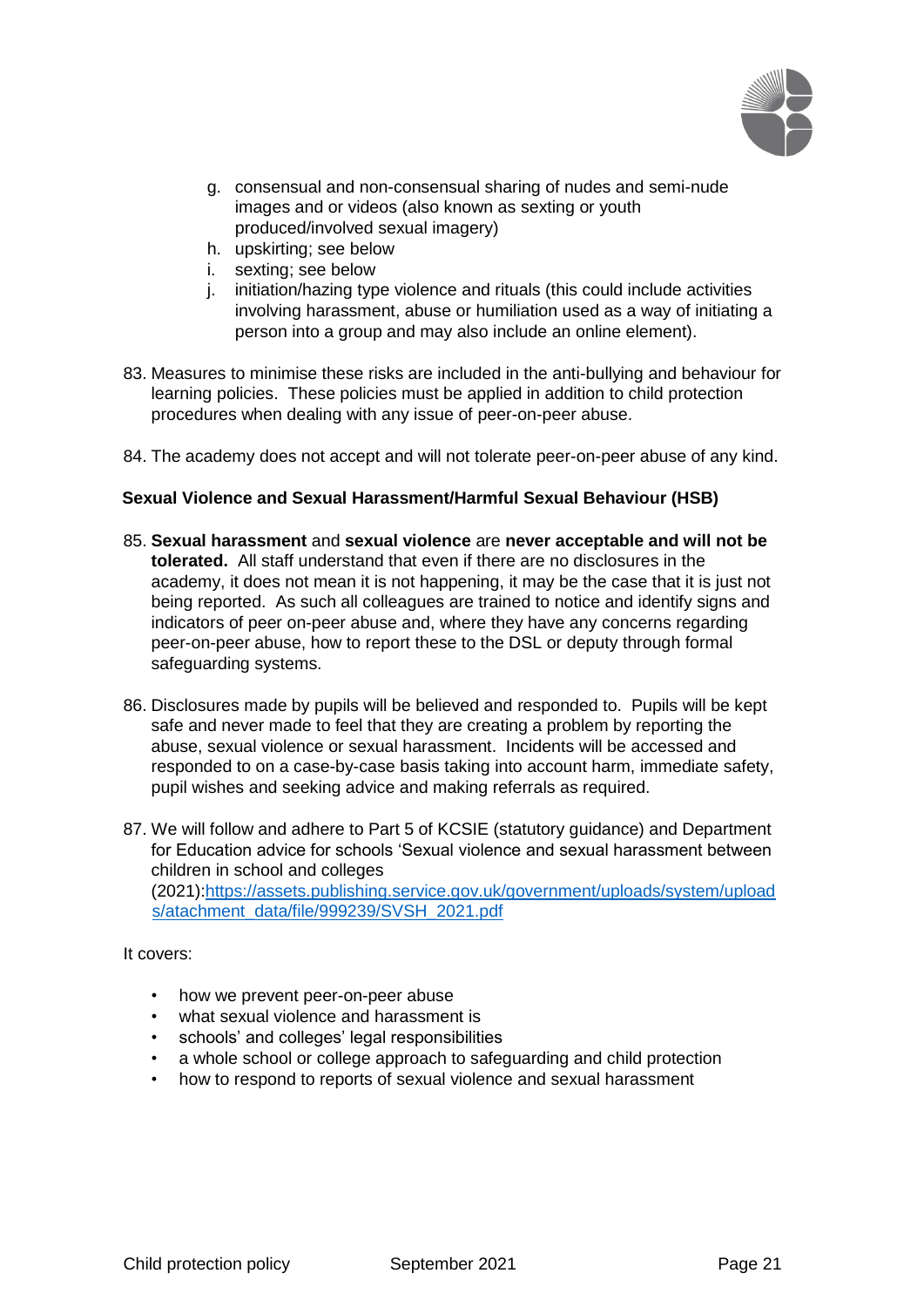

The departmental advice, when referring to **sexual violence** refers to sexual offences as described under the Sexual Offences Act 2003. This includes:

- rape
- assault by penetration
- sexual assault
- 88. The advice sets out that **sexual harassment** is 'unwanted conduct of a sexual nature' that can occur online and offline. It is likely to violate a child's dignity, and/or make them feel intimidated, degraded or humiliated and/or creates a hostile, offensive or sexualised environment. All staff should be aware that sometimes such abuse becomes normalised for a child, who then regards it as 'normal.'
- 89. We believe that all children have a right to learn in a safe environment. Academy leaders will minimise the risk of peer-on-peer abuse by: (academy to detail how they will reduce the risk within their setting – include additional measures put in place to reduce the additional risks (statistically) faced by pupils with SEN or a disability or identifying or identified by peers as LGBT)
- 90. Occasionally, allegations of a safeguarding nature may be made against pupils by others in the academy. Where this is the case an appropriate risk assessment and referrals will be undertaken to establish next steps to deal with the allegation. The peer-on-peer risk assessment will include as a minimum:
	- If a relationship has previously existed in any format; is there an imbalance of power within their relationships?
	- is the allegation of a serious nature?
	- If the allegation includes a criminal offence, has the referral to the police and child service been made?
	- Does this allegation raise risk factors for other pupils in the academy?
	- Does the allegation indicate that other pupils may have been/could be affected by this pupil?
	- Does the allegation indicate that young people outside the academy may be affected by this pupil?
	- Does this allegation indicate that the contextual safeguarding within the academy environments should be reviewed?
	- What support does this allegation indicate are needed for both the victim and alleged perpetrator of the peer-on-peer abuse?
- 91. Academy leaders will support the victims and perpetrators and alleged perpetrators of peer-on-peer abuse by *ensuring the victims and perpetrators are taken seriously, supported and kept safe and never made to feel that they are creating a problem for reporting abuse, sexual violence or sexual harassment.*
- 92. In all cases of alleged child-on-child sexual violence, staff and the DSL will refer to the detailed guidance contained in *Keeping Children Safe in Education 2021* and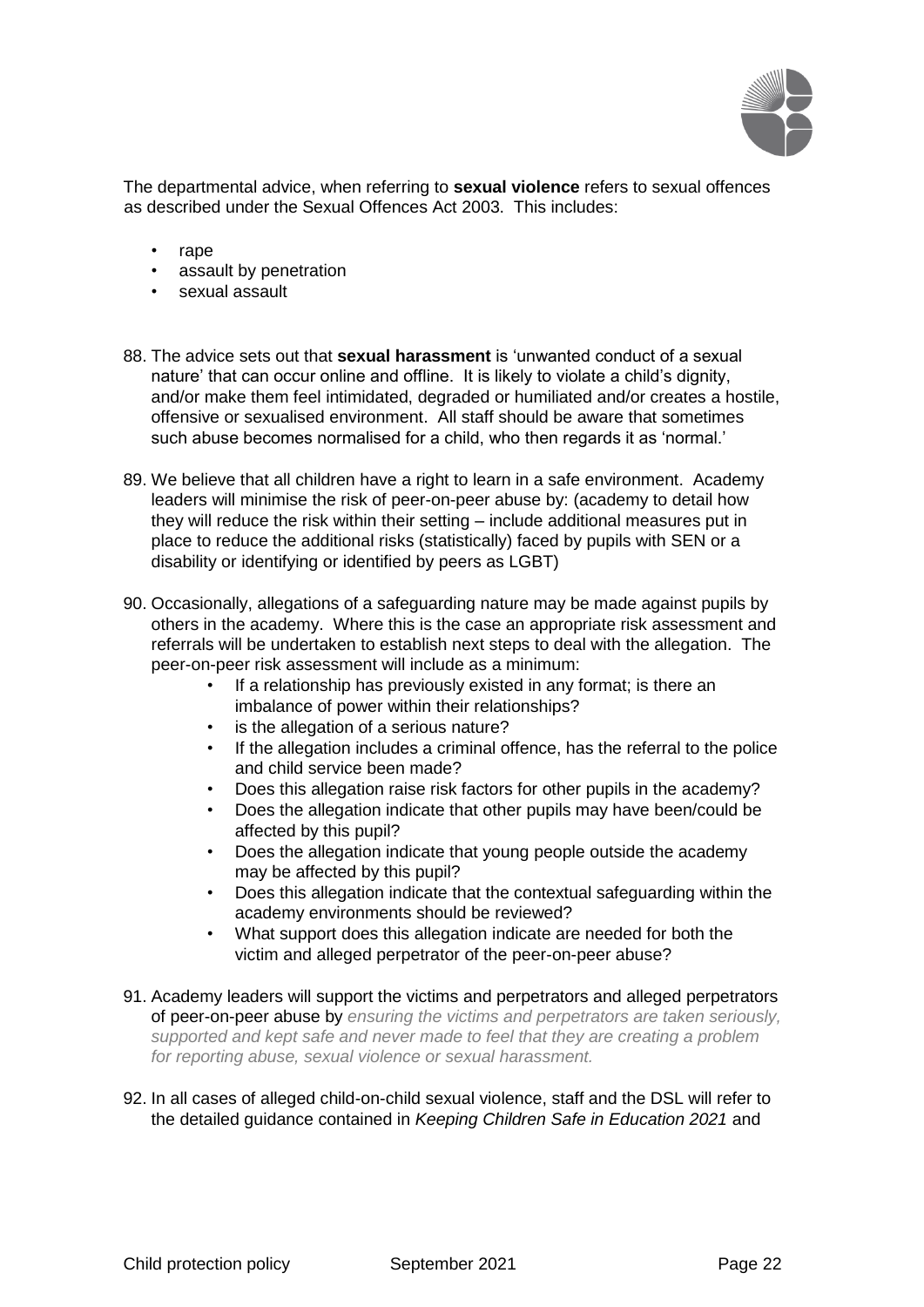

the additional documents it refers to, in addition to seeking advice from the local authority and the police as appropriate.

- 93. Reports of sexual violence and sexual harassment are likely to be complex and require difficult decisions to be made quickly, but staff will always adhere to the procedures set out in this policy.
- 94. Victims will always be reassured that they are being taken seriously, that they will be supported and kept safe. Where possible, two members of staff, including the DSL, will be present when managing reports from pupils.
- 95. Following the completion of investigations and any police action, perpetrators will be managed through the academy's behaviour for learning and anti-bullying policies.
- 96. All staff and volunteers must be aware that adults or children, who use children to meet their own sexual needs, abuse both girls and boys of all ages. In all cases, children who tell someone about sexual abuse do so because they want it to stop. It is important, therefore, that children are always listened to and taken seriously and (as in all cases of abuse or neglect) that our reporting system is followed systematically without fail.

#### **'Sexting' 'Nudes' 'Pics'**

- 97. We will adhere to the guidance issued by the UK Council for Child Internet Safety (2020) [https://www.gov.uk/government/publications/sharing-nudes](https://www.gov.uk/government/publications/sharing-nudes-and-semi-nudes-advice-for-education-settings-working-with-children-and-young-people/sharing-nudes-and-semi-nudes-advice-for-education-settings-working-with-children-and-young-people)[and-seminudes-advice-for-education-settings-working-with-children-and](https://www.gov.uk/government/publications/sharing-nudes-and-semi-nudes-advice-for-education-settings-working-with-children-and-young-people/sharing-nudes-and-semi-nudes-advice-for-education-settings-working-with-children-and-young-people)[youngpeople/sharing-nudes-and-semi-nudes-advice-for-education-settings](https://www.gov.uk/government/publications/sharing-nudes-and-semi-nudes-advice-for-education-settings-working-with-children-and-young-people/sharing-nudes-and-semi-nudes-advice-for-education-settings-working-with-children-and-young-people)[working-withchildren-and-young-people](https://www.gov.uk/government/publications/sharing-nudes-and-semi-nudes-advice-for-education-settings-working-with-children-and-young-people/sharing-nudes-and-semi-nudes-advice-for-education-settings-working-with-children-and-young-people)
- 98. Sexting is when someone shares sexual, naked or semi-naked images or videos of themselves (or others) or sends sexually explicit messages. They can be sent, received or forwarded using any device that allows you to share media and messages. Sexting may also be called 'trading nudes', 'dirties', 'pic for pic' or 'pics.'
- 99. There are many reasons why a young person may want to send a naked or semi naked picture, video or message to someone else.
	- joining in because they think that 'everyone is doing it'
	- boosting their self-esteem
	- flirting with others and testing their sexual identity
	- exploring their sexual feelings
	- to get attention and connect with new people on social media
	- they may find it difficult to say no if somebody asks them for an explicit image, especially if the person asking is persistent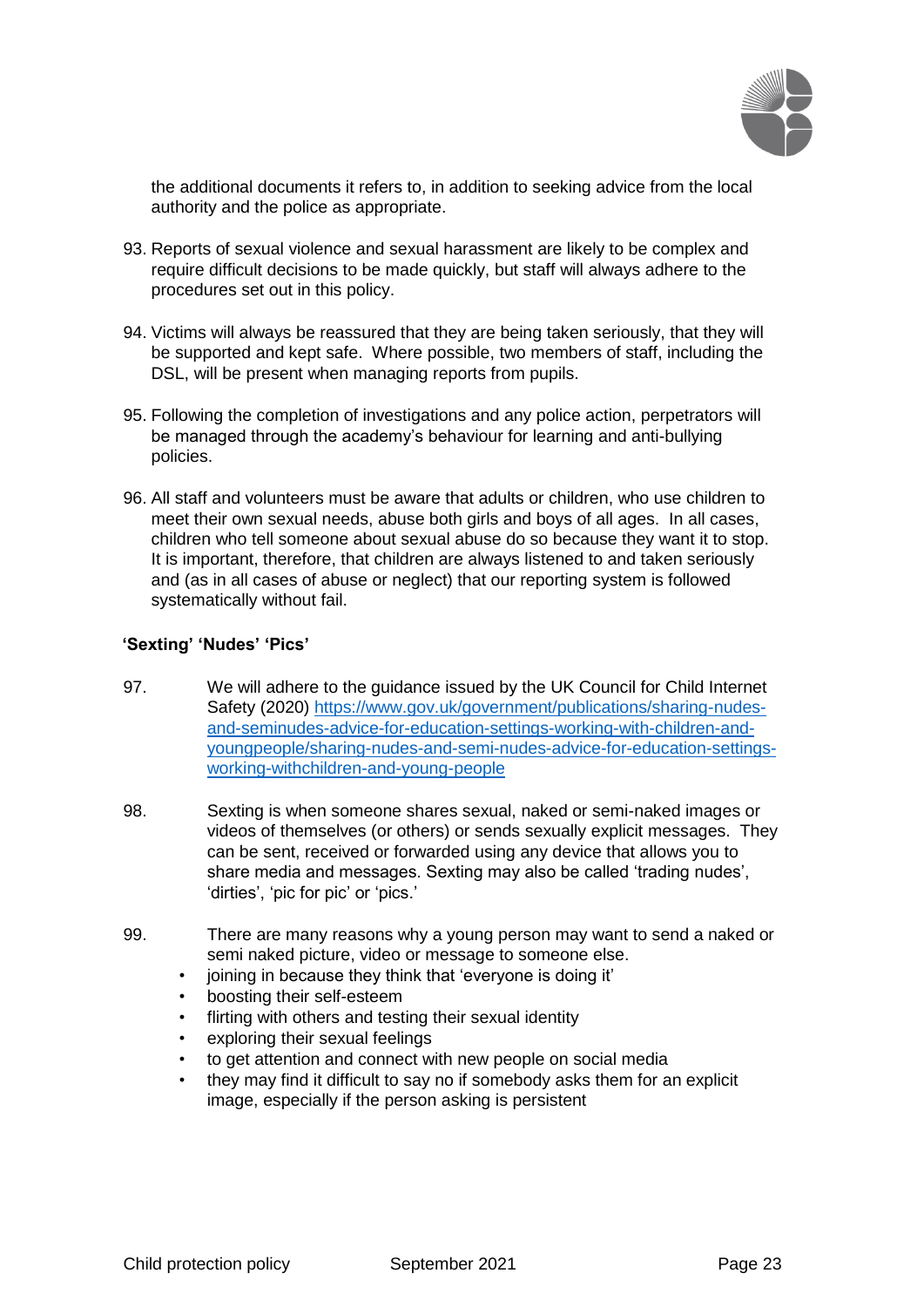

- exploitation or blackmail
- 100. It is easy to send a photo or message, but the sender has no control about how it's passed on. When images are stored or shared online they become public. Some people may think that images and videos only last a few seconds on

social media before they are deleted (such as Snapchat) but they can still be saved or copied by others. Images used on social media are, in many cases, owned by the media that the child has used; for example, anything in the Apple cloud is owned by Apple, and anything posted on Facebook is owned by Facebook, and will remain within their storage area. These storage areas are open to hacking and often are. This means that photos or videos which a young person may have shared privately could still end up being shared between adults they don't know.

- 101. However due to awareness campaigns, many young people are aware of the permanence of online images and need support and guidance in reducing the visibility of the image by contacting external agencies, support with parents and mental health and wellbeing provision.
- 102. Some sources of support for wellbeing and mental health that we recommend [www.justonenorfolk.nhs.uk](http://www.justonenorfolk.nhs.uk/) [www.childline.org.uk](http://www.childline.org.uk/) [www.kooth.com.www.youngminds.org.uk](http://www.kooth.com.www.youngminds.org.uk/)
- 103. Associated risks of sexting include *blackmail*; offenders may threaten to share the pictures with the child's family and friends unless the child sends money or

 more images. *Unwanted attention*; Images posted online can attract the attention of sex offenders, who know how to search for, collect and modify images and pose an even greater personal risk to the young person. *Bullying*: If images are shared with their peers or in school, the child will be humiliated and may be bullied. Emotional distress: children can feel embarrassed and humiliated. If they're very distressed this could lead to suicide or [self-harm.](https://www.nspcc.org.uk/preventing-abuse/keeping-children-safe/self-harm/)

- 104. All staff will be trained in e-safety and will have a role in preventing young people from sexting. All staff will be available and approachable for pupils to make disclosures about sexting which will then be referred to the DSL for further investigation. Every child is different, so our approach will be based on their exact situation. We will seek to prevent young people sexting through educating them about the laws and potential consequences of sexting. This may be addressed through: Assemblies, e-safety sessions during lessons, specialised e-safety sessions for specific year groups/targeted groups and sessions created for use during form time.
- 105. We will: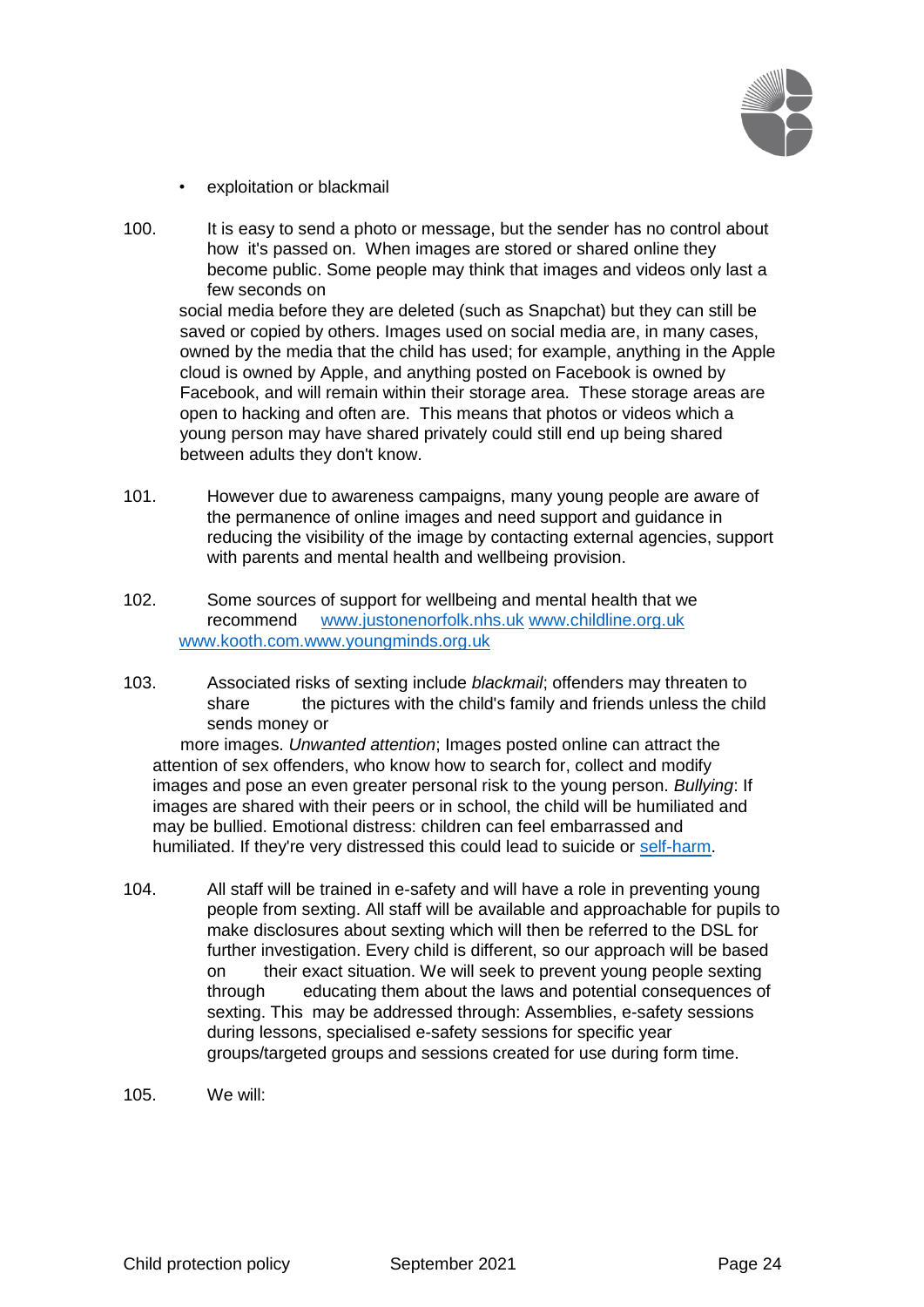

- Outline our expectations and explain the rules of having a mobile phone tablet or smartphone at Caister Academy
- Ask pupils what they feel is acceptable to send to other people, then discuss appropriate images and the dangers of inappropriate images (listed above)
- Make sure pupils are comfortable saying no, that they know their body is private, and that being asked to share explicit images is inappropriate and illegal. Talk about whether a person who asks for an image from you might also be asking other people for images.
- Explain to pupils about the importance of trust and consent in a healthy relationship (Refer to the Sex and Relationships Education policy).
- Tell pupils that it's not all right for someone to make them feel uncomfortable, to pressure them into doing things that they don't want to do, or to show them things that they're unhappy about seeing.
- Tell pupils what can happen if things go wrong, using real life examples such as television programs or news stories as far as possible, but also make clear that there is help and support to remove images and 'get through' any situation they or their peers find themselves in. Encourage them to seek support from us.
- Ask pupils about the 'Granny rule'; would you want your Granny to see the image you're sharing?
- Discuss the impact of 'revenge sexting' after relationships have broken down or a friend has done something as a joke and lost control of the image.
- Provide details of support and coping strategies if the young person finds themselves in an uncomfortable position, such as using the Zipit App to control the conversation with funny images to prevent further request for pictures or contacting ChildLine if the situation has got out of control.
- Let pupils know that they can speak to us if this ever happens, and that disclosures will be treated confidentially and without embarrassment and support will be given.
- Train staff to react calmly and listen to the concerns of the child and explain that they must share the information confidentially with the DSL.
- 106. When a child has been affected by sexting we will:
	- Recognise that if the child has been sending explicit images or videos of themselves, the child may feel anxious and there may be additional barriers due to perceived 'guilt' or the fear of having done something unlawful
	- Recognise, while listening to the child, that they themselves may feel shocked, upset, angry, or confused. As an adult, avoid showing these emotions in any way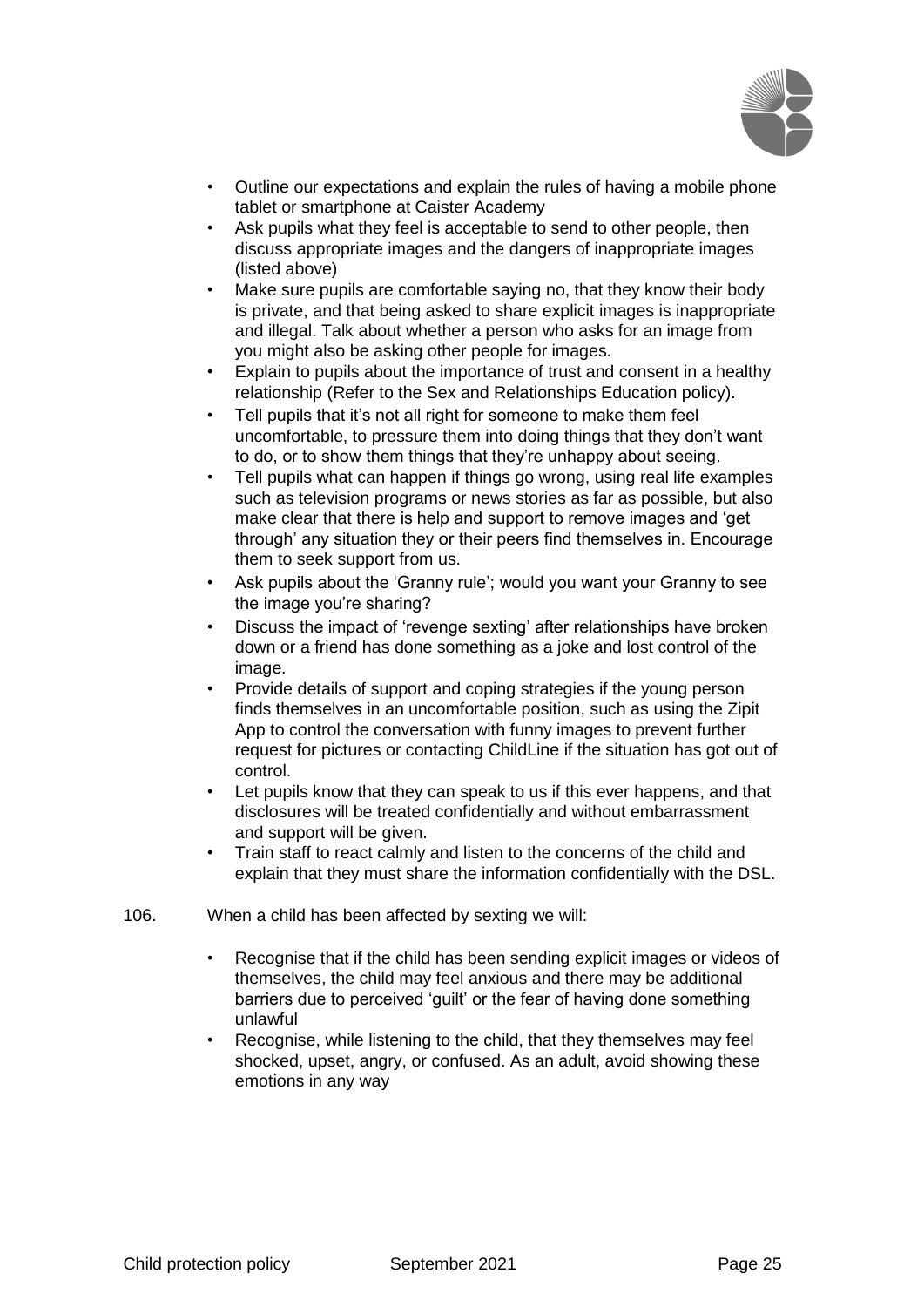

- Give ourselves time to process the information, remembering that the child will be watching their reactions
- Reassure the child that they aren't alone
- Listen and offer support they're probably upset and need help and advice, never criticism or comments such as 'I told you not to do that'
- Not ask questions like "why have you done it" as this may stop them from opening up
- Discuss the problem and the wider pressures that they may face, to help them to understand what's happened, and any possible wider safeguarding concerns
- Assure the child that they'll do all they can to help and explain that they will seek the support of the DSL
- Remind them that they can always talk t[o](https://www.childline.org.uk/get-support/) [Childline](https://www.childline.org.uk/get-support/) [o](https://www.childline.org.uk/get-support/)r another trusted adult if they aren't comfortable talking directly to the staff member.
- 107. If a child has shared an explicit image, we will:
	- Ask them who they initially sent it to, their age, and if they know whether it's been shared with anyone else.
	- Support the pupil to ask the social media site to remove the image and get in touch with [Childline.](https://www.childline.org.uk/get-support/) Together, Childline and the Internet Watch Foundation (IWF) will try to get the image removed.
	- Alternatively, if it is in the best interests of the pupil, we will make a report direct to the [Internet Watch Foundation](https://www.iwf.org.uk/report) (IWF). Childline is a confidential service, but to make a report on a child's behalf to the IWF we need to confirm who the child is and their date of birth.
	- Staff need to provide Childline or IWF with a link to the image which may require the police (because staff should not look at the image) to be involved (assess this against the 'aggravating factors'). After the link is sent staff will not keep a copy of the image for evidence as it's illegal to share or store child abuse images.
	- Discuss wider safeguarding concerns and agree who will be contacted and when they will contact parents/police/CEOP/ as appropriate to the case.
	- Contact the [Child Exploitation and Online Protection Centre](http://www.ceop.police.uk/safety-centre/) (CEOP) as well as the police if the image was requested by an adult, as this is [grooming](https://www.nspcc.org.uk/preventing-abuse/child-abuse-and-neglect/grooming/) [w](https://www.nspcc.org.uk/preventing-abuse/child-abuse-and-neglect/grooming/)hich is illegal.
	- If the image was requested by a school aged pupil not from this academy, we will contact the DSL at that school to raise awareness of potential wider safeguarding issues or circulation of the image in their school.
- 108. We will encourage the child to: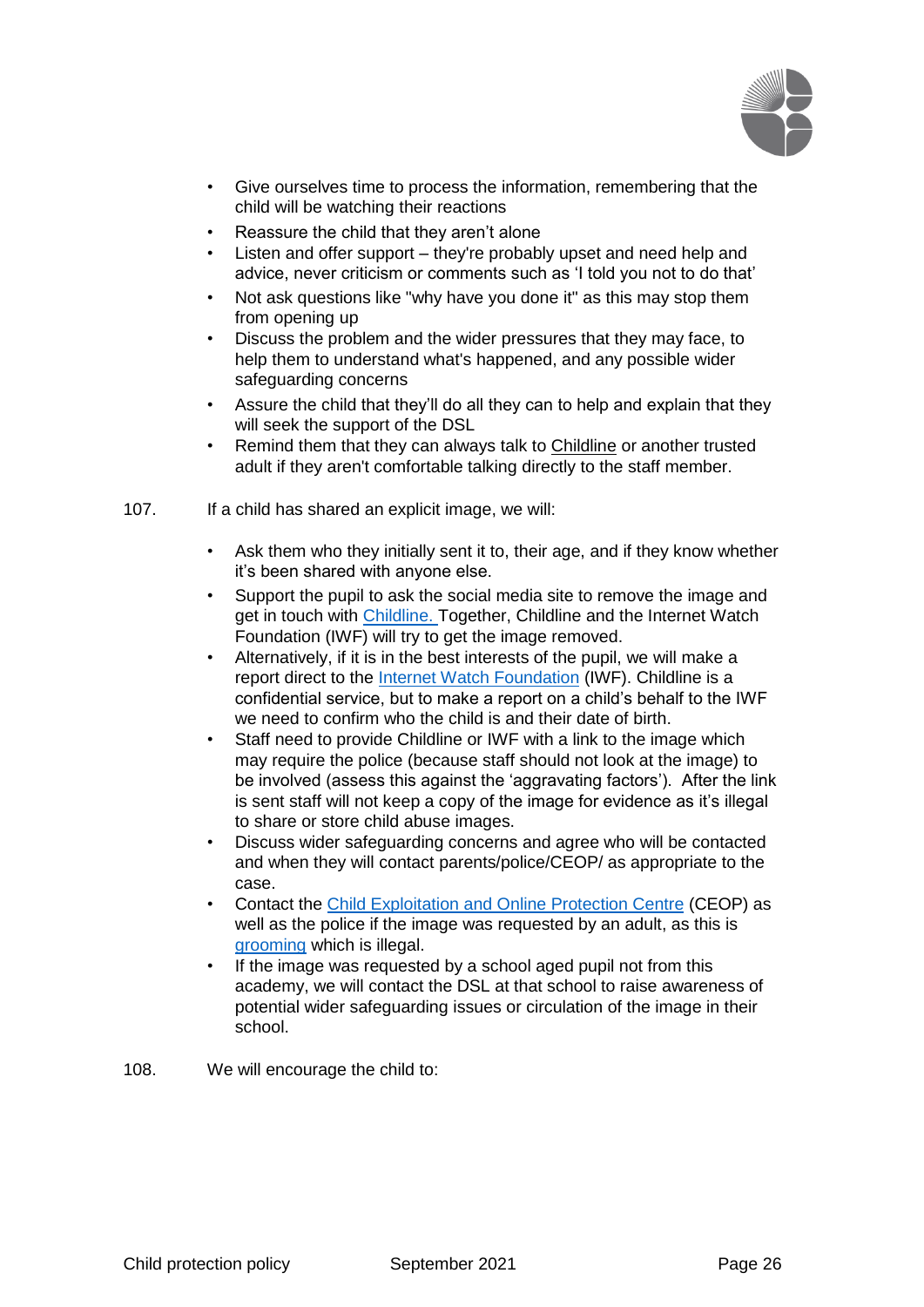

- Delete images from their social media accounts if they've have uploaded the image themselves • If they're sharing an image which somebody else uploaded, consider asking that person to delete it
- If the image or video was shared over the web, not to comment on it or share it as this may mean the image is seen more widely.
- 109. If a child has been sent a sexually explicit image:
	- Staff will ask them if they know the person who sent it and their age
	- If the image was sent by another young person, staff may want to help the child to speak to the sender to try to stop future messages. If the child agrees, staff can also help them to block the sender on social media
	- S[t](https://www.net-aware.org.uk/)aff should look at [Net Aware](https://www.net-aware.org.uk/) [f](https://www.net-aware.org.uk/)or information and advice about this or contact the O2 and NSPCC online safety helpline on 0800 800 5002
	- If [t](http://www.ceop.police.uk/safety-centre/)he image was sent by an adult, staff should contact [CEOP,](http://www.ceop.police.uk/safety-centre/) the Child Exploitation and Online Protection Centre, as this may be part of the [grooming](https://www.nspcc.org.uk/preventing-abuse/child-abuse-and-neglect/grooming/) [p](https://www.nspcc.org.uk/preventing-abuse/child-abuse-and-neglect/grooming/)rocess.
- 110. A young person is breaking the law if they:
	- Take an explicit photo or video of themselves or a friend. (We will follow the guidance on aggravating factors and when to report to the police. In most cases of consensual sharing of images, the police will not need to be notified. Where there is an aggravating factor that includes a form of abuse – incidents will be reported to the police)
	- Share an explicit image or video of a child, even if it's shared between children of the same age
	- Possess, download or store an explicit image or video of a child, even if the child gave their permission for it to be created
	- However, as of January 2016, if a young person is found creating or sharing images, the police can choose to record that a crime has been committed but that taking formal action is not in the public interest
	- Crimes recorded this way are unlikely to appear on future records or checks, unless the young person has been involved in other similar activities which may indicate that they are a risk.

## **'Upskirting'**

111. The Voyeurism (Offences) Act, which is commonly known as the Upskirting Act, came into force on 12 April 2019. 'Upskirting' is where someone takes a picture under a person's clothing (not necessarily a skirt) without their permission and or knowledge, with the intention of viewing their genitals or buttocks (with or without underwear) to obtain sexual gratification, or cause the victim humiliation, distress or alarm. It is a criminal offence. Anyone of any gender, can be a victim.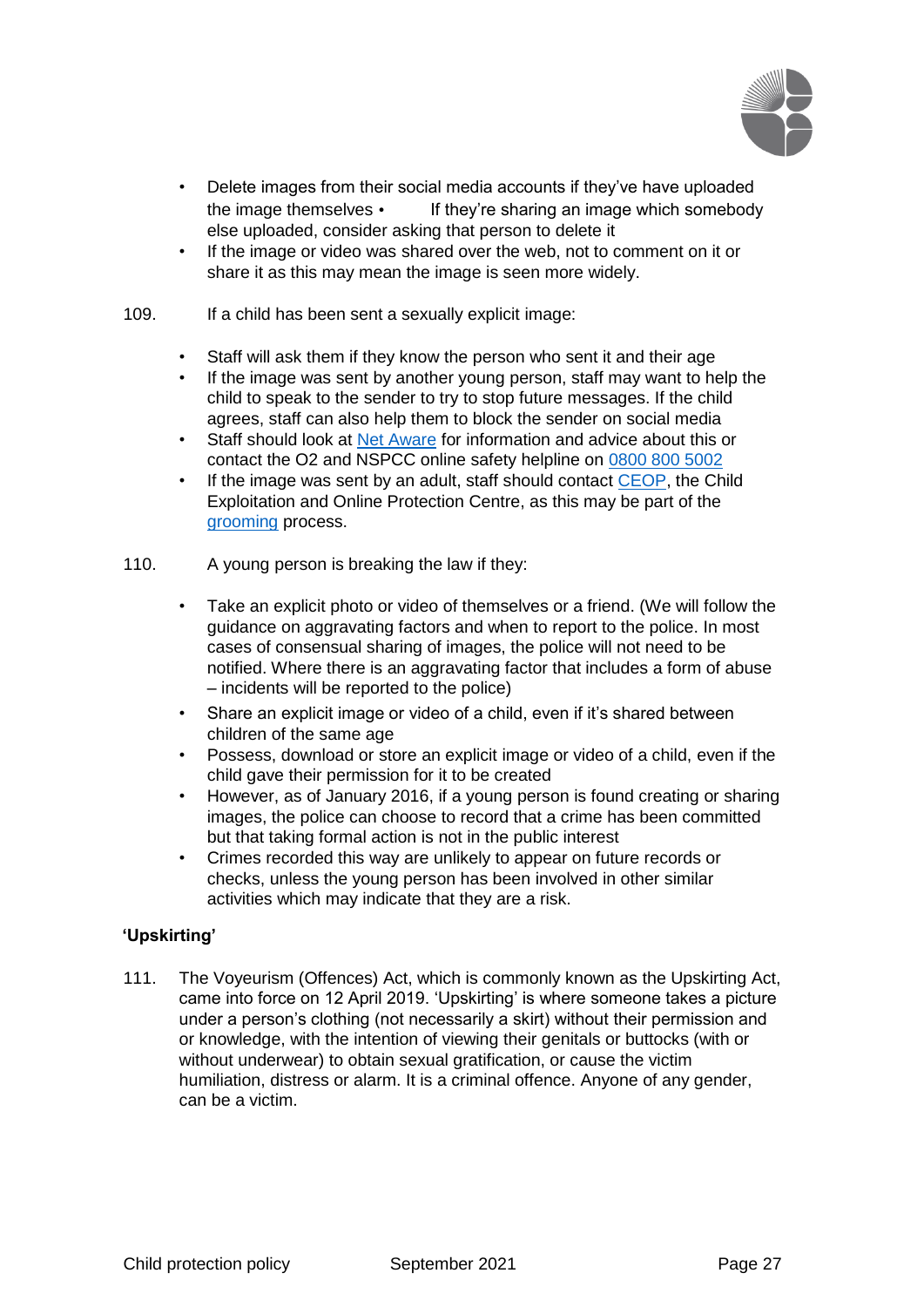

112. Any concerns related to upskirting must be reported to the DSL in line with the reporting process outlined within this policy.

## **Signposts for support or advice:**

- **CEOP's** [Thinkuknow](http://www.thinkuknow.co.uk/) gives advice for parents, as well as children and young people of different ages, on staying safe online. Thinkuknow have created [short](https://www.thinkuknow.co.uk/parents/articles/Nude-selfies-a-parents-guide/) [videos](https://www.thinkuknow.co.uk/parents/articles/Nude-selfies-a-parents-guide/) [t](https://www.thinkuknow.co.uk/parents/articles/Nude-selfies-a-parents-guide/)o help parents understand why children 'sext', how to talk to them about it and what to do if their child is affected.
- [Internetmatters.org](http://www.internetmatters.org/) [w](http://www.internetmatters.org/)ork to help parents keep their children safe online. They provide free advice on online issues affecting children, including [sexting](http://www.internetmatters.org/issues/sexting/) and [grooming.](http://www.internetmatters.org/issues/online-grooming/)
- [The UK Safer Internet Centre](http://www.saferinternet.org.uk/) gives advice and resources for parents and professionals on online safety. Their website has links to games and quizzes for [primary](http://www.saferinternet.org.uk/advice-and-resources/young-people/3-11s) and [secondary](http://www.saferinternet.org.uk/advice-and-resources/young-people/11-19s) [a](http://www.saferinternet.org.uk/advice-and-resources/young-people/11-19s)ged children that encourages them to be safe online.
- **O2 and NSPCC** Help Line: 0808 8005002
- **Zipit app**: This app provides children with alternative images to send in response to a request for explicit images.

## **Domestic Abuse and Young People**

- 113. The cross-government definition of domestic violence and abuse is: any incident or pattern of incidents of controlling, coercive, threatening behaviour, violence or abuse between those aged 16 or over who are, or have been, intimate partners or family members regardless of gender or sexuality.
- 114. The abuse can encompass but is not limited to: psychological; physical; sexual; financial; and emotional. All children can witness and be adversely affected by domestic abuse in the context of their home life where domestic abuse occurs between family members. Exposure to domestic abuse and/or violence can have a serious, long lasting emotional and psychological impact on children. In some cases, a child may blame themselves for the abuse or may have had to leave the family home as a result. Children who witness domestic abuse are now categorised as victims of domestic abuse and children fleeing an area where domestic abuse has occurred should be given priority placements in schools through fair access arrangements.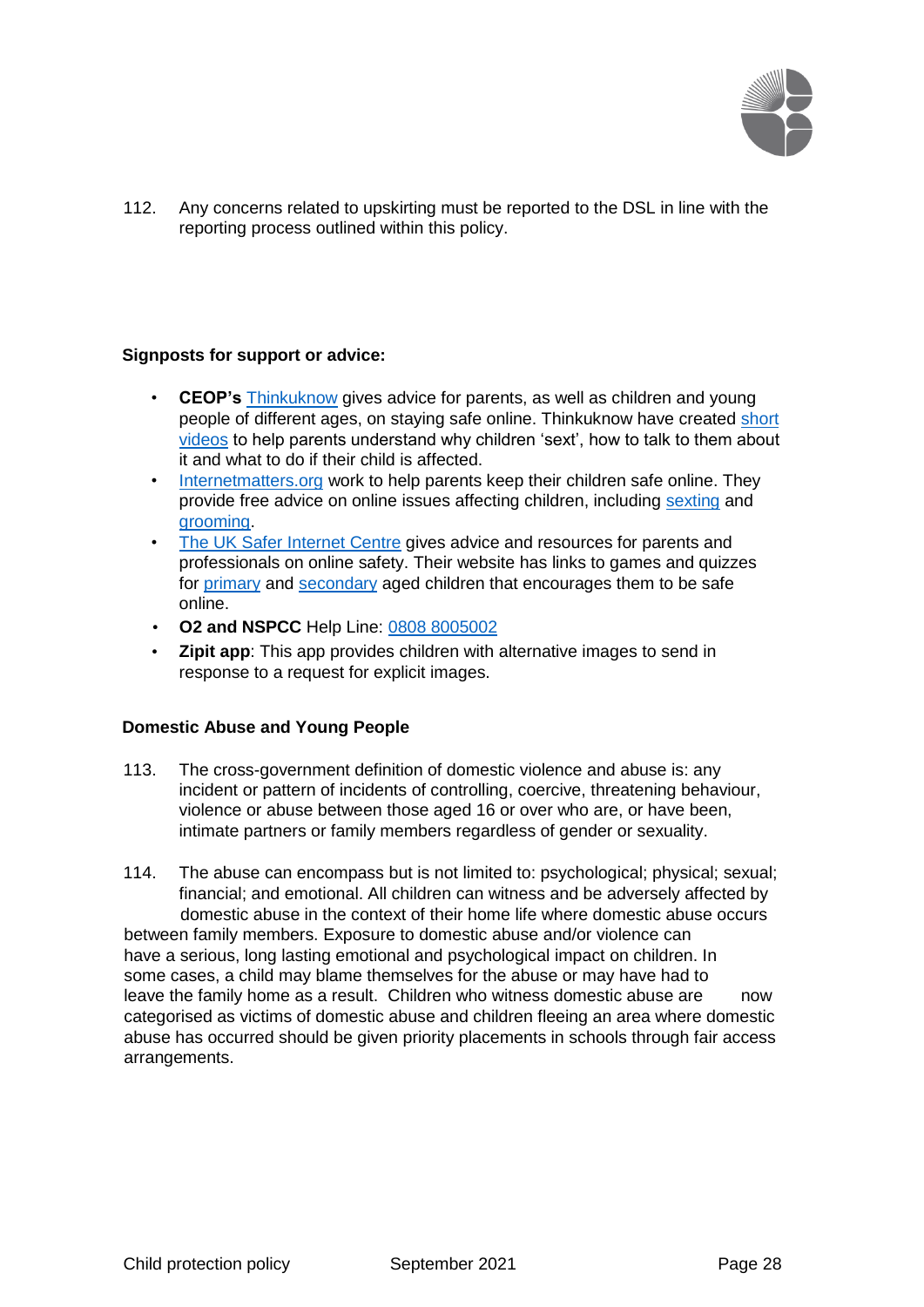

- 115. We encourage pupils to come forward by raising awareness of the issue and teaching pupils about health relationships through SRE, the wider curriculum and modelling behaviour in the academy.
- 116. The emotional responses of children who witness domestic violence may include fear, guilt, shame, sleep disturbances, sadness, depression, and anger (at both the abuser for the abuse and at the victim for being unable to prevent the abuse). Physical responses may include stomach aches and/or headaches, bedwetting, and loss of ability to concentrate. Some children may also experience physical of sexual abuse or neglect. Others may be injured while trying to intervene on behalf of the victim or a sibling.
- 117. The behavioural responses of children who witness domestic violence may include acting out, withdrawal, or anxiousness to please. The children may exhibit signs of anxiety and have a short attention span which may result in poor academic performance and attendance. They may experience developmental delays in speech, motor or cognitive skills. They may also use violence to express themselves displaying increased aggression with peers or family. They can become self-injuring.
- 118. If a child discloses that they have witnessed domestic abuse, or an adult linked to a child in your academy discloses that they are being abused staff and volunteers are directed to follow Caister Academy safeguarding procedures and report your concern to the DSL.
- 119. Incidents of domestic abuse have risen sharply during the 2020 Covid-19 pandemic.
- 120. Local police forces will inform schools of local cases, often through Operation Encompass. The DSL will ensure that any pupils reported to them are added to the list of vulnerable pupils and are supported appropriately in school.

## **Adolescent to Parent Violent Abuse**

121. APVA is a hidden form of domestic violence and abuse that is often not spoken about. By raising awareness around this issue, we can provide better protection to victims and apply an appropriate safeguarding approach.

For more information on APVA go to:

[https://assets.publishing.service.gov.uk/government/uploads/system/uploads/attachme](https://assets.publishing.service.gov.uk/government/uploads/system/uploads/attachment_data/file/420963/APVA.pdf)  [nt\\_data/file/420963/APVA.pdf](https://assets.publishing.service.gov.uk/government/uploads/system/uploads/attachment_data/file/420963/APVA.pdf)

## **Honour-Based Abuse**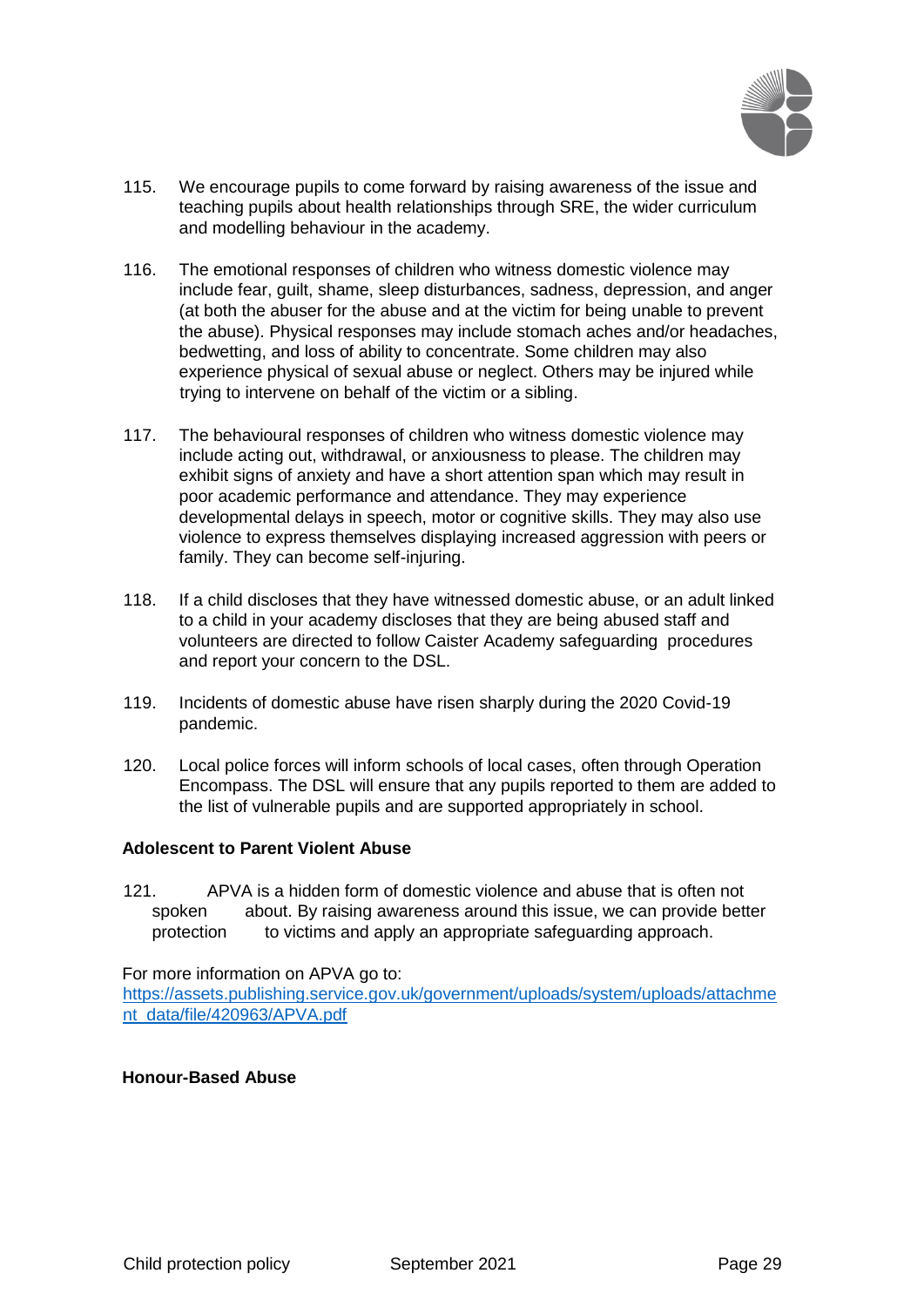

- 122. So-called 'honour-based' abuse (HBA) encompasses incidents or crimes which have been committed to protect or defend the honour of the family and/or the community, including female genital mutilation (FGM), forced marriage, and practices such as breast ironing.
- 123. Abuse committed in the context of preserving "honour" often involves a wider network of family or community pressure and can include multiple perpetrators. It is important to be aware of this dynamic, and additional risk factors, when deciding what form of safeguarding action to take. All forms of HBA are abuse (regardless of the motivation) and should be handled and escalated as such. Professionals in all agencies, and individuals and groups in relevant communities, need to be alert to the possibility of a child being at risk of HBA, or already having suffered HBA.
- 124. It is important to be aware of this dynamic and additional risk factors when Deciding what form of safeguarding action should take, once the concern has been shared with the Designated Safeguarding Lead (DSL) or deputy (DDSL).
- 125. All forms of HBV are abuse (regardless of the motivation) and should be handled and escalated as such. If in any doubt, staff should speak to the DSL (or deputy).

## **Female Genital Mutilation (FGM)**

- 126. Female Genital Mutilation (FGM) refers to procedures that intentionally alter or cause injury to the female genital organs for non-medical reasons. The practice is illegal in the UK. FGM typically takes place between birth and around 15 years old however, it is believed that the majority of cases happen between the ages of 5 and 8.
- 127. Risk factors for FGM include:
	- a low level of integration into UK society
	- having a mother or a sister who has undergone FGM
	- girls who are withdrawn from PSHE
	- visiting female elder from the country of origin (where FGM is known to be prevalent)
	- being taken on a long holiday to the country of origin (where FGM is known to be prevalent)
	- talk about a 'special' procedure to become a woman
- 128. Indications that FGM may have already taken place may include:
	- difficulty walking, sitting or standing and may even look uncomfortable
	- spending longer than normal in the bathroom or toilet due to difficulties urinating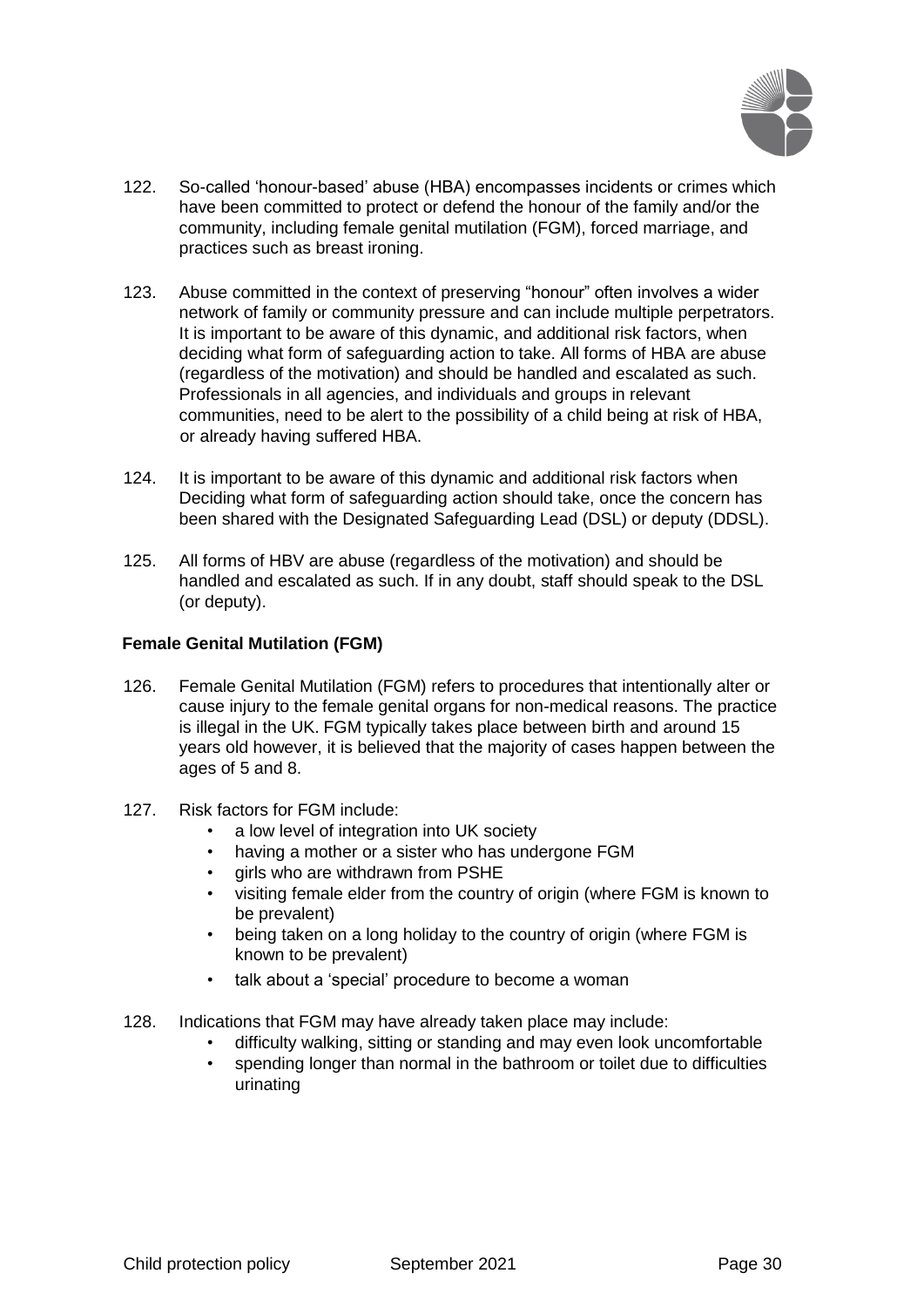

- spending long periods of time away from a classroom during the day with bladder or menstrual problems
- frequent urinary, menstrual or stomach problems
- prolonged or repeated absences from academy especially with noticeable behaviour changes (e.g. withdrawal or depression) on the girl's return
- reluctance to undergo medical examinations
- confiding in a professional without being explicit about the problem due to embarrassment or fear
- talking about pain or discomfort between her legs.
- 129. The Serious Crime Act 2015 sets out a duty on professionals (including teachers) to notify police when they discover that FGM appears to have been carried out on a girl under 18. This will usually come from a disclosure. Under no circumstances should staff physically examine pupils.
- 130. Staff must report to the police cases where they discover that an act of FGM appears to have been carried out and discuss any such cases with the Designated Safeguarding Lead (DSL) who will refer to children's social care. *The duty to report to the police does not apply in relation to at risk or suspected cases though staff will always refer to the DSL to take the next appropriate steps.*

For further advice from the Home Office on FGM please go to: <https://www.gov.uk/government/collections/female-genital-mutilation>

For the multi-agency statutory guidance please go to: [https://www.gov.uk/government/publications/multi-agency-statutory-guidance-](https://www.gov.uk/government/publications/multi-agency-statutory-guidance-on-female-genital-mutilation)

[onfemale-genital-mutilation](https://www.gov.uk/government/publications/multi-agency-statutory-guidance-on-female-genital-mutilation)

The following is a useful summary of the FGM mandatory reporting duty from the Home Office:

[https://assets.publishing.service.gov.uk/government/uploads/system/uploads/attachme](https://assets.publishing.service.gov.uk/government/uploads/system/uploads/attachment_data/file/496415/6_1639_HO_SP_FGM_mandatory_reporting_Fact_sheet_Web.pdf)  [nt\\_data/file/496415/6\\_1639\\_HO\\_SP\\_FGM\\_mandatory\\_reporting\\_Fact\\_sheet\\_Web.pdf](https://assets.publishing.service.gov.uk/government/uploads/system/uploads/attachment_data/file/496415/6_1639_HO_SP_FGM_mandatory_reporting_Fact_sheet_Web.pdf)

# **Forced Marriage**

- 131. A forced marriage is where one or both people do not (or in cases of people with learning disabilities, cannot) consent to the marriage and pressure or abuse is used. A marriage must be entered into with the free and full consent of both parties, there must be a choice.
- 132. Forced marriage is recognised as a form of violence against women and men, domestic/child abuse, and a serious abuse of human rights.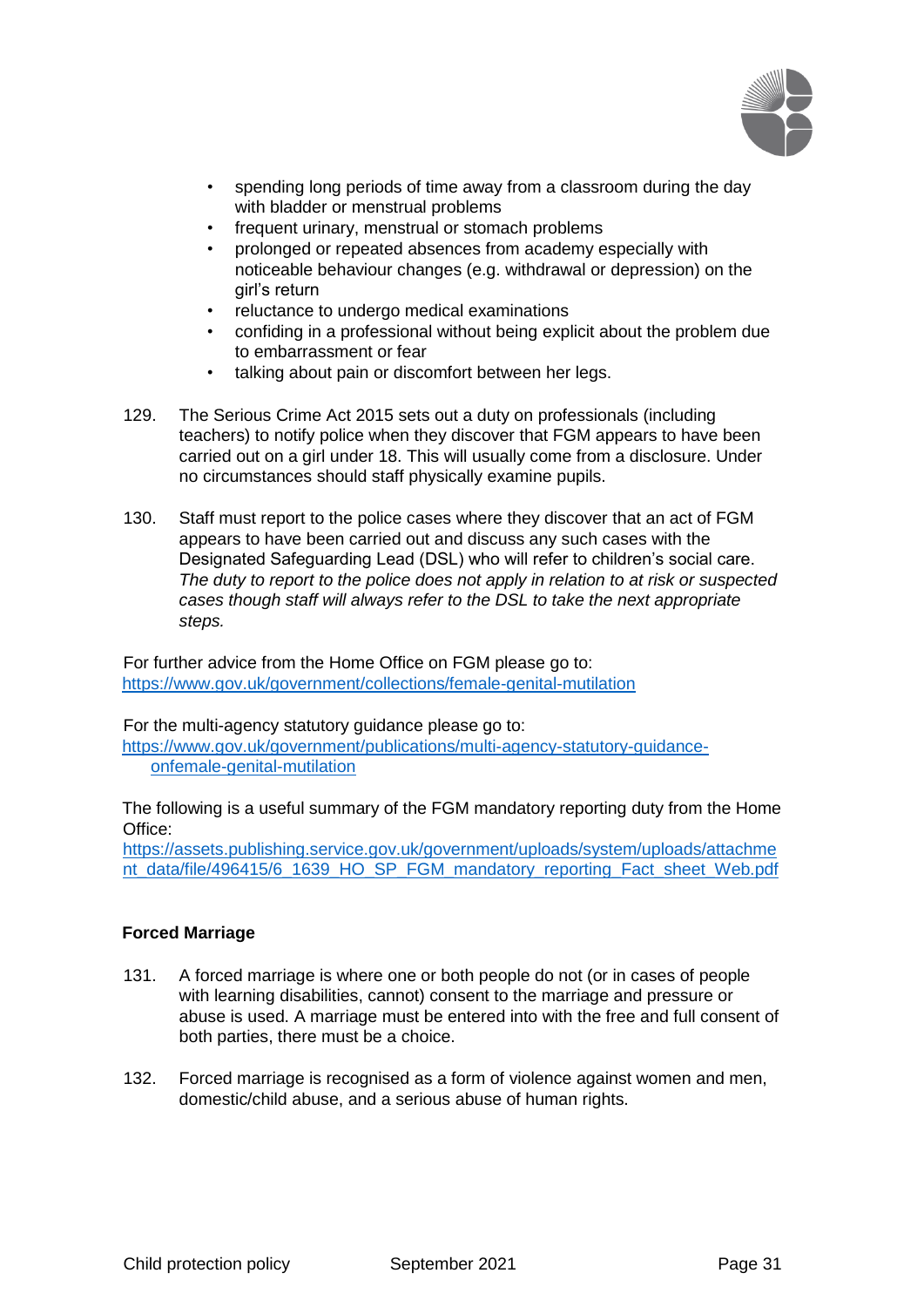

- 133. The pressure put on people to marry against their will can be physical (including threats, actual physical violence and sexual violence) or emotional and psychological (for example, when someone is made to feel like they're bringing shame on their family). In some case people may be taken abroad without knowing that they are to be married. When they arrive in that country, their passport(s)/travel documents may be taken to try to stop them from returning to the UK.
- 134. An *arranged* marriage is not the same as a forced marriage. In an arranged marriage, the families take a leading role in choosing the marriage partner, but both parties are free to choose whether to enter into the marriage or not.
- 135. Forced marriage is an abuse of human rights, a form of violence against men and women. It is child abuse when it affects children and abuse of vulnerable people when it affects those with disabilities.
- 136. Where staff or volunteers have any reason to suspect that someone is experiencing pressure or being forced in marriage, they must report this to the DSL through the academy process.

For more information on forced marriage go to: <https://www.gov.uk/government/publications/what-is-a-forced-marriage>

## **Breast Ironing/Flattening**

- 137. Breast ironing or flattening is the process during which young pubescent girls' Breasts are ironed, massaged, flattened and/or pounded down over a period of time (sometimes years) in order for the breasts to disappear or delay the development of the breasts entirely. Girls aged between 9 and 15 have hot pestles, stones or other implements rubbed on their developing breast to stop them growing further. In the vast majority of known cases breast ironing is carried out by mothers or grandmothers and the men in the family are unaware.
- 138. The practice of breast ironing is seen as a protection to girls by making them Seem 'child-like' for longer and reduce the likelihood of pregnancy. Once girls' breasts have developed, they are at risk of sexual harassment, rape, forced marriage and kidnapping; consequently, breast ironing is more prevalent in cities. It is seen by the perpetrator as a protective measure for the child.
- 139. Breast ironing is a form of physical abuse that has been condemned by the United Nations and identified as gender-based Violence. Although countries where breast ironing is prevalent have ratified the African Charter on Human Rights to prevent harmful traditional practices, the practice is not against the law.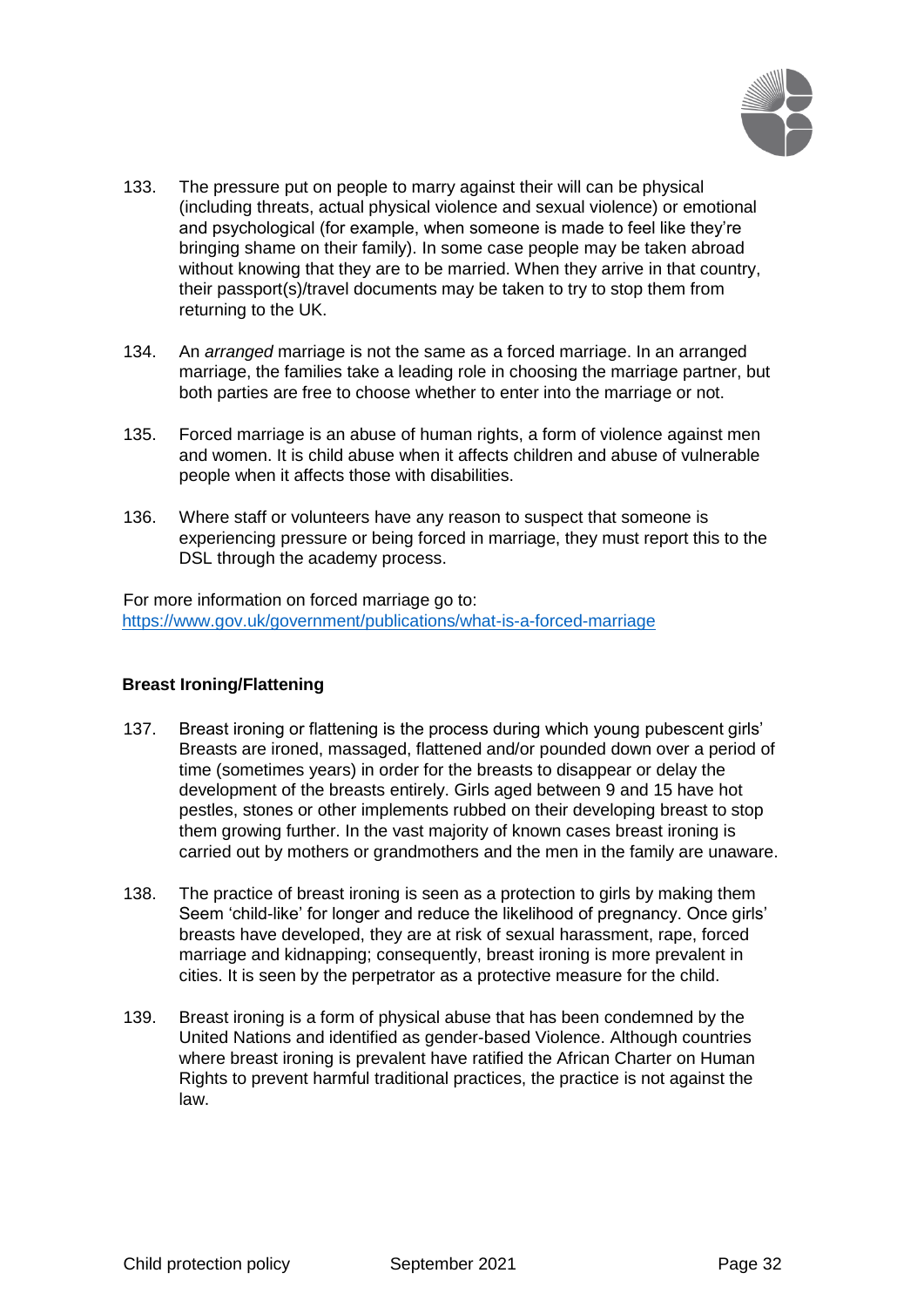

- 140. Breast ironing does not stop the breasts from growing, but development can be Slowed down. Damage caused by the 'ironing' can leave women with malformed breasts, difficulty breastfeeding or producing milk, severe chest pains, infections and abscesses. In some cases, it may be related to the onset of breast cancer.
- 141. Concerns have been raised that breast ironing is also to be found amongst African communities in the UK, with as many as 1,000 girls at risk. Keeping Children Safe in Education (2021) mentions breast ironing as part of the section on so-called 'Honour' Based Abuse'.
- 142. Staff or volunteers worried about the risk of breast ironing in the academy should refer through the appropriate channels to the Designated Safeguarding Lead as soon as possible who will make a referral to children's services. If staff or volunteers are concerned that the girl is in immediate danger, contact the police by calling 999.
- 143. The DSL will also contact the Foreign and Commonwealth Office if the girl has been taken abroad:
	- telephone: 020 7008 1500
	- from overseas: +44 (0)20 7008 1500

For more information on breast ironing or flattening go to: <http://nationalfgmcentre.org.uk/breast-flattening/>

## **Radicalisation and extremism**

- 144. The Counter-Terrorism and Security Act, 2015, places a duty on specified authorities, including local authorities and childcare, education and other children's services providers, in the exercise of their functions, to have due regard to the need to prevent people from being drawn into terrorism "the Prevent Duty".
- 145. Where staff are concerned that children and young people are developing extremist views or show signs of becoming radicalised, they should discuss this with the Designated Safeguarding Lead (DSL).
- 146. The designated safeguarding lead will undertake Prevent awareness training and ensure that all staff are suitably trained and kept up to date in order that they are equipped to identify children at risk of being drawn into terrorism and to challenge extremist ideas.
- 147. The designated safeguarding lead will guide staff to ensure that any concerns that a child might be vulnerable to radicalisation are referred to Channel when appropriate.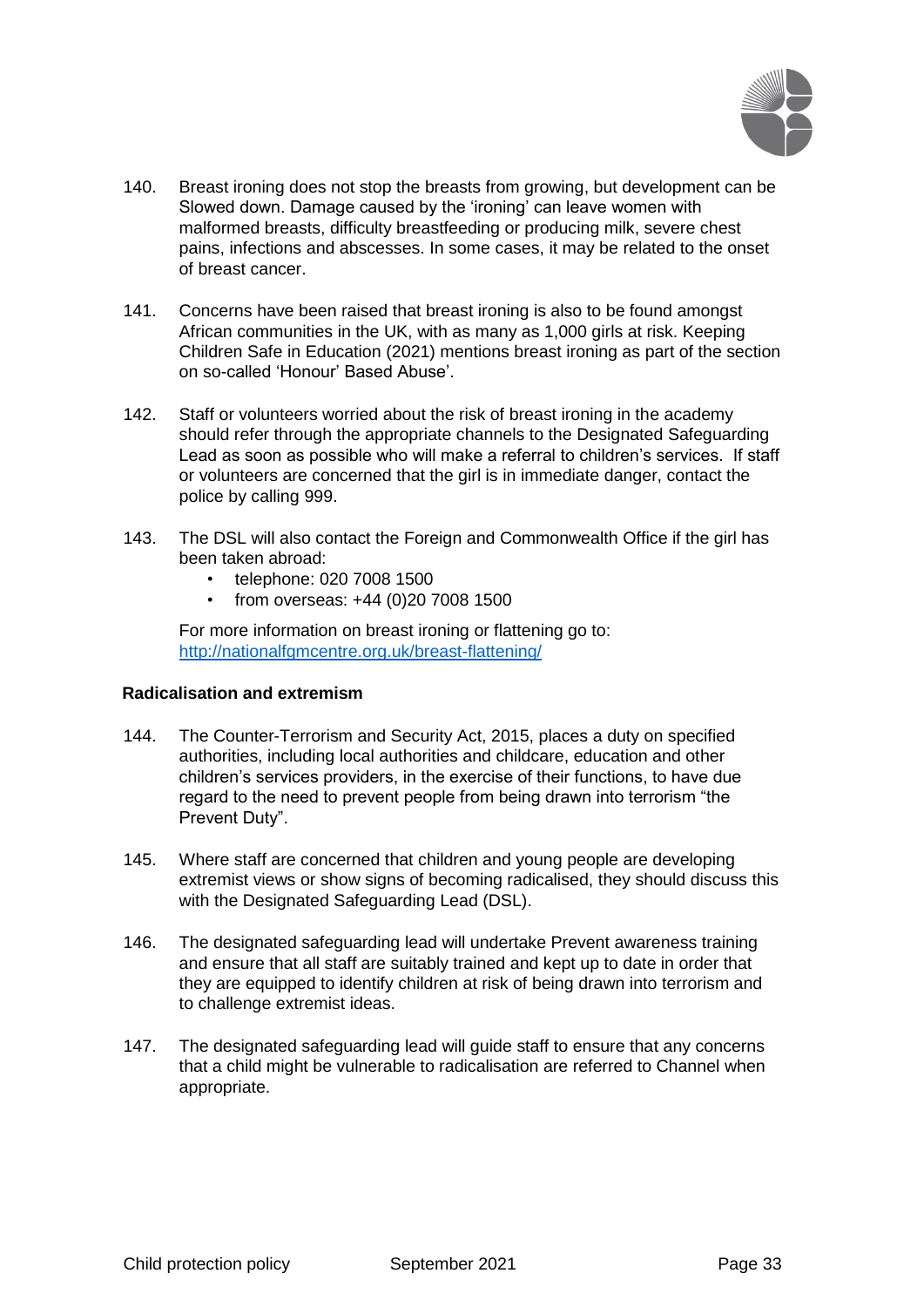

Channel guidance is available at: <https://www.gov.uk/government/publications/channel-guidance>

- 148. We use the safeguarding through the curriculum to ensure that children and Young people understand how people with extreme views share these (including online) to radicalise others.
- 149. We are committed to ensuring that our pupils are offered a broad and balanced curriculum that aims to prepare them for life in modern Britain. Teaching our core values alongside the Fundamental British Values supports quality teaching and learning, whilst making a positive contribution to the development of a fair, just and civil society.
- 150. The school will work closely with parents, unless it has specific reason to think that this would put the child at risk, to identify early signs of radicalisation, keeping them informed about any concerns in school and pointing them towards the right support mechanisms.
- 151. Through the E-safety policy, the school will have in place measures to prevent Children from accessing terrorist and extremist material on the internet.
- 152. Early indicators of radicalisation or extremism may include:
	- showing sympathy for extremist causes
	- glorifying violence, especially to other faiths or cultures
	- making remarks or comments about being at extremist events or rallies outside academy
	- evidence of possessing illegal or extremist literature
	- advocating messages similar to illegal organisations or other extremist groups
	- out of character changes in dress, behaviour and peer relationships (but there are also very powerful narratives, programmes and networks that young people can come across online so involvement with particular groups may not be apparent.)
	- secretive behaviour
	- online searches or sharing extremist messages or social profiles
	- intolerance of difference, including faith, culture, gender, race or sexuality
	- graffiti or artwork or writing that displays extremist themes
	- attempts to impose extremist views or practices on others
	- verbalising anti-Western or anti-British views
	- advocating violence towards others

For the revised Prevent Duty Guidance please go to:

[https://assets.publishing.service.gov.uk/government/uploads/system/uploads/attachme](https://assets.publishing.service.gov.uk/government/uploads/system/uploads/attachment_data/file/445977/3799_Revised_Prevent_Duty_Guidance__England_Wales_V2-Interactive.pdf)  nt data/file/445977/3799 Revised Prevent Duty Guidance England Wales V2Inter [active.pdf](https://assets.publishing.service.gov.uk/government/uploads/system/uploads/attachment_data/file/445977/3799_Revised_Prevent_Duty_Guidance__England_Wales_V2-Interactive.pdf)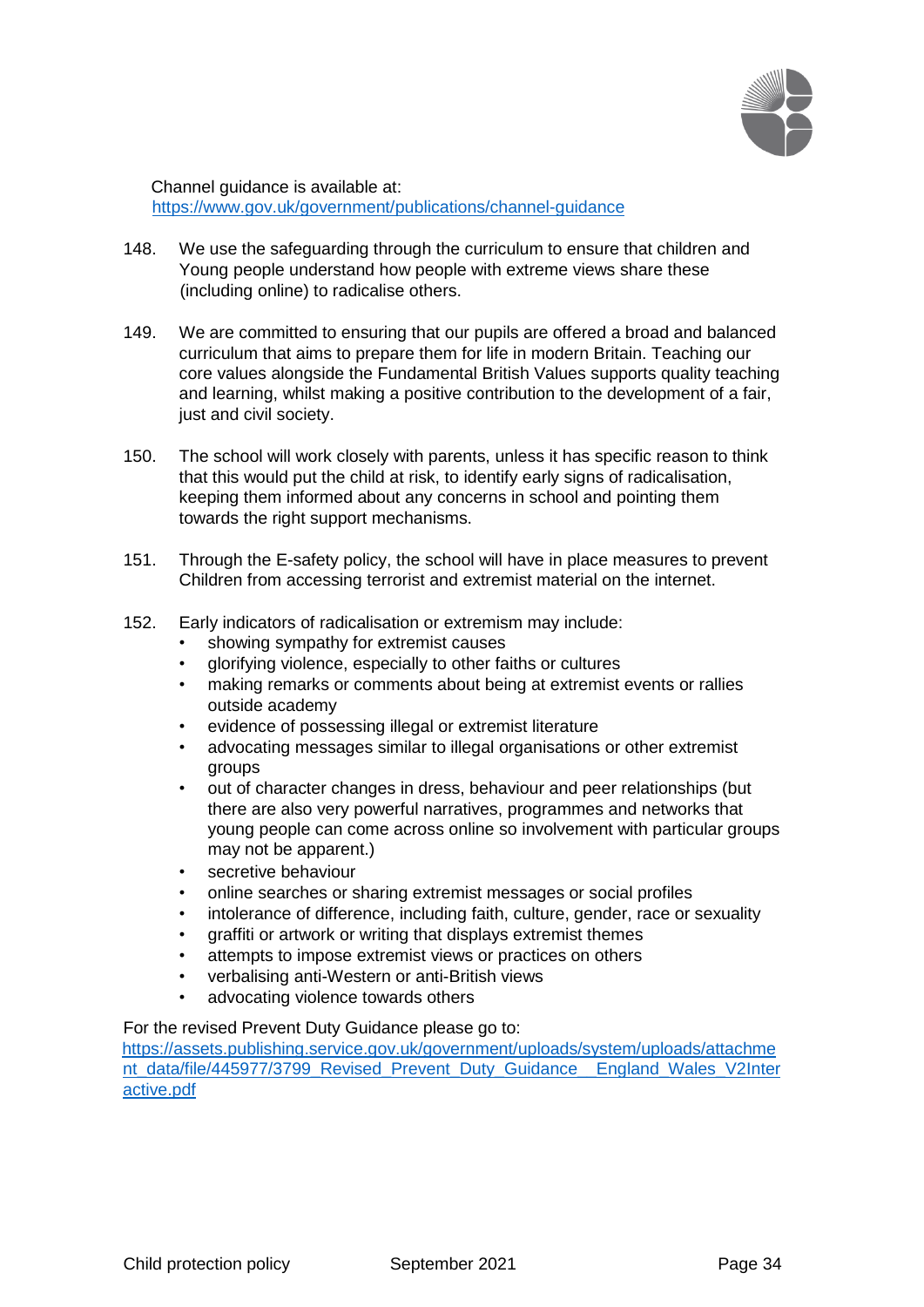

For further guidance for schools and childcare providers on preventing children and young people from being drawn into terrorism from the Home Office please go to: [https://www.gov.uk/government/publications/protecting-children-from-radicalisationthe](https://www.gov.uk/government/publications/protecting-children-from-radicalisation-the-prevent-duty)[prevent-duty](https://www.gov.uk/government/publications/protecting-children-from-radicalisation-the-prevent-duty)

The Government's 'Educate Against Hate' provides information on training resources for teachers, staff and school and college leaders, such as Prevent e-learning, via the Prevent Training catalogue.<https://educateagainsthate.com/>

# **Mental Health**

- 153. Staff should also be aware that mental health problems can, in some cases, be an indicator that a child has suffered or is at risk of suffering abuse, neglect or exploitation.
- 154. Only appropriately trained professionals should attempt to make a diagnosis of a mental health problem. Staff however, are well placed to observe children day-today and identify those whose behaviour suggests that they may be experiencing a mental health problem or be at risk of developing one.
- 155. Where children have suffered abuse and neglect, or other potentially traumatic adverse childhood experiences, this can have a lasting impact throughout childhood, adolescence and into adulthood. It is key that staff are aware of how these children's experiences, can impact on their mental health, behaviour and education.
- 156. We will ensure that we have clear systems and processes in place for identifying possible mental health problems, including routes to escalate and clear referral and accountability systems.
- 157. Where children have suffered abuse and neglect, or other potentially traumatic adverse childhood experiences (ACEs), this can have a lasting impact throughout childhood, adolescence and into adulthood. We will ensure that staff are aware of how these children's experiences, can impact on their mental health, behaviour and education.
- 158. We seek to embed positive mental health and mental health awareness through our academy to create a culture where pupils can self-identify, signpost peers and seek support themselves. We undertake staff training and promote mental health awareness through the PSHE schemes.
- 159. If staff have a mental health concern about a child that is also a safeguarding concern, they must immediately report this using the school's procedures.

## **Useful information:**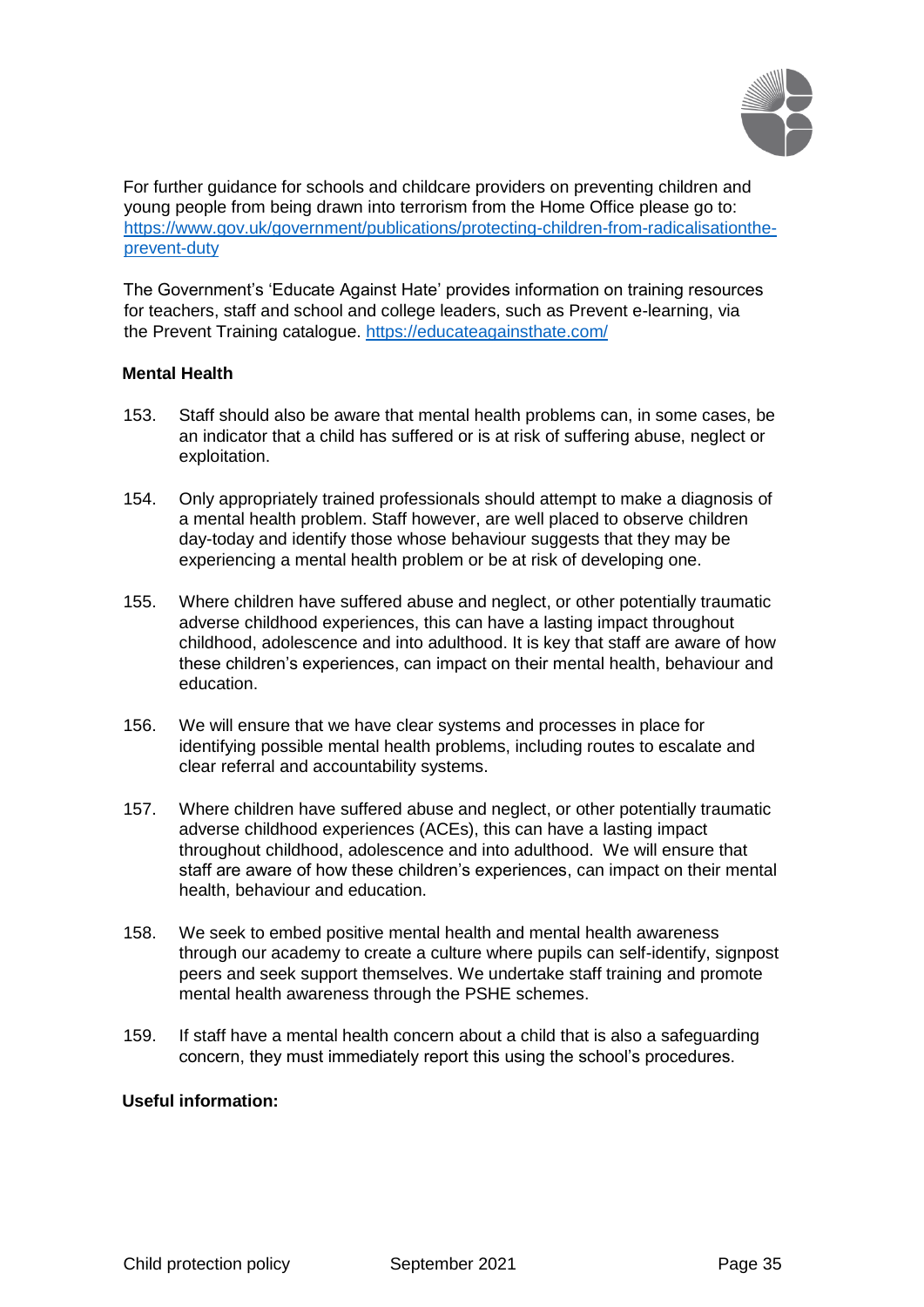

[https://www.gov.uk/government/publications/mental-health-and-behaviour-in-schools-2](https://www.gov.uk/government/publications/mental-health-and-behaviour-in-schools--2)

[https://www.gov.uk/government/publications/promoting-children-and-young](https://www.gov.uk/government/publications/promoting-children-and-young-peoples-emotional-health-and-wellbeing)[peoplesemotional-health-and-wellbeing](https://www.gov.uk/government/publications/promoting-children-and-young-peoples-emotional-health-and-wellbeing)

## <https://campaignresources.phe.gov.uk/schools/topics/rise-above/overview> **Safeguarding and the curriculum**

160. We ensure that pupils are taught about safeguarding, including online safety, through various teaching and learning opportunities, as part of providing a broad and balanced curriculum including the DfE's 'Teaching online safety in school (June 2018) and UKCIS 'Education for a connected world' (Feb, 2018) and the four areas of risk in *Keeping Children Safe in Education*: content, contact, conduct and commerce.

[https://assets.publishing.service.gov.uk/government/uploads/system/uploads/at](https://assets.publishing.service.gov.uk/government/uploads/system/uploads/attachment_data/file/811796/Teaching_online_safety_in_school.pdf)  [tachment\\_data/file/811796/Teaching\\_online\\_safety\\_in\\_school.pdf](https://assets.publishing.service.gov.uk/government/uploads/system/uploads/attachment_data/file/811796/Teaching_online_safety_in_school.pdf)

[https://assets.publishing.service.gov.uk/government/uploads/system/uploads/at](https://assets.publishing.service.gov.uk/government/uploads/system/uploads/attachment_data/file/759003/Education_for_a_connected_world_PDF.PDF)  [tachment\\_data/file/759003/Education\\_for\\_a\\_connected\\_world\\_PDF.PDF](https://assets.publishing.service.gov.uk/government/uploads/system/uploads/attachment_data/file/759003/Education_for_a_connected_world_PDF.PDF)

- 161. We understand that it is essential that children are safeguarded from harmful online content and wider online harms. We take a whole school approach that protects, empowers and educates pupils and staff in their use of technology and establishes mechanisms to identify, intervene in, and escalate any concerns where appropriate.
- 162. We ensure that pupils are taught about safeguarding, including online safety, through various teaching and learning opportunities, as part of providing a broad and balanced curriculum including the DfE's 'Teaching online safety in school (June 2018) and UKCIS 'Education for a connected world' (Feb, 2018) and the four areas of risk in *Keeping Children Safe in Education:* content, contact, conduct and commerce.

[https://assets.publishing.service.gov.uk/government/uploads/system/uploads/at](https://assets.publishing.service.gov.uk/government/uploads/system/uploads/attachment_data/file/811796/Teaching_online_safety_in_school.pdf)  [tachment\\_data/file/811796/Teaching\\_online\\_safety\\_in\\_school.pdf](https://assets.publishing.service.gov.uk/government/uploads/system/uploads/attachment_data/file/811796/Teaching_online_safety_in_school.pdf)

[https://assets.publishing.service.gov.uk/government/uploads/system/uploads/at](https://assets.publishing.service.gov.uk/government/uploads/system/uploads/attachment_data/file/759003/Education_for_a_connected_world_PDF.PDF)  [tachment\\_data/file/759003/Education\\_for\\_a\\_connected\\_world\\_PDF.PDF](https://assets.publishing.service.gov.uk/government/uploads/system/uploads/attachment_data/file/759003/Education_for_a_connected_world_PDF.PDF)

163. The relationships and sex education policy includes teaching about safe relationships.

## **Mobile phones and cameras**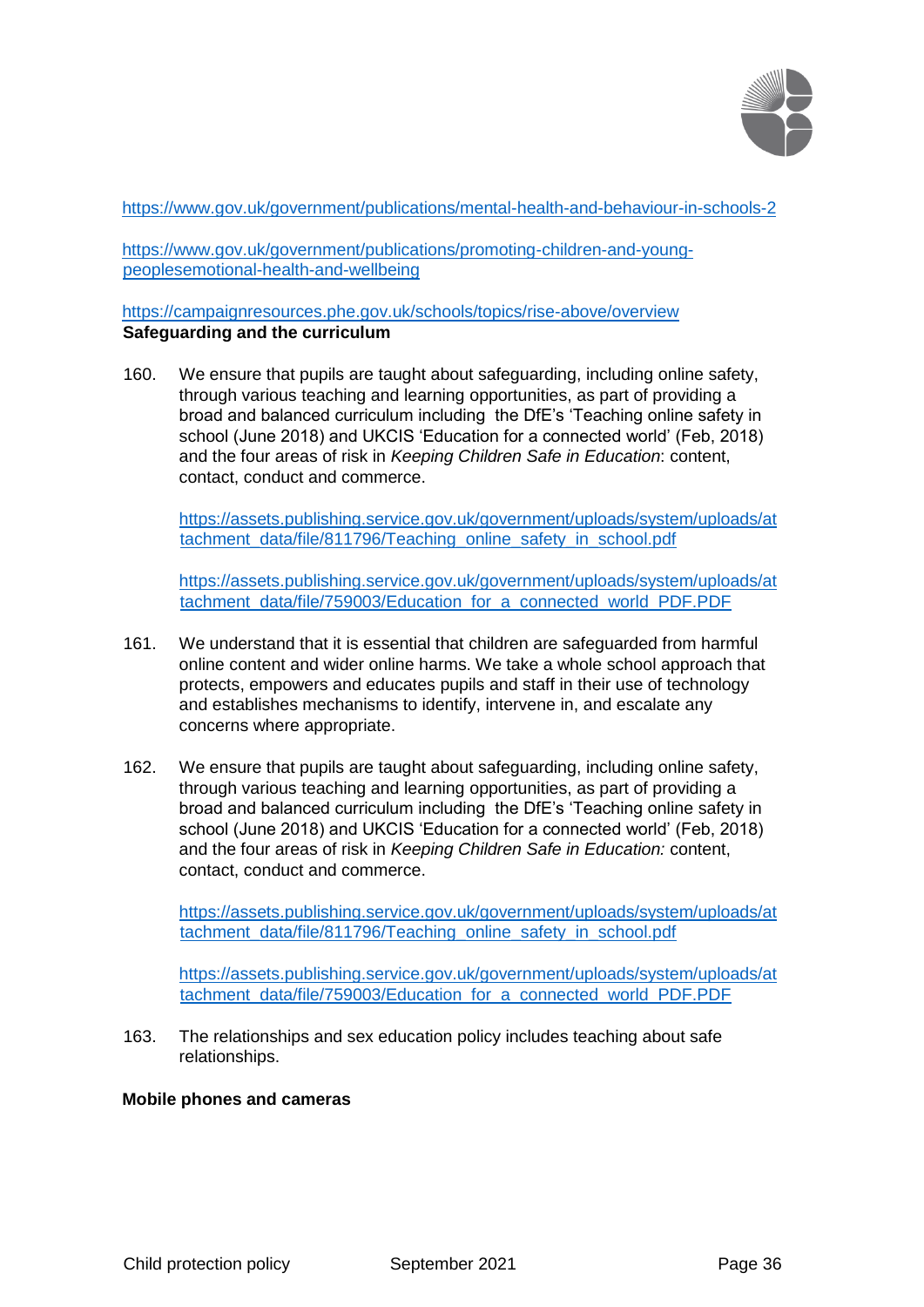

- 164. The use of personal mobile phones or cameras by pupils or staff is not permitted at any time when pupils are present. The only exception to this is the use of a mobile phone to make calls during an emergency situation.
- 165. Staff and supervised pupils may use school cameras for educational purposes with the approval of the Principal/Headteacher.

## **Safer Recruitment**

- 166. We will ensure that the statutory Safer Recruitment practices are always followed (KCSIE 2021)
- 167. The school operates a safer recruitment policy to ensure that all staff employed by the school are suitable for the posts they are employed for and all volunteers are suitable to work with children.
- 168. Every interview panel will have at least one member who has a certificate in Safer Recruitment. We will check on the identity of candidates, follow up references with referees and scrutinise applications for gaps in employment. We will record the answers to safeguarding questions asked during the interview process on staff personnel files. We will ensure that safeguarding considerations are at the centre of each stage of the recruitment process.
- 169. Pupils will be included within recruitment processes in a meaningful manner.
- 170. We will ensure that agencies and third parties supplying staff provide us evidence that they have made the appropriate level of safeguarding checks on individuals working in our academy.
- 171. We will ensure that any alternative provision facility working with the academy provide us evidence that they have made the appropriate level of safeguarding checks on individuals working in their provision.
- 172. Every job description and person specification will have a clear statement about the safeguarding responsibilities of the post holder.
- 173. We will ensure that all staff involved in recruitment are aware of government guidance on safer recruitment and that its recommendations are followed.
- 174. The Disclosure and Barring Service (DBS) helps employers make safer recruitment decisions and prevent unsuitable people from working with vulnerable groups, including children. We will ensure the correct level of DBS certificate is sought and ensure a prohibition check is undertaken.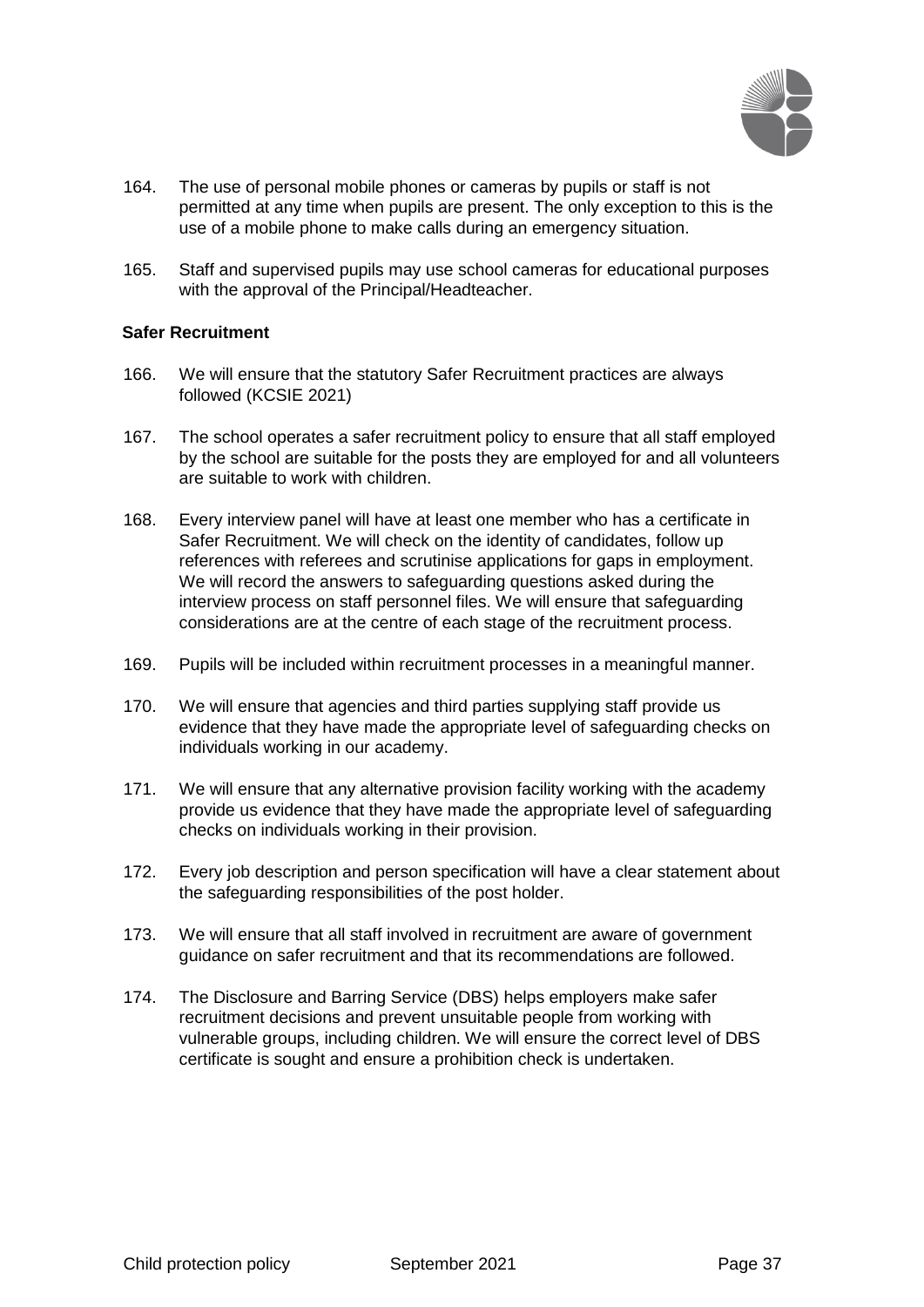

- 175. The types of checks undertaken will be in accordance with the guidance given in the Keeping Children Safe in Education (September 2021) document. We will not accept CVs from candidates in place of application forms. Shortlisted candidates will complete a self-declaration of any criminal record or information that might mean they are unsuitable to work with children.
- 176. We will check a candidate's name on their birth certificate in case they have changed their identify.
- 177. Any offer of appointment made to a successful candidate (including one who has lived or worked abroad) will be conditional on satisfactory completion of the necessary pre employment checks as required in the guidance given in the Keeping Children Safe in Education (September 2021) document.
- 178. Where an enhanced DBS Certificate is required, it will be obtained from the candidate before, or as soon as is practicable after, the person is appointed. Where a candidate is using the DBS update service, we will still obtain the original DBS certificate.
- 179. We will carry out a Section 128 check on those applying for the post of headteacher, principal, deputy/assistant headteacher, academy council member and any other individual whose additional responsibilities could be considered to constitute 'taking part in management.'
- 180. We will keep records of vetting has been carried out, the result and the recruitment decision made after relevant information has been destroyed.
- 181. The academy leaders will always ask for written information about previous employment history and check that information is not contradictory or incomplete. Reference will be sought on all shortlisted candidates, including internal ones, before interview, so that any issues or concerns they raise can be explored with the referee and taken up with the candidate at interview. (Unless in some instances where candidates have expressly denied permission for the employer to approach their referees). In these cases, references will be taken up before the candidate's appointment. References from a previous employer should be completed by a sufficiently senior person, such as the principal/headteacher.
- 182. The academy leaders will keep a single central record, in accordance with the regulations given in the Keeping Children Safe in Education (September 2021) document.
- 183. Recruitment and employment checks will be undertaken, as stated in the Keeping Children safe in Education (September 2021) document.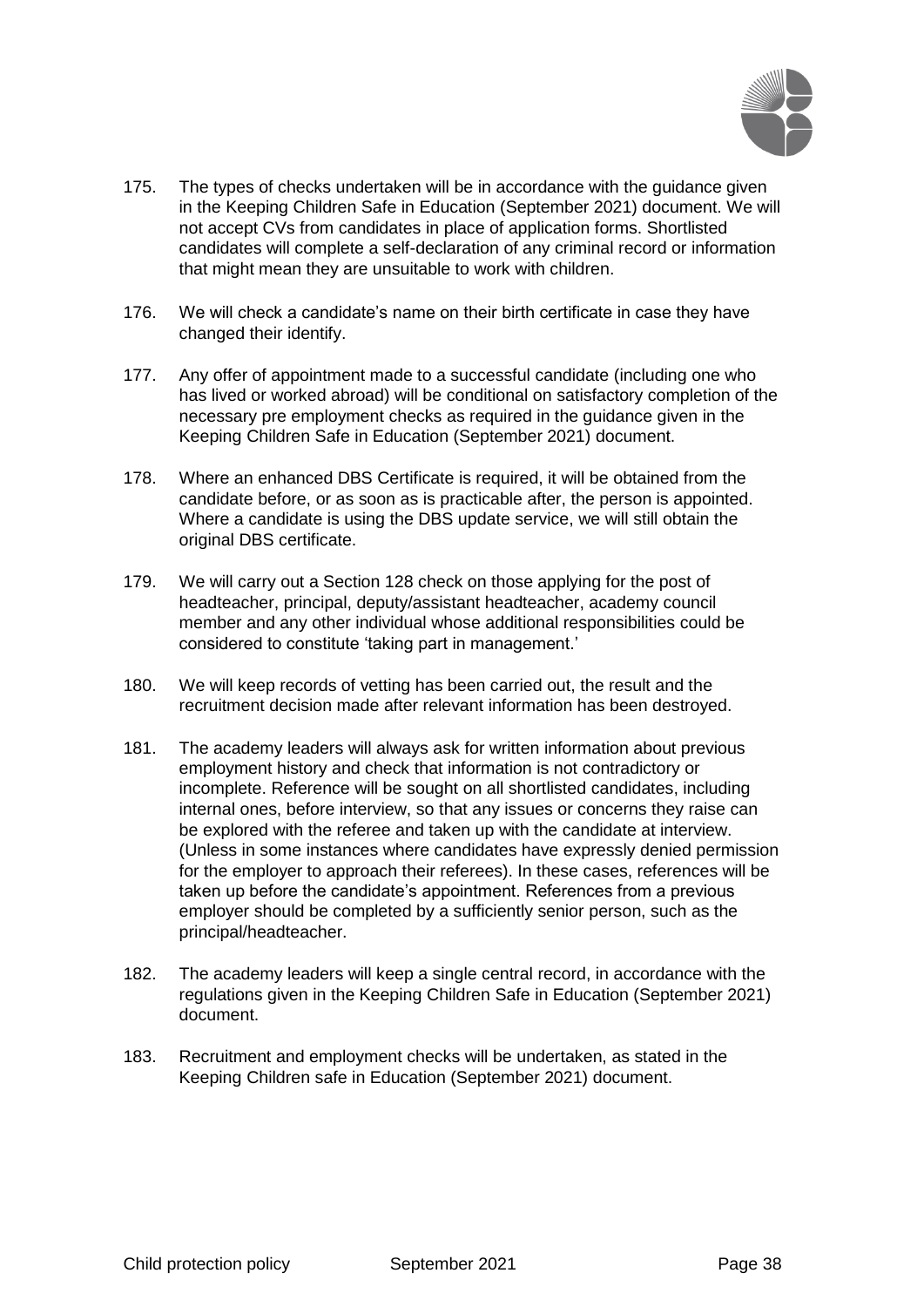

- 184. We reserve the right to carry out all relevant and necessary checks if there is concern about an existing member of staff and will refer to the LADO and DBS and other relevant agencies anyone who has harmed or poses a risk of harm to a child or vulnerable adult.
- 185. The SCR will be monitored to ensure that it is accurate and up to date as follows:
	- a. The Principal and the Designated Safeguarding Lead will have access to undertake spot checks to assure themselves that the appropriate processes are being followed, or to verify information that may be connected to a safeguarding concern;
	- b. The designated safeguarding lead member of the Academy Council or Academy Improvement Board will inspect the SCR as part of their routine safeguarding reviews and report to the Board that robust processes are in place;
	- c. An annual review will be undertaken by the Head Office team to ensure that the required safeguarding standards are in place and the SCR will be included in this review.

# **Staff Training**

- 186. Every year all staff (including non-teaching and volunteers) must undertake the core Child Protection and Safeguarding training. This is recorded and logged. All staff are informed clearly on how to report anything of concern to the DSL, *Helen Seath,* immediately.
- 187. All new members of staff, including newly-qualified teachers and teaching assistants, will be given an induction that includes basic child protection training on how to recognise signs of abuse, how to respond to any concerns, e-safety and familiarisation with the safeguarding and child protection policy, behaviour for learning policy, staff code of conduct, systems and processes for CME and Keeping Children Safe in Education: Statutory Guidance for Academies and Colleges, Part One (September 2021), and other related policies.
- 188. The Designated Safeguarding Lead will undergo updated child protection training for DSLs every two years and in addition to formal training, their knowledge and skills will be refreshed at least annually.
- 189. All staff members will undergo safeguarding and child protection training (whole academy training) which is regularly updated.
- 190. All Academy Council Members must undergo governor specific online awareness training at least every two years and core safeguarding training at least annually.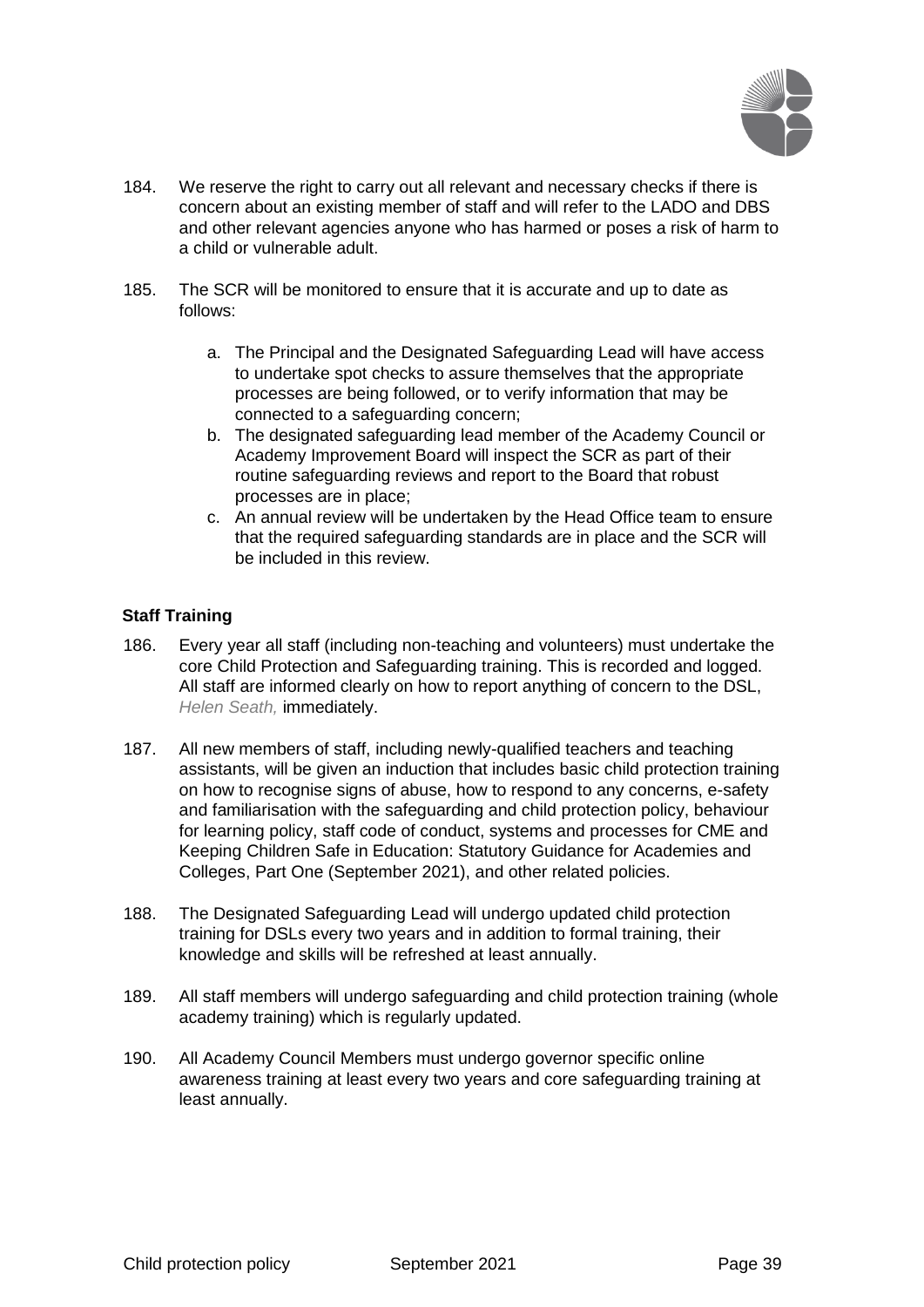

191. Staff members who miss the whole-academy training will be required to undertake other relevant training to make up for it, e.g. by joining another academy's whole academy training or completing online modules identified by the DSL as appropriate.

192. We will ensure that staff members provided by other agencies and third parties, e.g. supply teachers and contractors, have received appropriate child protection training commensurate with their roles before starting work. They will be given the opportunity to take part in whole-academy training if it takes place during their period of work for the academy.

- 193. The Designated Safeguarding Lead will provide at least an annual briefing to the academy on any changes to child protection legislation and procedures and relevant learning from local and national serious case reviews.
- 194. The academy leaders will maintain accurate records of staff induction and training.

## **Record keeping**

- 195. Staff should only discuss concerns with the Designated Safeguarding Lead, Principal or chair of the Academy Council (depending on who is the subject of the concern). That person will then decide who else needs to have the information and they will disseminate it on a need-to-know basis.
- 196. All staff will understand that child protection issues warrant a high level of confidentiality, not only out of respect for the pupil and staff involved but also to ensure that anything being released into the public domain does not compromise evidence. We will act in accordance with GDPR 2018.
- 197. The DSL ensures that all safeguarding concerns are recorded in writing and that all notes are signed, dated and stored securely and separate from educational records. The records may only be accessed by the designated safeguarding lead, any deputy safeguarding leads and the senior leaders of the school.
- 198. Child Protection records are not open to pupils or parents. Paper records of concern forms and other written information will be stored in a locked facility accessed only by the Designated Safeguarding Lead and those identified as appropriate within the academy. Any electronic information will be password protected and only made available to relevant individuals. Every effort will be made to prevent unauthorised access. Sensitive information will not be stored on laptop computers, which, by the nature of their portability, could be lost or stolen. If it is necessary to store child protection information on portable media, such as a CD or flash drive; these items will also be password protected and kept in locked storage.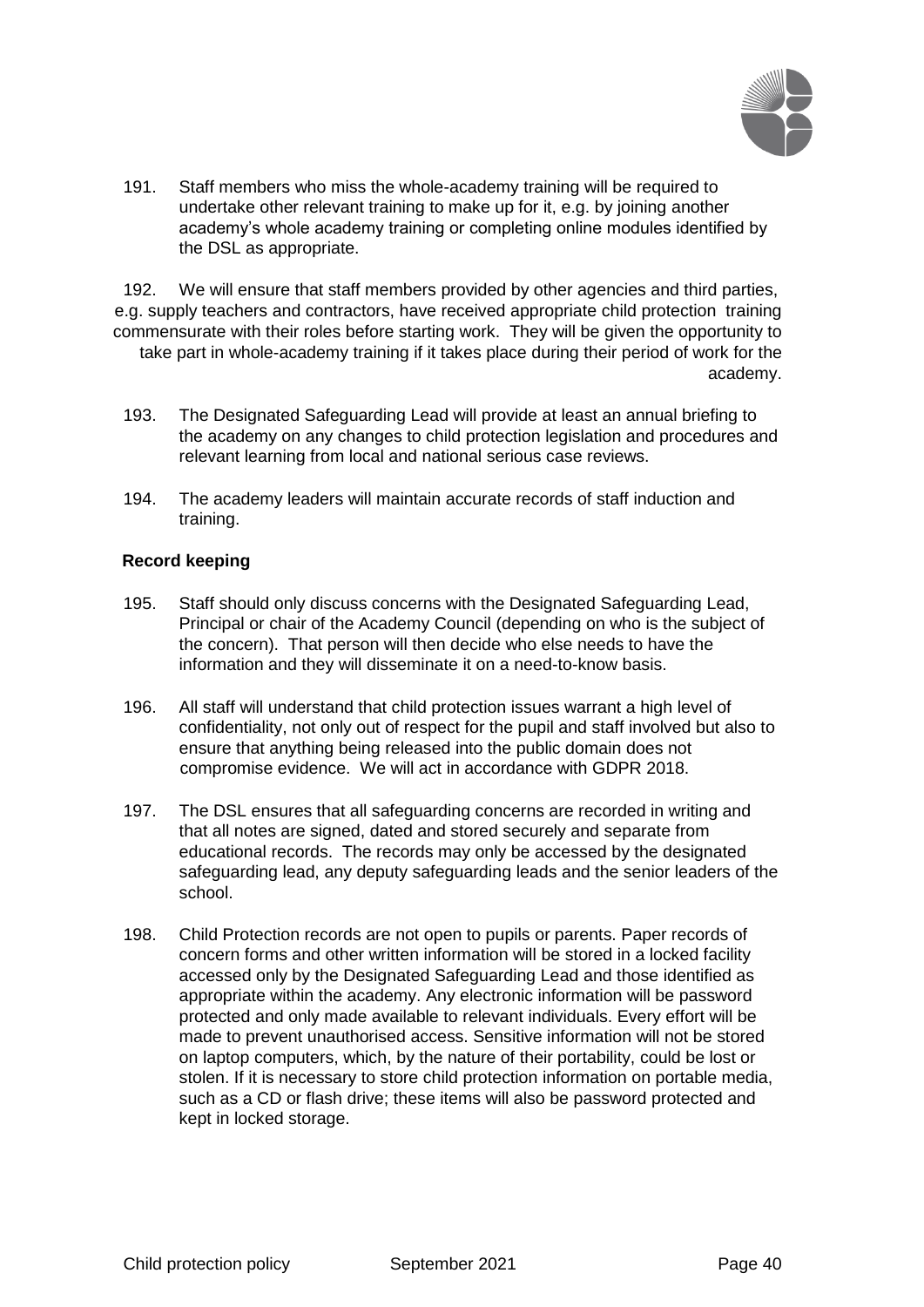

- 199. Child protection information will be stored separately from the pupil's academy file and the academy file will be 'tagged' to indicate that separate information is held. If such records need to be sent to a new school or academy, they will be sent separate from the pupil's file and under a confidential cover or in an encrypted electronic file.
- 200. Child protection records are normally exempt from the disclosure provisions of the Data Protection Act, which means that children and parents do not have an automatic right to see them. If any member of staff receives a request from a pupil or parent to see child protection records, they will refer the request to the Principal or Designated Safeguarding Lead. The Data Protection Act does not prevent academy staff from sharing information with relevant agencies, where that information may help to protect a child.
- 201. Academy Councils and proprietors should ensure relevant staff have due regard to the relevant data protection principles, which allow them to share (and withhold) personal information, as provided for in the Data Protection Act 2018 and the GDPR. This includes:
	- being confident of the processing conditions which allow them to store and share information for safeguarding purposes, including information which is sensitive and personal, and should be treated as 'special category personal data'.
	- understanding that 'safeguarding of children and individuals at risk' is a processing condition that allows practitioners to share special category personal data. This includes allowing practitioners to share information without consent where there is good reason to do so, and that the sharing of information will enhance the safeguarding of a child in a timely manner but it is not possible to gain consent, it cannot be reasonably expected that a practitioner gains consent, or if to gain consent would place a child at risk.
	- for schools, not providing pupils' personal data where the serious harm test under the legislation is met. For example, in a situation where a child is in a refuge or another form of emergency accommodation, and the **serious harms test** is met, they must withhold providing the data in compliance with schools' obligations under the Data Protection Act 2018 and the GDPR. Where in doubt schools should seek independent legal advice. Link to serious harm test

<https://www.gov.uk/guidance/making-barring-referrals-to-the-dbs#what-is-the-harm-test>

Link to new data protection tool kit for schools:

<https://www.gov.uk/government/publications/data-protection-toolkit-for-schools>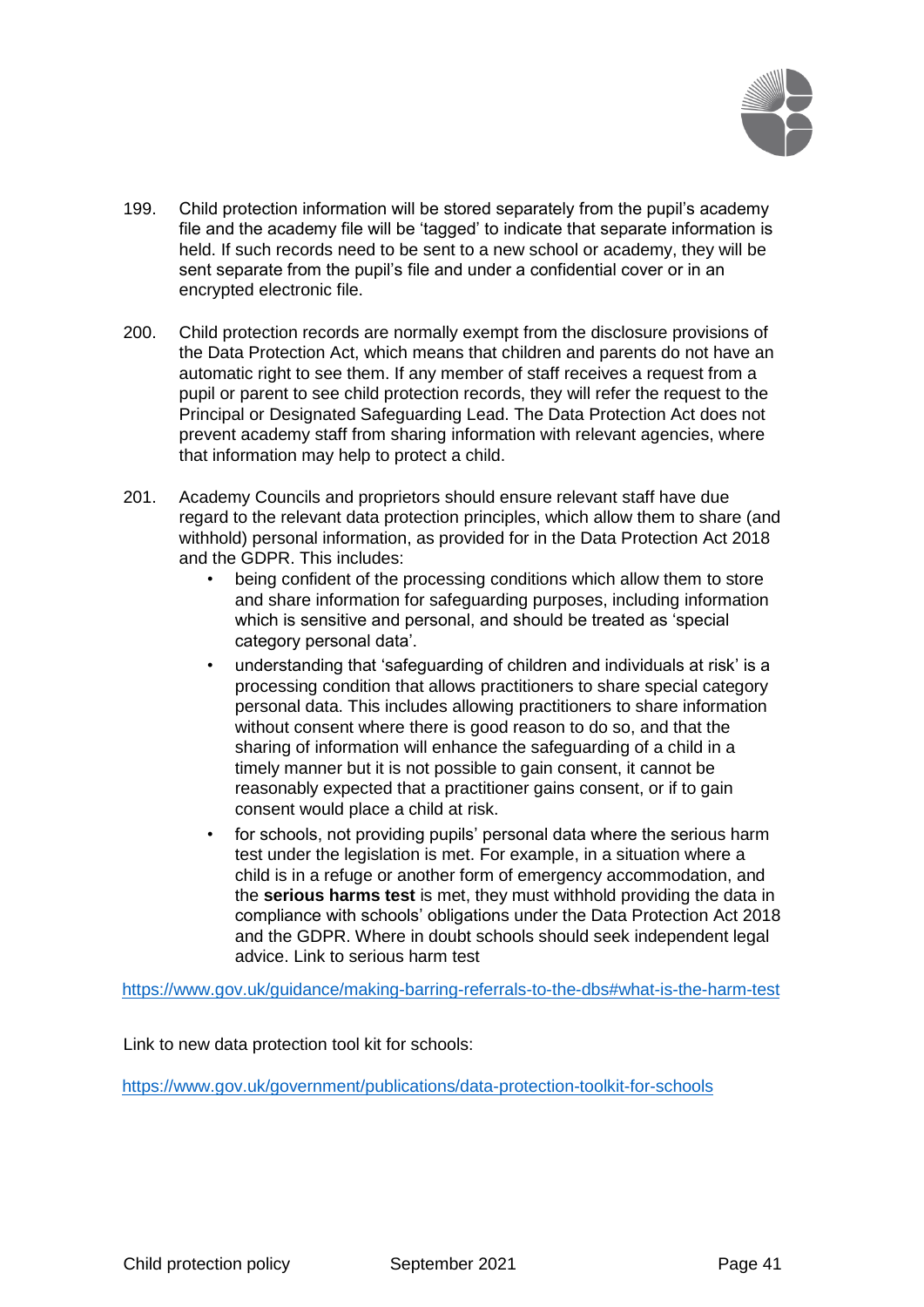

- 202. Records will be shared with other agencies as appropriate. The Data Protection Act 2018 and GDPR do not prevent the sharing of information for the purposes of keeping children safe. Fears about the sharing of information will never be allowed to stand in the way of the need to safeguard and promote the welfare and protect the safety of children.
- 203. The school will seek parental consent before making a Child in Need (S17) referral to Children's Social Care (Children's Services). If consent is withheld, consideration will be given to the potential impact of this for the child and to the need for a child protection referral (S47), which does not require parental consent. The school will take into account the views and wishes of the child who is the subject of the concern but staff will be alert to the dangers of colluding with dangerous 'secrets'.
- 204. When a child moves to another school, the designated safeguarding lead ensures that all safeguarding records are sent securely to the new school and separate from educational records. The academy must ensure that safe receipt is confirmed. Where the DSL considers it to be appropriate, he/she will share child protection information about a pupil with a new school in advance of a pupil transferring. For example, to allow the receiving school to have procedures in place to support a victim of abuse without delay.

## **Photography and Images**

- 205. The vast majority of people who take or view photographs or videos of children do so for entirely innocent, understandable and acceptable reasons. Sadly, some people abuse children through taking or using images, so we must ensure that we have some safeguards in place.
- 206. To protect pupils, we will:
	- Seek their consent for photographs to be taken or published (for example, on our website or in newspapers or publications)
	- Seek parental consent
	- Use only the pupil's first name with an image
	- Ensure pupils are appropriately dressed
	- Encourage pupils to tell us if they are worried about any photographs that are taken of them.
- 207. Parents, carers or relatives may only take still or video photographic images of pupils in the academy or on academy-organised activities with the prior consent of the academy and then only in designated areas. If parents do not wish their children to be photographed or filmed and express this view in writing, their rights will be respected. Any such request should be made in writing to the Academy's GDPR Lead, Ruth Woods ruth.woods@caisteracademy.org.uk Photo consent forms will be collected and reviewed annually.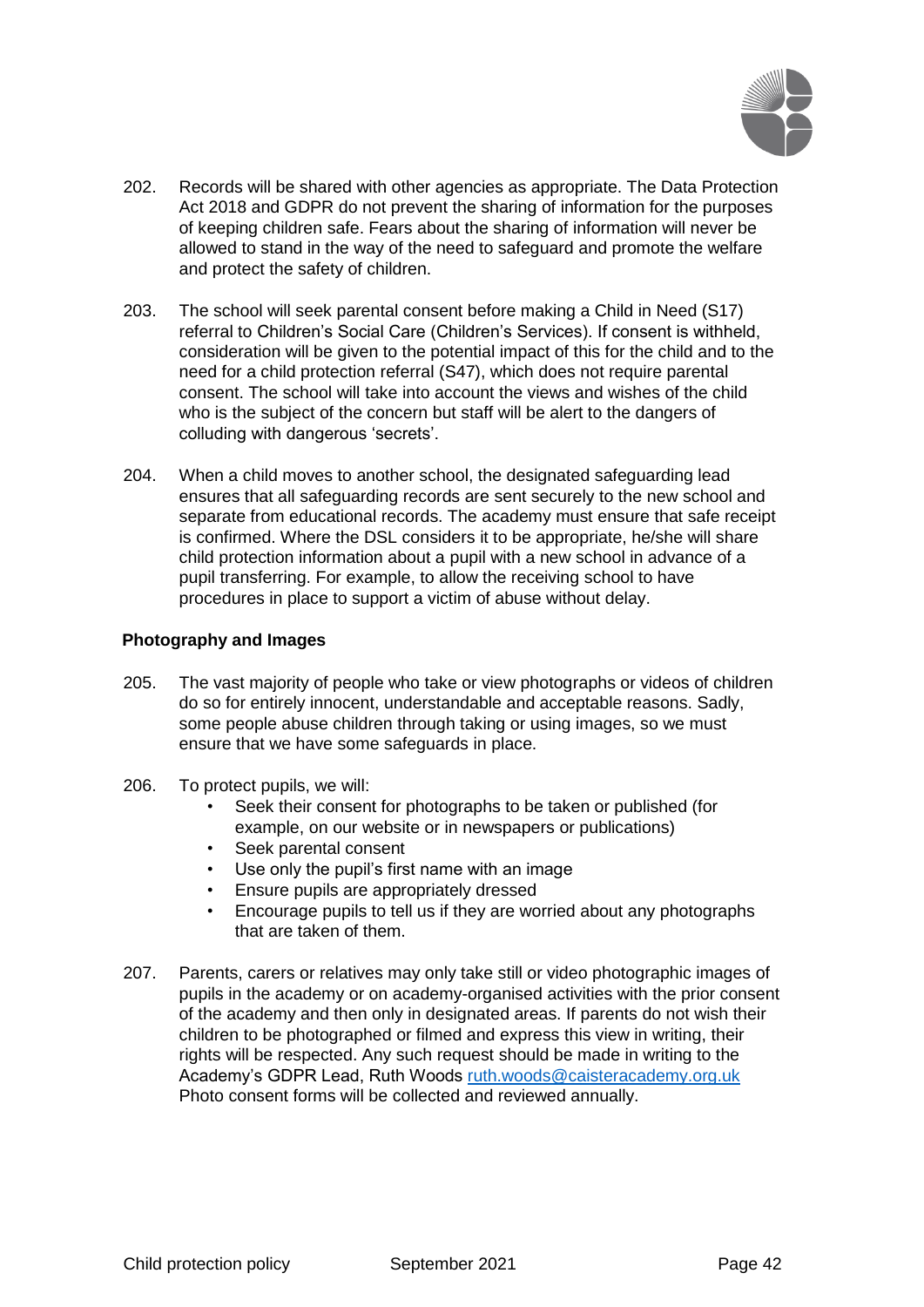

# **Private Fostering**

- 208. A private fostering arrangement is one that is made privately (without the Involvement of a local authority) for the care of a child under the age of 16 years (under 18, if disabled) by someone other than a parent or close relative, in their own home, with the intention that it should last for 28 days or more.
- 209. A close family relative is defined as a 'grandparent, brother, sister, uncle or aunt' and includes half-siblings and step-parents; it does not include greataunts or uncles, great grandparents or cousins.
- 210. Parents and private foster carers both have a legal duty to inform the relevant local authority at least six weeks before the arrangement is due to start; not to do so is a criminal offence. If a member of staff becomes aware of an arrangement such as this, they should report via CPOMS to ensure that the DSL is fully aware of the situation for that child.
- 211. Whilst most privately fostered children are appropriately supported and looked after, they are a potentially vulnerable group who should be monitored by the local authority, particularly when the child has come from another country. In some cases, privately fostered children are affected by abuse and neglect, or are involved in trafficking, child sexual exploitation or modern-day slavery.
- 212. We have a mandatory duty to report to the local authority where they are aware or suspect that a child is subject to a private fostering arrangement. Although academies have a duty to inform the local authority, there is no duty for anyone, including the private foster carer or social workers to inform the academy. However, it should be clear to the academy who has parental responsibility.
- 213. Academy staff will notify the DSL when they become aware of private fostering arrangements. The DSL will speak to the family of the child involved to check that they are aware of their duty to inform the LA. The academy itself has a duty to inform the local authority of the private fostering arrangements.
- 214. In addition, on admission to Caister Academy, we will take steps to verify the relationship of the adults to the child who is being registered.

#### **Children who go missing in education**

- 215. In order to try to prevent children going missing in education all parents are requested to provide at least two emergency contact numbers for each pupil. All contact numbers provided are held on a pupil's record.
- 216. The school will maintain an admission register and attendance registers in line with statutory requirements.